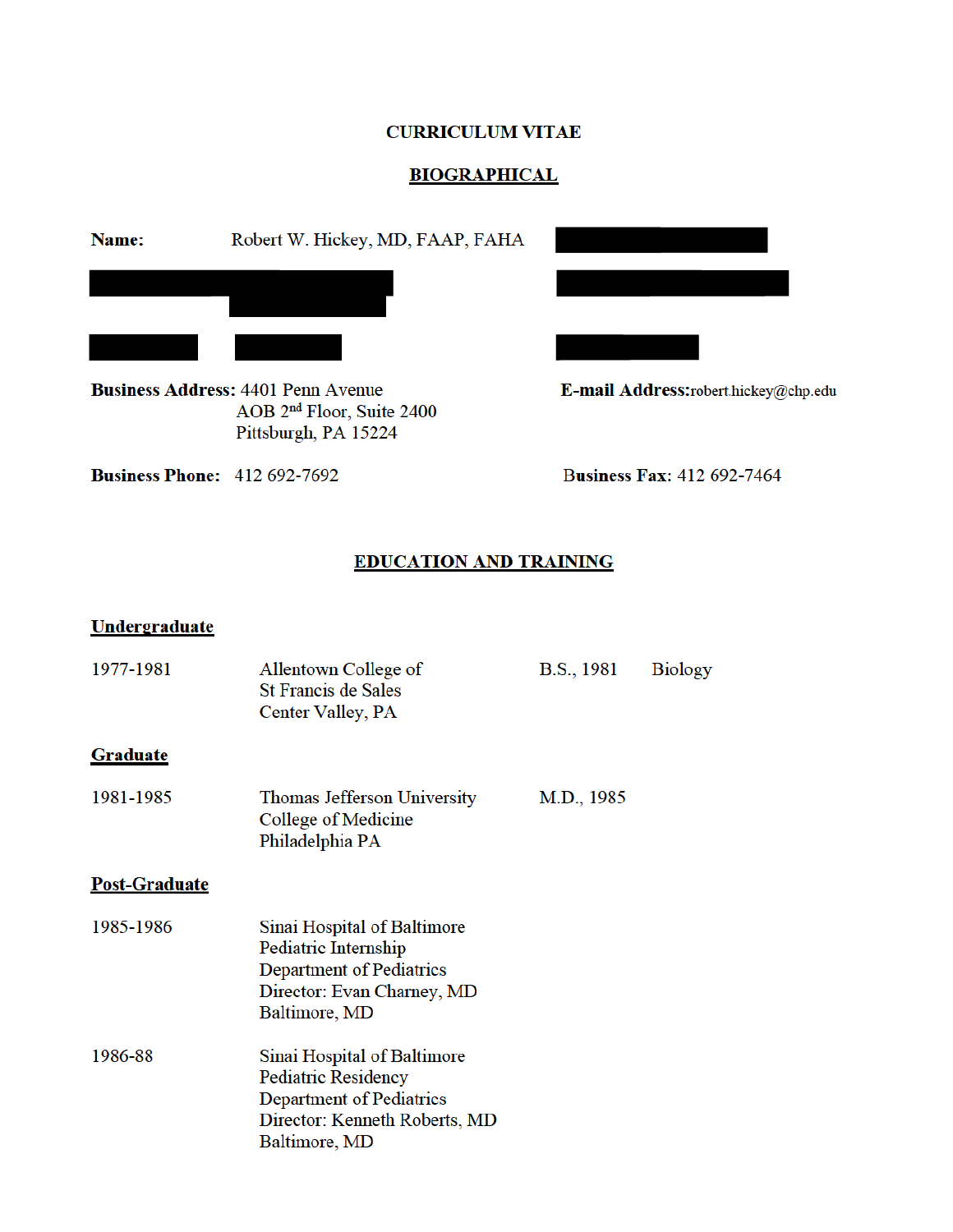Robert W. Hickey, MD Revised: June 2, 2020 Page 2 of 40

| 1987-1988 | Sinai Hospital of Baltimore<br>Pediatric Chief Resident<br>Department of Pediatrics<br>Director: Kenneth Roberts, MD<br>Baltimore, MD                                      |
|-----------|----------------------------------------------------------------------------------------------------------------------------------------------------------------------------|
| 1988-1989 | Medical Center of Delaware<br>Pediatric Liaison to the Department Emergency Medicine<br>Wilmington, DE                                                                     |
| 1989-1991 | Children's Hospital of Pittsburgh<br>Pediatric Emergency Medicine<br>Department of Pediatrics<br>Medicine Fellowship<br>Pittsburgh, PA<br>Director: Raymond B. Karasic, MD |

# **APPOINTMENTS AND POSITIONS**

# **Academic Positions**

| 1991-1995    | Children's Hospital of Columbus Assistant Professor of Pediatrics<br>Division of Emergency Medicine<br>The Ohio State University<br>Columbus, OH            |
|--------------|-------------------------------------------------------------------------------------------------------------------------------------------------------------|
| 1995-2001    | Children's Hospital of PittsburghAssistant Professor of Pediatrics<br>Pediatric Emergency Medicine<br>The University of Pittsburgh<br>Pittsburgh, PA        |
| 2001-2012    | Children's Hospital of PittsburghAssociate Professor of Pediatrics<br>Pediatric Emergency Medicine<br>The University of Pittsburgh<br>Pittsburgh, PA        |
| 2011-2012    | Associate Professor of Clinical and Translational Science<br>Clinical and Translational Science Institute<br>The University of Pittsburgh<br>Pittsburgh, PA |
| 2012-Present | Pediatric Emergency Medicine Director of Research<br>University of Pittsburgh<br>Pittsburgh, PA                                                             |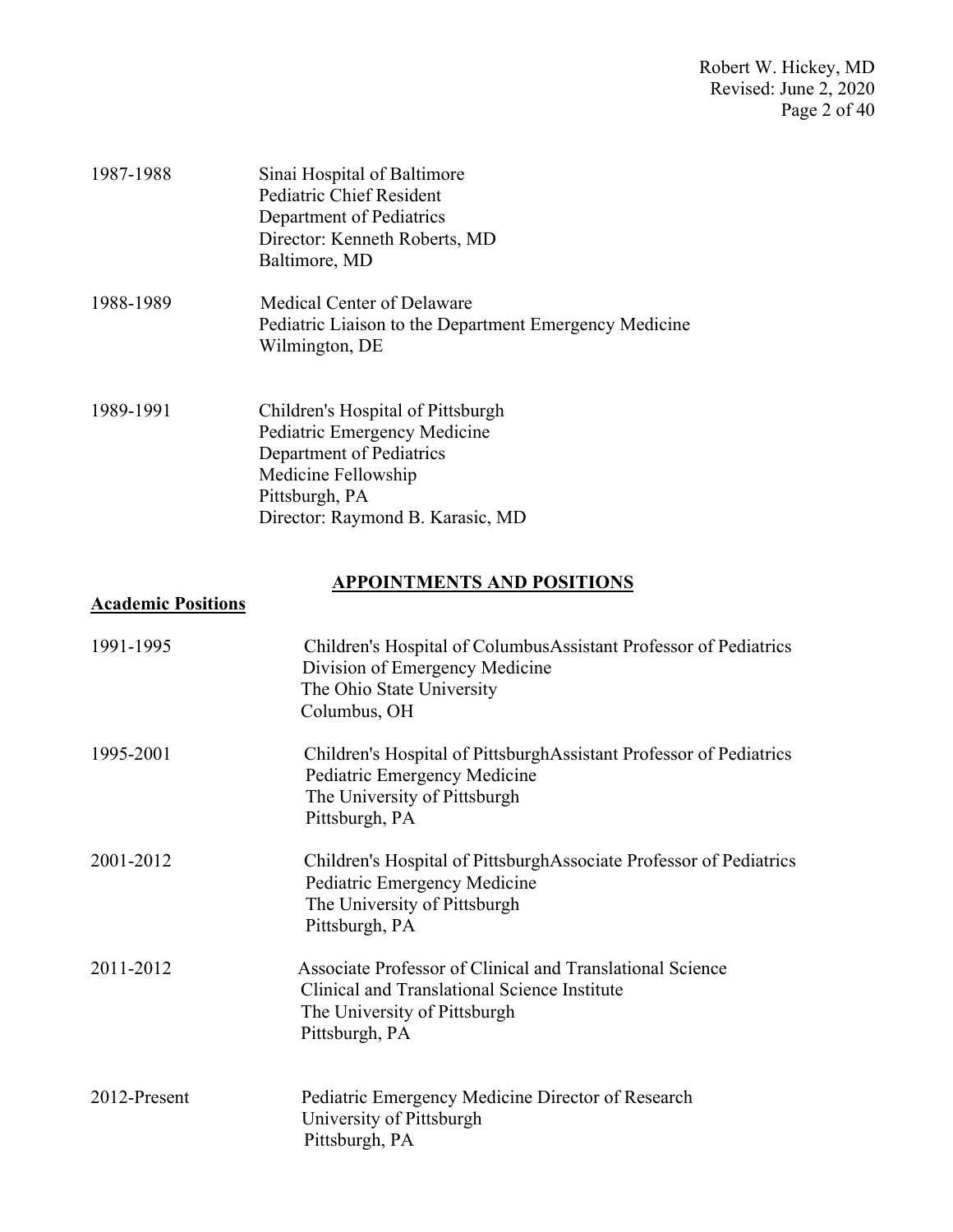Robert W. Hickey, MD Revised: June 2, 2020 Page 3 of 40

| 2013-Present | Professor of Pediatrics<br>Pediatric Emergency Medicine<br>The University of Pittsburgh<br>Pittsburgh, PA                                     |
|--------------|-----------------------------------------------------------------------------------------------------------------------------------------------|
| 2013-Present | Professor of Clinical and Translational Science<br>Clinical and Translational Science Institute<br>University of Pittsburgh<br>Pittsburgh, PA |

#### **CERTIFICATION AND LICENSURE**

#### **Specialty Certification**

| 1990-2006 | <b>American Board of Pediatrics</b>                            |
|-----------|----------------------------------------------------------------|
| 1992      | American Board of Pediatrics, Sub-Board on Pediatric Emergency |
|           | Medicine                                                       |
|           | Recertified 2006                                               |
|           | Recertified 2017                                               |

#### **Medical or Other Professional Licensure**

| 1988 | National Board of Medical Examiners |
|------|-------------------------------------|
| 1989 | Pennsylvania, #MD-041873E           |
| 1991 | Ohio, #61945                        |

# **MEMBERSHIPS IN PROFESSIONAL AND SCIENTIFIC SOCIETIES**

| 1986-1987 | American Academy of Pediatrics, Junior Fellow              |
|-----------|------------------------------------------------------------|
| 1988-1991 | American Academy of Pediatrics, Candidate Fellow           |
|           | 1991-present American Academy of Pediatrics, Fellow        |
| 1997-2009 | American Association for the Advancement of Science        |
| 1998-2010 | Society for Neuroscience                                   |
|           | 2001-present Society for Pediatric Research (SPR)          |
|           | 2001-2010 International Liaison Committee on Resuscitation |
|           | 2005-present American Heart Association, Fellow            |
|           | $1.37.1$ $(DHQ)$<br>$\mathcal{L}$                          |

#### 2011-present Pediatric Emergency Care Applied Research Network (PECARN)

# **HONORS**

| 1980 |  |    |  |  | Delta Epsilon National Catholic Honor Society |  |  |
|------|--|----|--|--|-----------------------------------------------|--|--|
| .    |  | -- |  |  |                                               |  |  |

- 1981 Graduating Senior Award for Excellence in Biology Research
- 1981 BS, Magna Cum Laude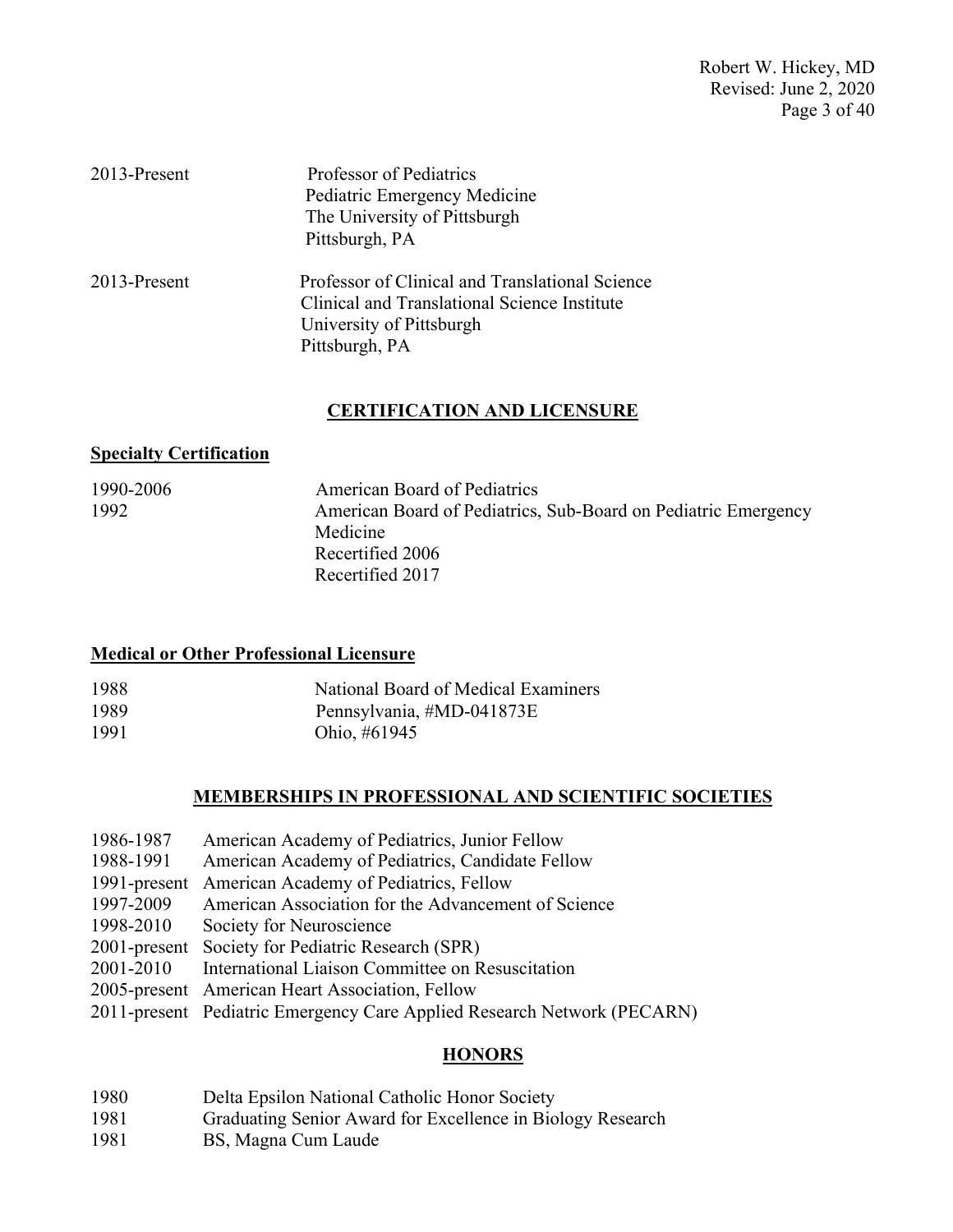| 1984      | Alpha Beta Chi Outstanding Graduate Award                                              |
|-----------|----------------------------------------------------------------------------------------|
| 1987      | <b>Chief Resident in Pediatrics</b>                                                    |
| 1995      | Supplement to Pediatrics, Best Articles Relevant to Pediatric Allergy and Immunology:  |
|           | Albuterol Delivered Via Metered-Dose Inhaler with Spacer for Outpatient Treatment of   |
|           | Young Children with Wheezing                                                           |
| 2000      | Contemporary Pediatrics-Journal Club: The Top 10 of 1999. Outpatient Therapy for       |
|           | Infants with UTI                                                                       |
| 2000      | Pediatric News, The Year's Best Articles on Infectious Diseases; Oral vs. Intravenous  |
|           | Therapy for UTI in Young Febrile Children                                              |
| 2002      | Chairperson, International Liaison Committee on Resuscitation, Taskforce on Pediatric  |
|           | Resuscitation                                                                          |
| 2002      | Chairperson, Pediatric Subcommittee American Heart Association                         |
| 2002      | Member International Liaison Committee on Resuscitation                                |
| 2003      | Outstanding Child Abuse Research Project of the Year (OSCAR), awarded at the 2003      |
|           | San Diego Conference on Child and Family Maltreatment.                                 |
| 2005      | Chairperson, Emergency Cardiovascular Care Committee, American Heart Association       |
| 2007      | Conference Co-Chair, 2010 International Consensus Conference on Cardiopulmonary        |
|           | Resuscitation and Emergency Cardiovascular Care                                        |
| 2009-2019 | Best Doctors in America                                                                |
| 2010-2012 | Chairperson, American Heart Association Emergency Cardiovascular Care Business         |
|           | Management Committee                                                                   |
| 2016      | Medical Student Research Mentoring Merit Award                                         |
| 2012-2019 | <b>Pittsburgh Magazine Best Doctors</b>                                                |
| 2016      | Top Peer Reviewer for Annals of Emergency Medicine                                     |
| 2019      | Selected mentor for the Society of Pediatric Research 2019 Young Investigator Coaching |
|           | Program                                                                                |

# **PUBLICATIONS**

# **Refereed Articles**

- 1. Hickey RW, Sodhi SK, Johnson WA. Two children with lethargy and intussusception. Ann Emerg Med 1990;19:390-392.
- 2. Franklin WH, Dietrich AM, Hickey RW, Brookens M. Anomalous left coronary artery masquerading as infantile bronchiolitis. Pediatr Emerg Care 1992;8:338-342.
- 3. Hickey RW, Bircher NG, Karasic RB. Evaluation of pretreatment with ATP-MgCl2 in an animal model of asphyxial arrest. Resuscitation 1993;25:109-118.
- 4. Hoberman A, Chao HP, Keller DM, Hickey RW, Davis H, and Ellis D. Prevalence of urinary tract infections in febrile infants. J Pediatr 1993;123:17-23.
- 5. Hickey RW, Gochman RF, Chande VT, Davis HW. Albuterol delivered via metered-dose inhaler with spacer for outpatient treatment of young children with wheezing. Arch Pediatr Adolesc Med 1994;148:189-194.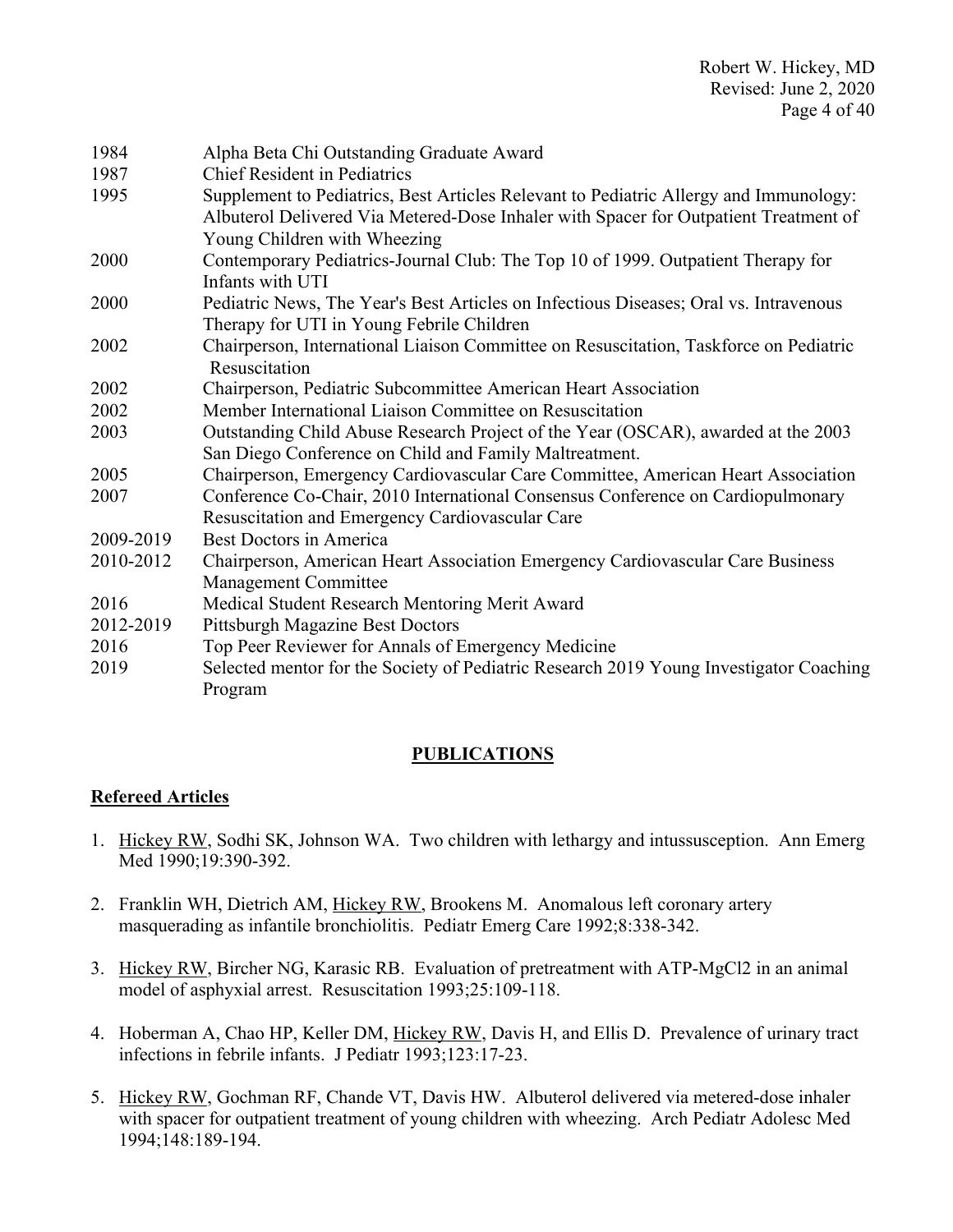- 6. Hickey RW, Cohen DM, Strausbaugh S, Dietrich AM. Pediatric patients requiring CPR in the prehospital setting. Ann Emerg Med 1995;25:495-501.
- 7. Hickey RW. Emergency versus casual pediatric emergency medicine. Pediatr Emerg Care 1995;11:255-257.
- 8. Strausbaugh S, Manley L, Hickey RW, Dietrich A. Circumferential pressure as a rapid method to assess intraosseous placement. Pediatr Emerg Care 1995;11:274-276.
- 9. Franklin WH, Hickey RW. Long QT syndrome. N Engl J Med 1995; 333:355.
- 10. Hickey RW, Akino M, Strausbaugh S, De Courten-Myers GM. Use of the Morris water maze and acoustic startle chamber to evaluate neurologic injury following asphyxial cardiac arrest in rats. Pediatr Res 1995;39:77-84.
- 11. Hickey RW, Bowman MJ, Smith GA. Utility of blood cultures in pediatric patients found to have pneumonia in the emergency department. Ann Emerg Med 1996;27:721-725.
- 12. Cohen DM, Garcia CT, Dietrich AM, Hickey RW. Miniature C-arm imaging: An *in vitro* study of detecting foreign bodies in the emergency department. Ped Emerg Care 1997;13:247-249.
- 13. Pitetti RD, Suman M, Hickey RW. Magnet-backed earrings, not just for decoration. Ped Emerg Care 1998;14:208-209.
- 14. Garcia SE, Hickey RW. Pediatric ocular trauma. Ped Emerg Med Reports 1998;3:87-98.
- 15. Hoberman A, Wald ER, Hickey RW, Baskin M, Charron M, Majd M, Kearney DH, Reynolds EA, Ruley J, Janosky JE. Oral versus initial intravenous therapy for urinary tract infections in young febrile children. Pediatrics 1999;104:79-86.
- 16. Hickey RW, Kochanek PM, Ferimer H, Graham SH, Safar P. Hypothermia and hyperthermia in children after resuscitation from cardiac arrest. Pediatrics 2000;106:118-122.
- 17. Hickey RW, Zhu RL, Alexander HL, Jin KL, Stetler RA, Chen J, Kochanek PM, Graham SH. 10kD mitochondrial matrix heat shock protein RNA is induced following global brain ischemia in the rat. Molecular Brain Research 2000;169:169-173.
- 18. Hickey RW, Ferimer H, Alexander HL, Garman RH, Callaway CW, Safar P, Graham SH, Kochanek PM. Delayed, spontaneous-hypothermia reduces neuronal damage after asphyxial cardiac arrest in rats. Crit Care Med 2000;28(10):3511-3516.
- 19. Pepe PE, Gay M, Cobb LA, Handley AJ, Zaritsky A, Hallstrom A, Hickey RW, Jacobs I, Berg RA, Bircher NG, Zideman DA, de Vos R, Callanan. Action sequence for layperson cardiopulmonary resuscitation. Ann Emerg Med 2001;37(4):S17-S25.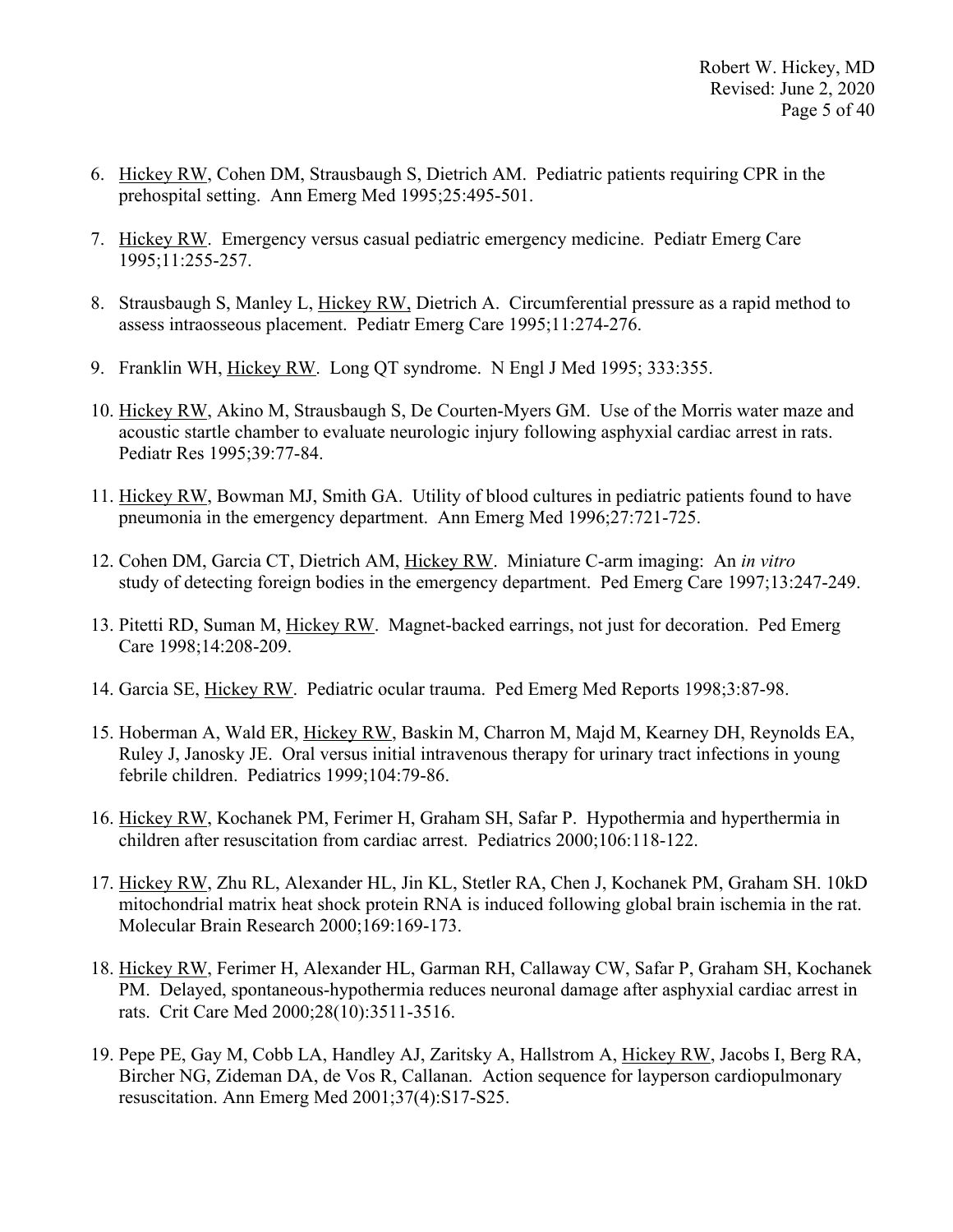- 20. Schleien CL, Osmond MH, Hickey R, Hutchison J, Buunk G, Douglas IS, Wenzel V. Postresuscitation management. Ann Emerg Med 2001;37(4):S182-S195.
- 21. Kunlin J, Nagayama T, Mao X, Kawaguchi K, Hickey RW, Greenberg DA, Simon RP, Graham SH. Two caspase-2 transcripts are expressed in rat hippocampus after global cerebral ischemia. Journal of Neurochemistry 2002;81(1):25-35.
- 22. Pitetti RD, Maffei F, Chang K, Hickey R, Berger R, Pierce Mary Clyde. Prevalence of retinal hemorrhages and child abuse in children who present with an apparent life-threatening event. Pediatrics 2002;110(3):557-562.
- 23. Hickey RW, Zuckerbraun N. Pediatric cardiopulmonary arrest: Current concepts and future directions. Pediatric Emergency Medicine Reports 2003;8(1):1-12.
- 24. Hoberman A, Charron M, Hickey RW, Baskin M, Kearney DH, Wald ER. Imaging studies after a first febrile urinary tract infection in young children. N Engl J Med 2003;348:195-202.
- 25. Hickey RW, Kochanek PM, Ferimer H, Alexander HL, Garman RH, Graham SH. Induced hyperthermia exacerbates neurologic neuronal histologic damage after asphyxial cardiac arrest in rats. Crit Care Med 2003;31(2)531-535.
- 26. Graham SH, Hickey RW. Controversies in neurology. Cyclooxygenases in CNS diseases: a special role for COX-2 in neuronal cell death. Arch Neurol 2003;60:628-629.
- 27. Nolan JP, Morley PT, Vanden Hoek TL, Hickey RW, ALS Task Force. Therapeutic hypothermia after cardiac arrest. An advisory statement by the advanced life support task force of the international liaison committee on resuscitation. Circulation 2003;108:118-121
- 28. Nolan JP, Morley PT, Vanden Hoek TL, Hickey RW, ALS Task Force. Therapeutic hypothermia after cardiac arrest. An advisory statement by the advanced life support task force of the international liaison committee on resuscitation. Resuscitation 2003;57:231-235..
- 29. Samson RA, Berg RA, Bingham MBBS, FRCA, Biarent D, Coovadia A, Hazinski MF, Hickey RW Nadkarni V, Nichol G, Tibballs J, Reis AG, Tse S, Zideman D, Potts J, Uzark K, Atkins D. Use of automated external defibrillators for children: an update. An advisory statement from the pediatric advanced life support task force, international liaison committee on resuscitation. Circulation 2003;107:3250-3255.
- 30. Samson RA, Berg RA, Bingham MBBS, FRCA, Biarent D, Coovadia A, Hazinski MF, Hickey RW Nadkarni V, Nichol G, Tibballs J, Reis AG, Tse S, Zideman D, Potts J, Uzark K, Atkins D. Use of automated external defibrillators for children: an update. An advisory statement from the pediatric advanced life support task force, international liaison committee on resuscitation. Pediatrics 2003;112:163-168.
- 31. Samson RA, Berg RA, Bingham MBBS, FRCA, Biarent D, Coovadia A, Hazinski MF, Hickey RW Nadkarni V, Nichol G, Tibballs J, Reis AG, Tse S, Zideman D, Potts J, Uzark K, Atkins D. Use of automated external defibrillators for children: an update. An advisory statement from the pediatric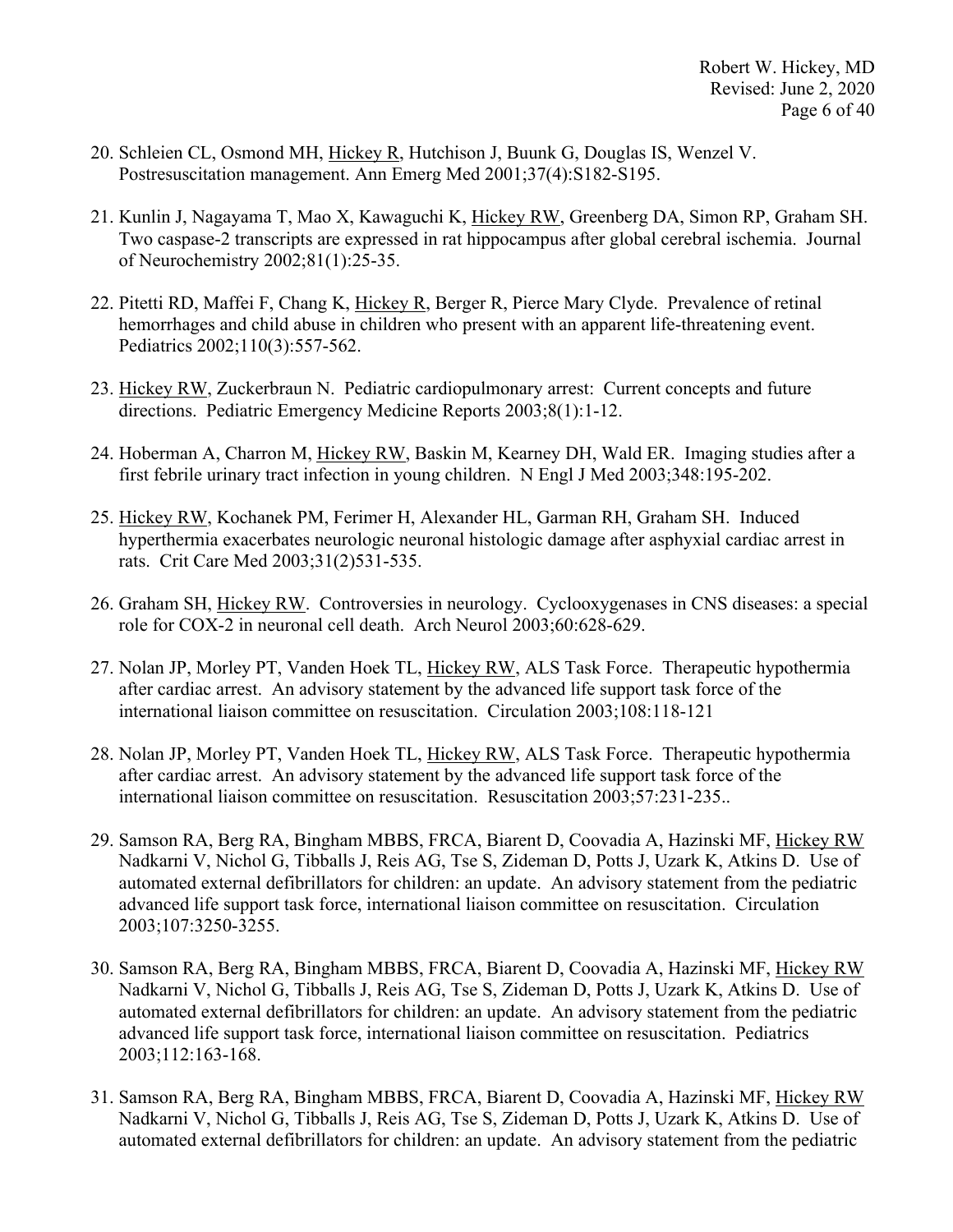advanced life support task force, international liaison committee on resuscitation. Resuscitation 2003;57:237-43.

- 32. Hazinski MF, Markenson D, Neish S, Gerardi M, Hootman J, Nichol G, Taras H, Hickey R, O'Connor R, Potts J, van der Jagt E, Berger S, Schexnayder S, Garson A Jr, Doherty A, Smith. Response to cardiac arrest and selected life-threatening medical emergencies: The medical emergency response plan for schools. Ann Emerg Med 2004;43:83-99.
- 33. Hazinski MF, Markenson D, Neish S, Gerardi M, Hootman J, Nichol G, Taras H, Hickey R, O'Connor R, Potts J, van der Jagt E, Berger S, Schexnayder S, Garson A Jr, Doherty A, Smith S. Response to cardiac arrest and selected life-threatening medical emergencies: The medical emergency response plan for schools. Circulation 2004;109:278-91.
- 34. Hazinski MF, Markenson D, Neish S, Gerardi M, Hootman J, Nichol G, Taras H, Hickey R, O'Connor R, Potts J, van der Jagt E, Berger S, Schexnayder S, Garson A Jr, Doherty A, Smith S. Response to cardiac arrest and selected life-threatening medical emergencies: The medical emergency response plan for schools. Pediatrics 2004;113:155-168.
- 35. Fink EL, Alexander H, Marco CD, Dixon CE, Kochanek PM, Jenkins LW, Lai, Y, Donovan HA, Hickey RW, Clark RS. Experimental model of pediatric asphyxial cardiopulmonary arrest in rats. Pediatric Critical Care 2004; 5:139-144.
- 36. Jacobs I, Nadkarni V, Bahr J, Berg RA, Billi JE, Bossaert L, Cassan P. Coovadia A, D'Este K, Finn J, Halperin H, Handley A, Herlitz J, Hickey R, Idris A, Kloeck W, Larkin GL, Mancini ME, Mason P, Mears G, Monsieurs K, Montgomery W, Morley P, Nichol G, Nolan J, Okada K, Perlman J, Shuster M, Steen PA, Sterz F, Tibballs J, Timerman S, Truitt T, Zideman D. Cardiac arrest and cardiopulmonary resuscitation outcome report: update and simplification of the Utstein templates for resuscitation registries. Resuscitation 2004;63(3):233-49.
- 37. Kawaguchi, K, Hickey, RW, Rose ME, Zhu L, Chen J, Graham SH. Cyclooxygenase-2 expression is induced in rat brain after kainate-induced seizures and promotes neuronal death in CA3 hippocampus. Brain Res 2005;1050:130-137.
- 38. Hazinski MF, Nadkarni V, Hickey RW, O'Connor R, Becker LB, Zaritsky A. Major changes in the 2005 AHA guidelines for CPR and ECC; Reaching the tipping point for change. Supplement to Circulation 2005;112:IV-206-IV-211.
- 39. Pitetti RD, Lovallo A and Hickey RW. Prevalence of anemia in children presenting with an apparent life-threatening events. Academic Emergency Medicine 2005;12(10):926-931.
- 40. Hickey RW, Mittiga MR. Images in emergency medicine. Osteomyleitis and bacterial endocarditis. Ann Emerg Med 2006;47(1):12, 33.
- 41. Hickey, RW, Painter MJ. Brain injury from cardiac arrest in children. Neurol Clin 2006;24:147- 158.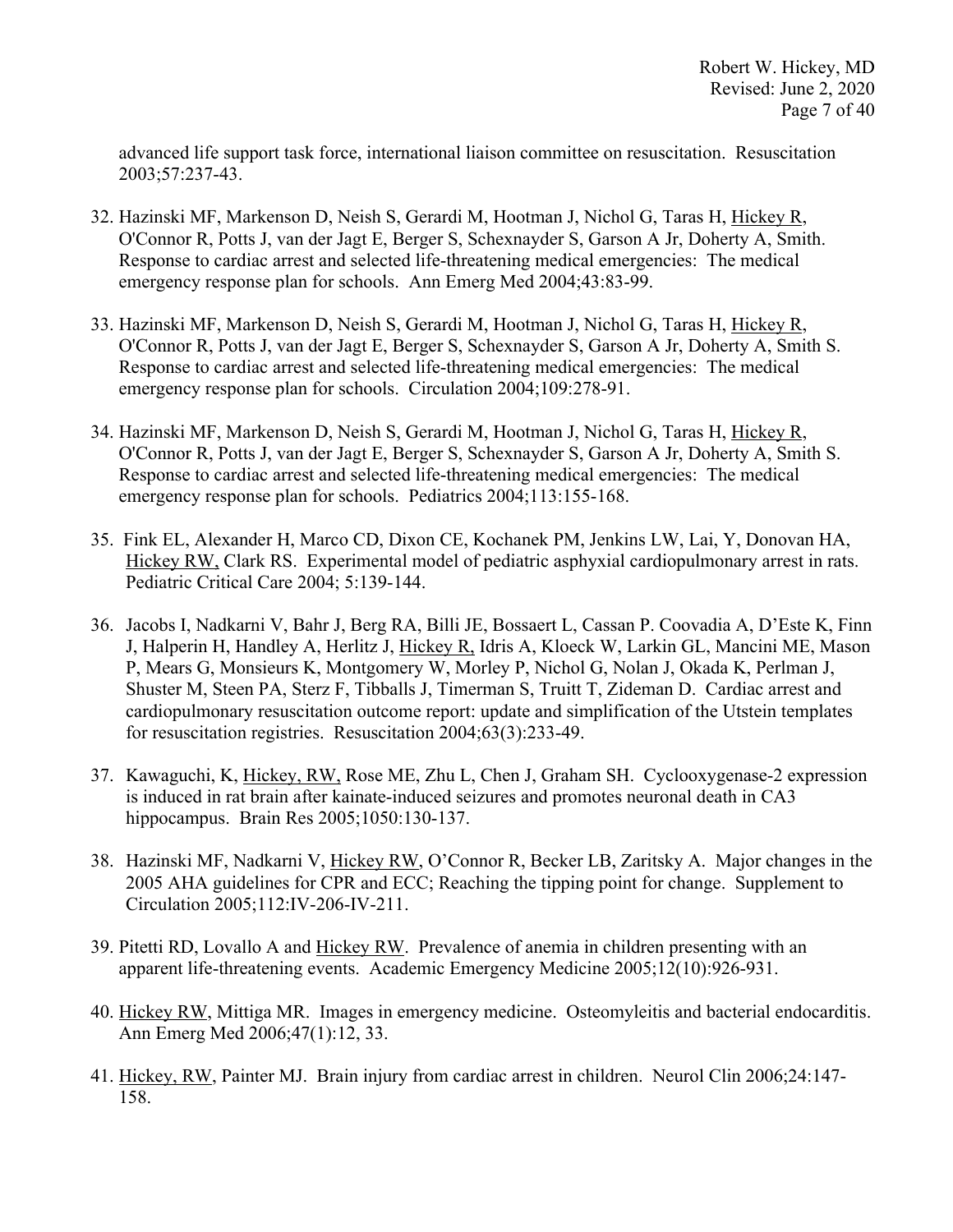- 42. Yin W, Cao G, Johnnides MJ, Signore AP, Luo Y, Hickey RW, Chen J. TAT-mediated delivery of Bcl-xL protein is neuroprotective against neonatal hypoxic-ischemic brain injury via inhibition of caspases and AIF. Neurobiol Dis 2006;21(2):358-371.
- 43. Manole MD, Hickey RW, Momoi N, Tobita K, Tinney JP, Suciu GP, Johnnides MJ, Clark RS, and Keller BB. Preterminal gasping during hypoxic cardiac arrest increases cardiac function in immature rats. Pediatr Res 2006; 60:174-179.
- 44. Manole MD, Hickey RW, Preterminal gasping and effect on the cardiac function. Crit Care Med 2006; 34:S439-S441.
- 45. Yin W, Signore AP, Iwai M, Cao G, Gao Y, Johnnides MJ, Hickey RW, and Chen J. Preconditioning suppresses inflammation in neonatal hypoxic ischemia via Akt activation. Stroke. 2007;38(3):1017-24
- 46. Hickey RW, Adelson PD, Johnnides MJ, Davis DS, Yu Z, Rose ME, Chang YF, and Graham SH, Cyclooxygenase-2 activity following traumatic brain injury in the developing rat. Pediatr Res 2007;62:271-76.
- 47. Gazmuri RJ, Nadkarni VM, Nolan JP, Arntz HR, Billi JE, Bossaert L, Deakin CD, Finn J, Hammill WW, Handley AJ, Hazinski MF, Hickey RW, Jacobs I, Jauch EC, Kloeck WG, Mattes MH, Montgomery WH, Morley P, Morrison LJ, Nichol G, O'Connor RE, Perlman J, Richmond S, Sayre M, Shuster M, Timerman S, Weil MH, Weisfeldt ML, Zaritsky A, Zideman DA. Scientific Knowledge Gaps and Clinical Research Priorities for Cardiopulmonary Resuscitation and Emergency Cardiovascular Care Identified During the 2005 International Consensus Conference on ECC and CPR Science With Treatment Recommendations. A Consensus Statement From the International Liaison Committee on Resuscitation; the American Heart Association Emergency Cardiovascular Care Committee; the Stroke Council; and the Cardiovascular Nursing Council. Circulation. 2007;116:2501-12.
- 48. Gazmuri RJ, Nolan JP, Nadkarni VM, Arntz HR, Billi JE, Bossaert L, Deakin CD, Finn J, Hammill WW, Handley AJ, Hazinski MF, Hickey RW, Jacobs I, Jauch EC, Kloeck WG, Mattes MH, Montgomery WH, Morley P, Morrison LJ, Nichol G, O'Connor RE, Perlman J, Richmond S, Sayre M, Shuster M, Timerman S, Weil MH, Weisfeldt ML, Zaritsky A, Zideman DA. Scientific knowledge gaps and clinical research priorities for cardiopulmonary resuscitation and emergency cardiovascular care identified during the 2005 International Consensus Conference on ECC and CPR Science with Treatment Recommendations A Consensus Statement from the International Liaison Committee on Resuscitation; the American Heart Association Emergency Cardiovascular Care Committee; the Stroke Council; and the Cardiovascular Nursing Council. Resuscitation. 2007;75:400-411.
- 49. Thomas DG and Hickey RW. Pediatric Puzzler: Episodic pain in a school-aged child. Contemporary Pediatrics. 2007;24:21-26.
- 50. Lai Y, Hickey RW, Chen Y, Bayir H, Sullivan M, Chu CT, Kochanek PM, Dixon CE, Jenkins LW, Graham SH, Watkins SC, Clark RSB. Autophagy is increased after traumatic brain injury in mice is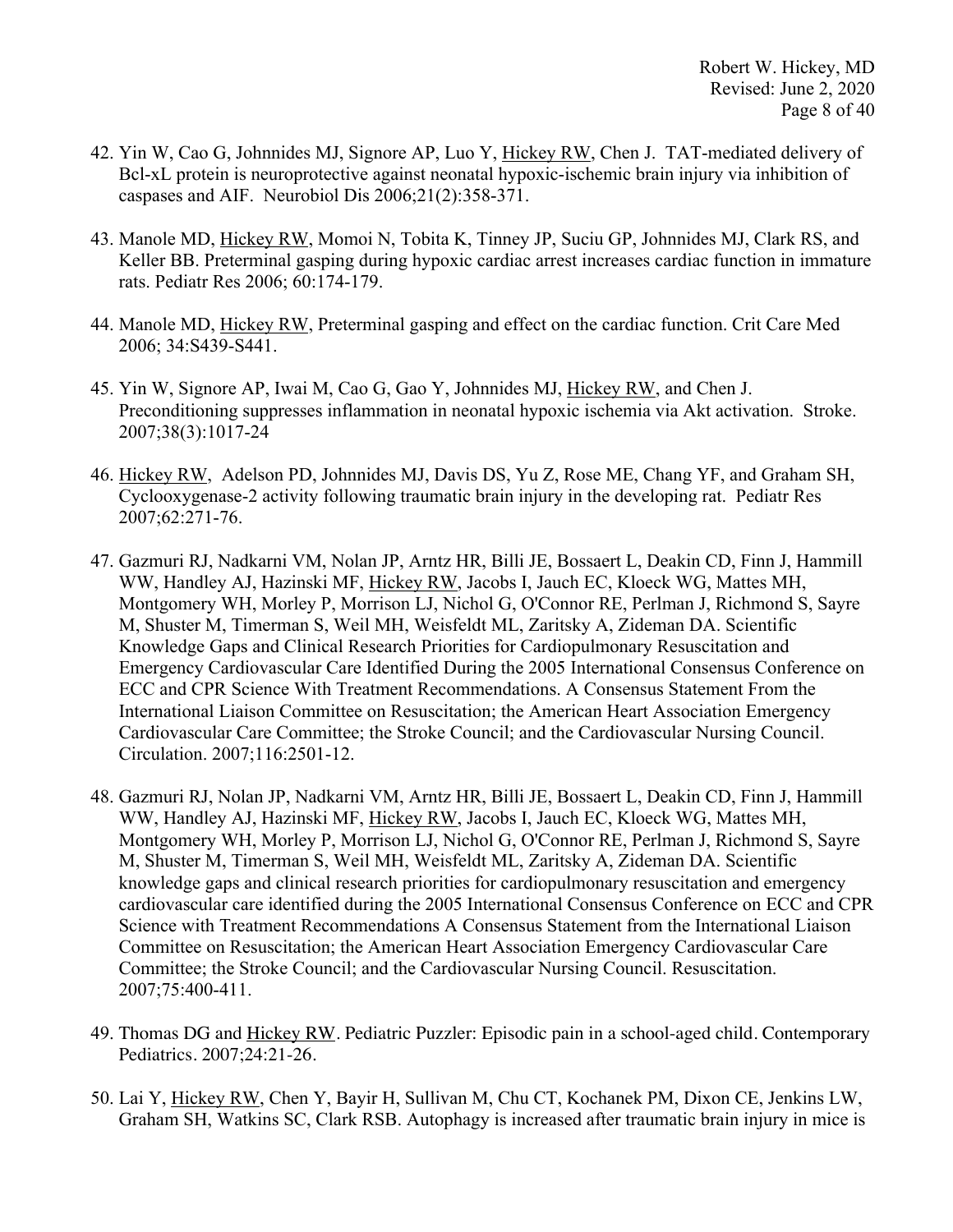partially inhibited by the antioxidant γ-glutamylcysteinyl ethyl ester. J Cereb Blood Flow Metab, 2008;28:540-550.

- 51. Abella BS, Aufderheide TP, Eigel B, Hickey RW, Longstreth WT, Nadkarni V, Nichol G, Sayre MR, Sommargren CE, Hazinski MF. Reducing Barriers for Implementation of Bystander-Initiated Cardiopulmonary Resuscitation: A Scientific Statement for Healthcare Providers, Policymakers, and Community Leaders Regarding the Effectiveness of Cardiopulmonary Resuscitation . Circulation. 2008;117:704-9.
- 52. Li W, Wu S, Hickey RW, Rose ME, Chen J, Graham SH. Neuronal Cyclooxygenase-2 Activity and Prostaglandins PGE2, PGD2, and PGF2alpha Exacerbate Hypoxic Neuronal Injury in Neuronenriched Primary Culture. Neurochem Res. 2008;33:490-9.
- 53. Manole MD, Hickey RW, Clark RSB, Kochanek PM. Current therapy of cardiopulmonary arrest. Indian J Pediatr 2008;74(6):609-614.
- 54. Ahmad M, Rose ME, Vagni V, Griffith RP, Dixon CE, Kochanek PM, Hickey RW, Graham SH. Genetic disruption of cyclooxygenase-2 does not improve histological or behavioral outcome after traumatic brain injury in mice. J Neurosci Res 2008; 86(16):3605-3612.
- 55. Hickey RW, Nadkarni V. Future directions in cardiocerebral resuscitation. Pediatr Clin N Am. 2008;55:1051-64.
- 56. Du L, Hickey RW, Bayir H, Watkins SC, Tyurin VA, Guo F, Kochanek PM, Jenkins LW, Ren J, Gibson G, Chu CT, Kagan VE, Clark RS. Starving neurons show sex difference in autophagy. J Biol Chem 2009;284:2383-2396.
- 57. Manole MD, Foley LM, Hitchens TK, Kochanek PM, Hickey RW, Bayir H, Alexander H, Ho C, Clark RS. Magnetic resonance imaging assessment of regional cerebral blood flow after asphyxial cardiac arrest in immature rats. J Cereb Blood Flow Metab 2009;29:197-205.
- 58. Chu CT, Plowey ED, Dagda RK, Hickey RW, Cherra SJ 3rd, Clark RS. Autophagy in neurite injury and neurodegeneration: in vitro and in vivo models. Methods Enzymol 2009;453:217-49
- 59. Bhatia SR, Hickey RW. Urinary tract infection in a healthy 10-year-old boy: an occult etiology. Pediatr Emerg Care 2009;25:590-1.
- 60. Kleinman ME, de Caen AR, Chameides L, Atkins DL, Berg RA, Berg MD, Bhanji F, Biarent D, Bingham R, Coovadia AH, Hazinski MF, Hickey RW, Nadkarni VM, Reis AG, Rodriguez-Nunez A, Tibballs J, Zaritsky AL, Zideman D; Pediatric Basic and Advanced Life Support Chapter Collaborators. Part 10: pediatric basic and advanced life support: 2010 International Consensus on Cardiopulmonary Resuscitation and Emergency Cardiovascular Care Science With Treatment Recommendations. Circulation. 2010 Oct 19;122(16 Suppl 2):S466-515.
- 61. Billi JE, Shuster M, Bossaert L, de Caen AR, Deakin CD, Eigel B, Hazinski MF, Hickey RW, Jacobs I, Kleinman ME, Koster RW, Mancini ME, Montgomery WH, Morley PT, Morrison LJ, Munoz H, Nadkarni VM, Nolan JP, O'Connor RE, Perlman JM, Richmond S, Sayre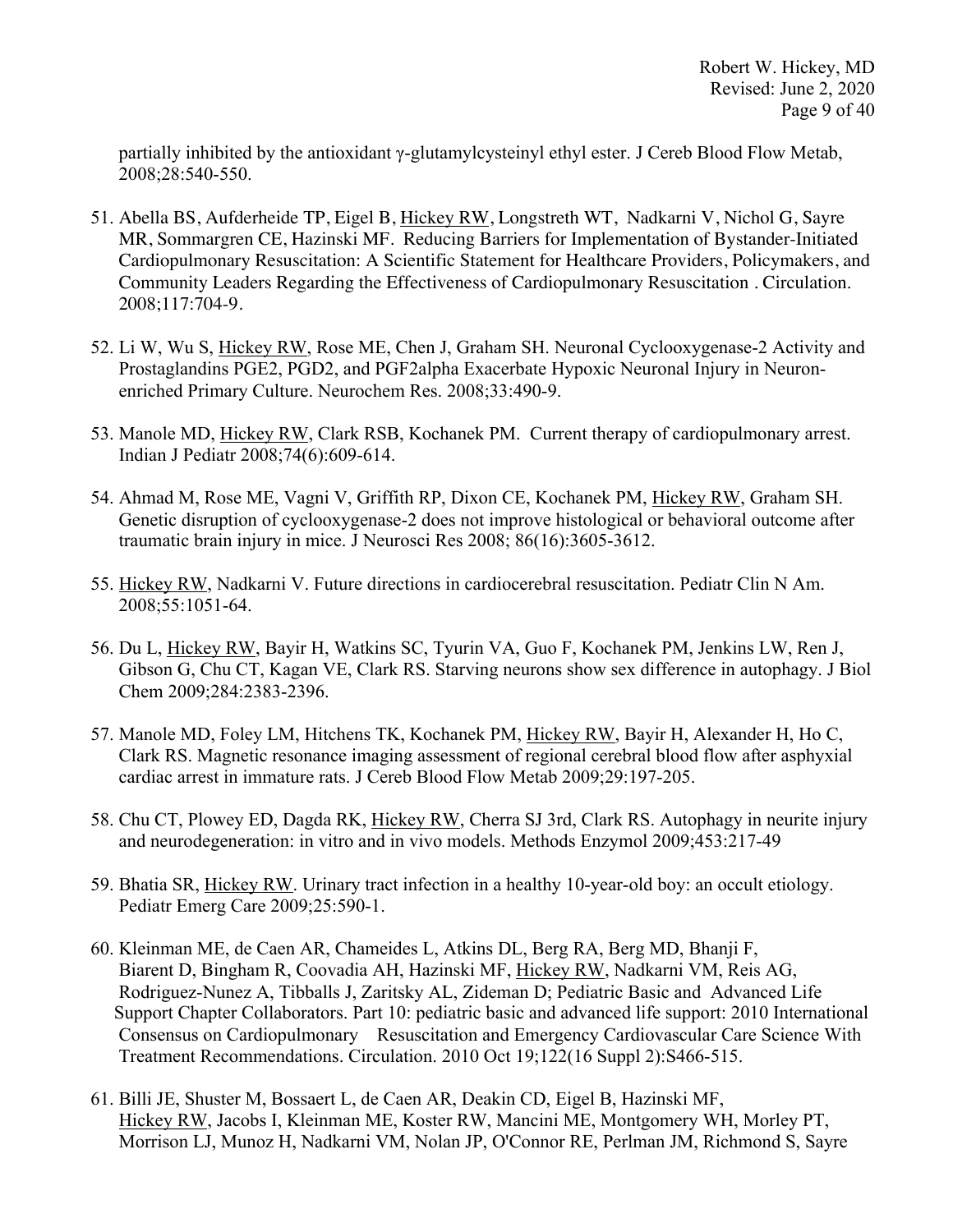MR, Soar J, Wyllie J, Zideman D; International Liaison Committee on Resuscitation; American Heart Association. Part 4: conflict of interest management before, during, and after the 2010 International Consensus Conference on Cardiopulmonary Resuscitation and Emergency Cardiovascular Care Science With Treatment Recommendations. Circulation. 2010 Oct 19;122(16 Suppl 2):S291-7

- 62. Morley PT, Atkins DL, Billi JE, Bossaert L, Callaway CW, de Caen AR, Deakin CD, Eigel B, Hazinski MF, Hickey RW, Jacobs I, Kleinman ME, Koster RW, Mancini ME, Montgomery WH, Morrison LJ, Nadkarni VM, Nolan JP, O'Connor RE, Perlman JM, Sayre MR, Semenko TI, Shuster M, Soar J, Wyllie J, Zideman D. Part 3: evidence evaluation process: 2010 International Consensus on Cardiopulmonary Resuscitation and Emergency Cardiovascular Care Science With Treatment Recommendations. Circulation. 2010 Oct 19;122(16 Suppl 2):S283-90
- 63. Nadkarni VM, Nolan JP, Billi JE, Bossaert L, Böttiger BW, Chamberlain D, Drajer S, Eigel B, Hazinski MF, Hickey RW, Jacobs I, Kloeck W, Montgomery WH, Morley PT, O'Connor RE, Okada K, Shuster M, Travers AH, Zideman D. Part 2: international collaboration in resuscitation science: 2010 International Consensus on Cardiopulmonary Resuscitation and Emergency Cardiovascular Care Science With Treatment Recommendations. Circulation. 2010 Oct 19;122(16 Suppl2):S276-82.
- 64. Hazinski MF, Nolan JP, Billi JE, Böttiger BW, Bossaert L, de Caen AR, Deakin CD, Drajer S, Eigel B, Hickey RW, Jacobs I, Kleinman ME, Kloeck W, Koster RW, Lim SH, Mancini ME, Montgomery WH, Morley PT, Morrison LJ, Nadkarni VM, O'Connor RE, Okada K, Perlman JM, Sayre MR, Shuster M, Soar J, Sunde K, Travers AH, Wyllie J, Zideman D. Part 1: executive summary: 2010 International Consensus on Cardiopulmonary Resuscitation and Emergency Cardiovascular Care Science With Treatment Recommendations. Circulation. 2010 Oct 19;122(16 Suppl 2):S250-75.
- 65. Kleinman ME, Chameides L, Schexnayder SM, Samson RA, Hazinski MF, Atkins DL, Berg MD, de Caen AR, Fink EL, Freid EB, Hickey RW, Marino BS, Nadkarni VM, Proctor LT, Qureshi FA, Sartorelli K, Topjian A, van der Jagt EW, Zaritsky AL. Part 14: pediatric advanced life support: 2010 American Heart Association Guidelines for Cardiopulmonary Resuscitation and Emergency Cardiovascular Care. Circulation. 2010 Nov 2;122(18 Suppl 3):S876-908.
- 66. Berg MD, Schexnayder SM, Chameides L, Terry M, Donoghue A, Hickey RW, Berg RA, Sutton RM, Hazinski MF. Part 13: pediatric basic life support: 2010 American Heart Association Guidelines for Cardiopulmonary Resuscitation and Emergency Cardiovascular Care. Circulation. 2010 Nov 2;122(18 Suppl 3):S862-75
- 67. Sayre MR, O'Connor RE, Atkins DL, Billi JE, Callaway CW, Shuster M, Eigel B, Montgomery WH, Hickey RW, Jacobs I, Nadkarni VM, Morley PT, Semenko TI, Hazinski MF. Part 2: evidence evaluation and management of potential or perceived conflicts of interest: 2010 American Heart Association Guidelines for Cardiopulmonary Resuscitation and Emergency Cardiovascular Care. Circulation. 2010 Nov 2;122 (18 Suppl 3):S657-64
- 68. Field JM, Hazinski MF, Sayre MR, Chameides L, Schexnayder SM, Hemphill R, Samson RA, Kattwinkel J, Berg RA, Bhanji F, Cave DM, Jauch EC, Kudenchuk PJ, Neumar RW, Peberdy MA, Perlman JM, Sinz E, Travers AH, Berg MD, Billi JE, Eigel B, Hickey RW, Kleinman ME, Link MS, Morrison LJ, O'Connor RE, Shuster M, Callaway CW, Cucchiara B, Ferguson JD, Rea TD, Vanden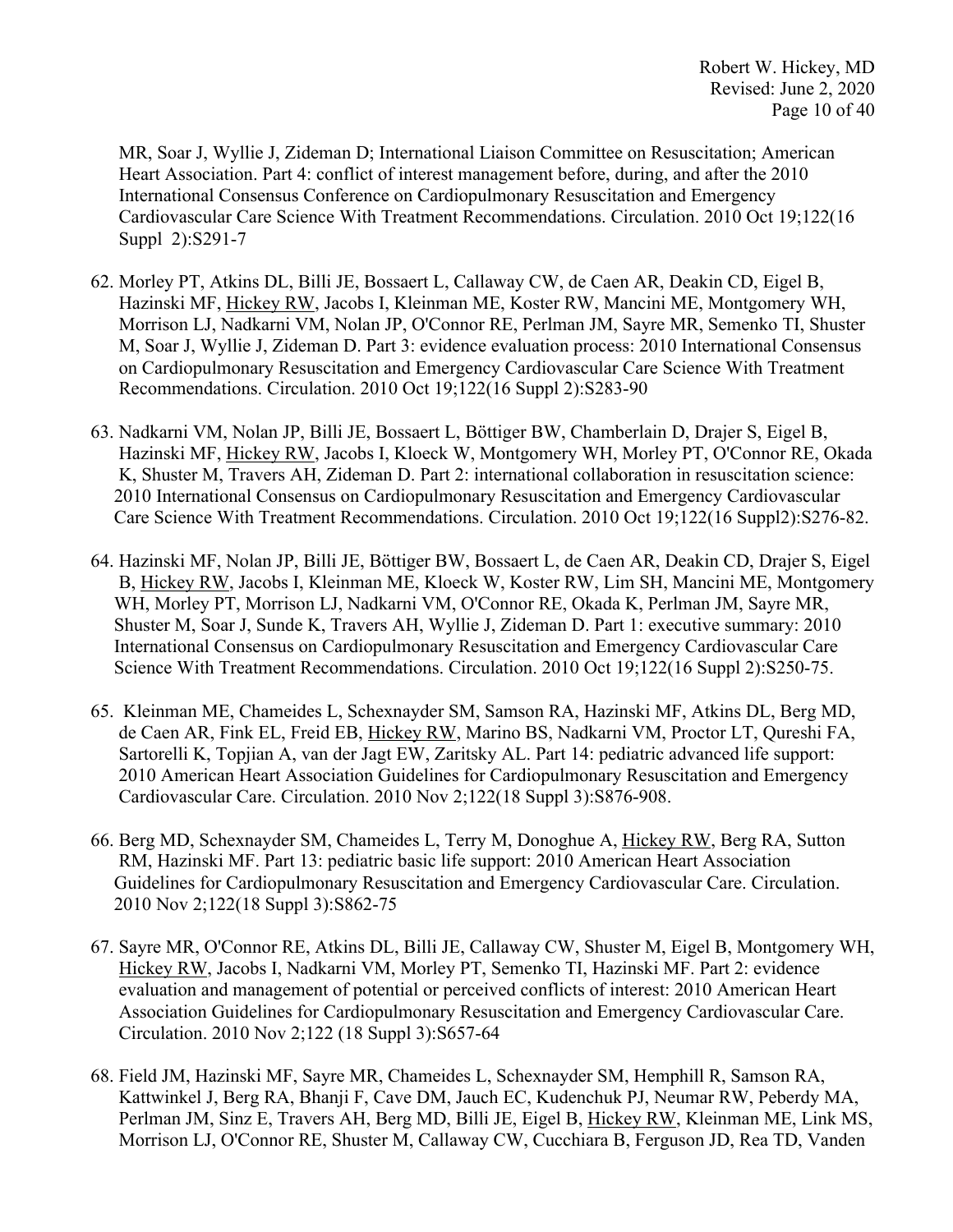Hoek TL. Part 1: executive summary: 2010 American Heart Association Guidelines for Cardiopulmonary Resuscitation and Emergency Cardiovascular Care. Circulation. 2010 Nov 2;122(18 Suppl 3):S640-56.

- 69. Kleinman ME, de Caen AR, Chameides L, Atkins DL, Berg RA, Berg MD, Bhanji F, Biarent D, Bingham R, Coovadia AH, Hazinski MF, Hickey RW, Nadkarni VM, Reis AG, Rodriguez-Nunez A, Tibballs J, Zaritsky AL, Zideman D; Pediatric Basic and Advanced Life Support Chapter Collaborators. Pediatric basic and advanced life support: 2010 International Consensus on Cardiopulmonary Resuscitation and Emergency Cardiovascular Care Science with Treatment Recommendations. Pediatrics. 2010 Nov;126(5):e1261-318. Epub 2010 Oct 18.
- 70. Berg MD, Schexnayder SM, Chameides L, Terry M, Donoghue A, Hickey RW, Berg RA, Sutton RM, Hazinski MF; American Heart Association. Pediatric basic life support: 2010 American Heart Association Guidelines for Cardiopulmonary Resuscitation and Emergency Cardiovascular Care. Pediatrics. 2010 Nov;126(5):e1345-60.
- 71. Nolan JP, Hazinski MF, Billi JE, Boettiger BW, Bossaert L, de Caen AR, Deakin CD, Drajer S, Eigel B, Hickey RW, Jacobs I, Kleinman ME, Kloeck W, Koster RW, Lim SH, Mancini ME, Montgomery WH, Morley PT, Morrison LJ, Nadkarni VM, O'Connor RE, Okada K, Perlman JM, Sayre MR, Shuster M, Soar J, Sunde K, Travers AH, Wyllie J, Zideman D. Part 1: Executive summary: 2010 International Consensus on Cardiopulmonary Resuscitation and Emergency Cardiovascular Care Science With Treatment Recommendations. Resuscitation. 2010 Oct;81 Suppl 1:e1-25.
- 72. Nolan JP, Nadkarni VM, Billi JE, Bossaert L, Boettiger BW, Chamberlain D, Drajer S, Eigel B, Hazinski MF, Hickey RW, Jacobs I, Kloeck W, Montgomery WH, Morley PT, O'Connor RE, Okada K, Shuster M, Travers AH, Zideman D. Part 2: International collaboration in resuscitation science: 2010 International Consensus on Cardiopulmonary Resuscitation and Emergency Cardiovascular Care Science with Treatment Recommendations. Resuscitation. 2010 Oct;81 Suppl 1:e26-31.
- 73. Morley PT, Atkins DL, Billi JE, Bossaert L, Callaway CW, de Caen AR, Deakin CD, Eigel B, Hazinski MF, Hickey RW, Jacobs I, Kleinman ME, Koster RW, Mancini, ME, Montgomery WH, Morrison LJ, Nadkarni VM, Nolan JP, O'Connor RE, Perlman JM, Sayre MR, Semenko TI, Shuster M, Soar J, Wyllie J, Zideman D. Part 3: Evidence evaluation process: 2010 International Consensus on Cardiopulmonary Resuscitation and Emergency Cardiovascular Care Science with Treatment Recommendations. Resuscitation. 2010 Oct;81 Suppl 1:e32-40.
- 74. Shuster M, Billi JE, Bossaert L, de Caen AR, Deakin CD, Eigel B, Hazinski MF, Hickey RW, Jacobs I, Kleinman ME, Koster RW, Mancini ME, Montgomery WH, Morley PT, Morrison LJ, Munoz H, Nadkarni VM, Nolan JP, O'Connor RE, Perlman JM, Richmond S, Sayre MR, Soar J, Wyllie J, Zideman D; International Liaison Committee on Resuscitation; American Heart Association. Part 4: Conflict of interest management before, during, and after the 2010 International Consensus Conference on Cardiopulmonary Resuscitation and Emergency Cardiovascular Care Science with Treatment Recommendations. Resuscitation. 2010 Oct;81 Suppl 1:e41-7.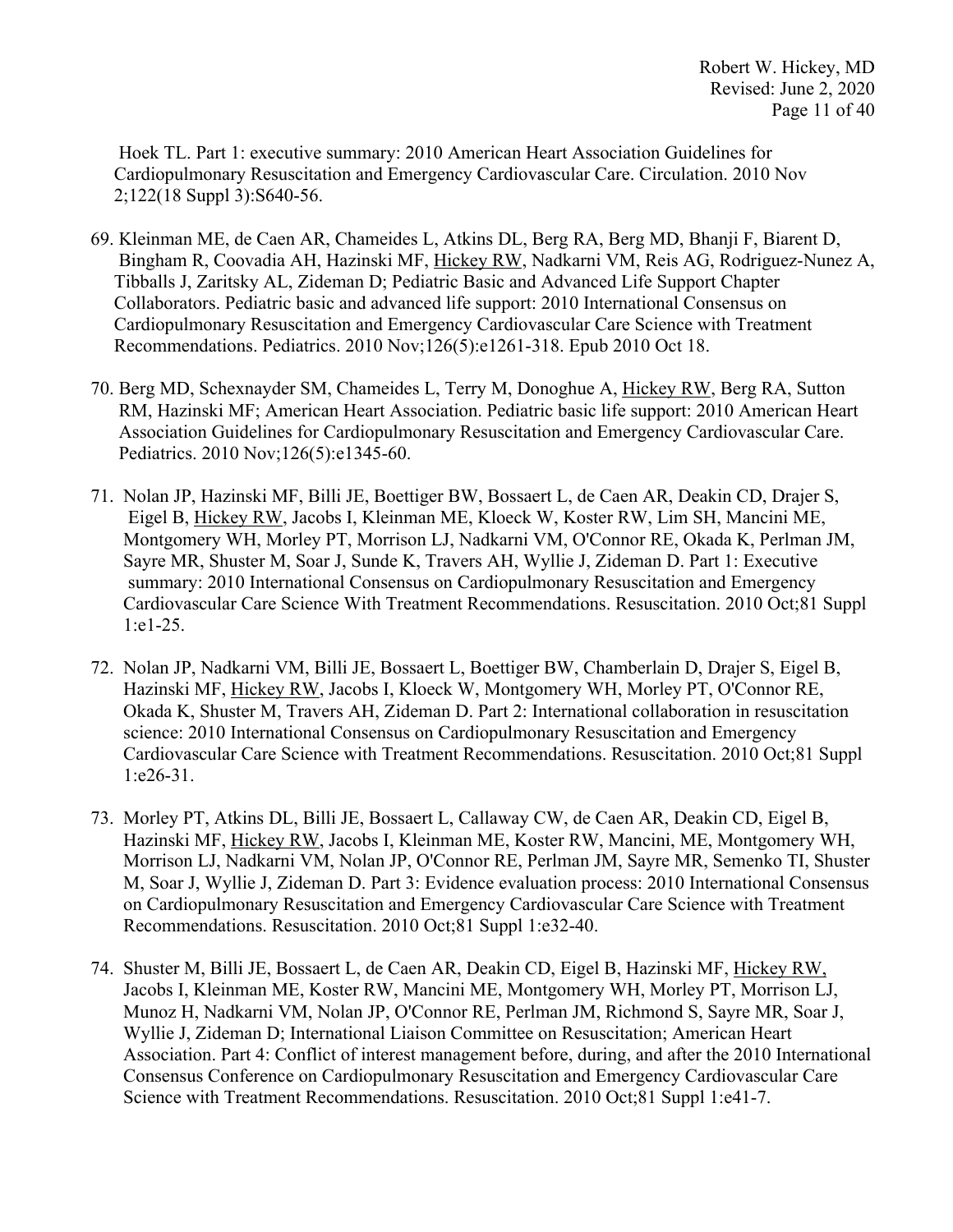- 75. Kaji AH, Lewis RJ, Beavers-May T, Berg R, Bulger E, Cairns C, Callaway C, Camargo CA Jr, Carcillo J, DeBiasi R, Diaz T, Ducharme F, Glickman S, Heilpern K, Hickey R, Hoek TV, Hollander J, Janson S, Jurkovich G, Kellermann A, Kingsmore S, Kline J, Kuppermann N, Lowe R, McLario D, Nathanson L, Nichol G, Peitzman A, Richardson L, Sanders A, Shah M, Shapiro N, Silverman R, Than M, Wilber S, Yealy DM; Summary of NIH Medical-Surgical Emergency Research Roundtable held on April 30 to May 1, 2009. Roundtable External Participants and Roundtable Steering Committee and Federal Participants. Ann Emerg Med. 2010 Nov;56(5):522- 37.
- 76. Liu H, Li W, Ahmad M, Miller TM, Rose ME, Poloyac SM, Uechi G, Balasubramani M, Hickey RW, Graham SH. Modification of ubiquitin-C-terminal hydrolase-L1 by cyclopentenone prostaglandins exacerbates hypoxic injury. Neurobiol Dis. 2011;41:318-328.
- 77. H. Liu, S.M. Sarnaik, M.D. Manole, Y. Chen, S.N. Shinde, W. Li, M. Rose, H. Alexander, J. Chen, R.S. Clark, S.H. Graham, R.W. Hickey. Increased cytochrome c in rat cerebrospinal fluid after cardiac arrest and its effects on hypoxic neuronal survival. Resuscitation. 2012;83:1491-1496.
- 78. Guerra-Wallace MM, Casey FX, Bell MJ, Fink EL, Hickey RW. Hyperoxia and hypoxia in children resuscitated from cardiac arrest. Pediatric Critical Care. Pediatr Crit Care Med. 2013;14:e143-e148.
- 79. Liu H, Li W, Ahmad M, Rose ME, Miller TM, Yu M, Chen J, Pascoe JL, Poloyac SM, Hickey RW, Graham SH. Increased Generation of Cyclopentenone Prostaglandins after Brain Ischemia and Their Role in Aggregation of Ubiquitinated Proteins in Neurons. Neurotox Res. 2013;24:191-204.
- 80. Hao Liu, Marie E. Rose, Tricia M. Miller, Wenjin Li, Sunita N. Shinde, Alicia M. Pickrell, Samuel M. Poloyac, Steven H. Graham, Robert W. Hickey, COX2-derived primary and cyclopentenone prostaglandins are increased after asphyxial cardiac arrest, Brain Research. 2013;1519:71-79.
- 81. Liu H, Li W, Rose ME, Pascoe JL, Miller TM, Ahmad M, Poloyac SM, Hickey RW, Graham SH. Prostaglandin D2 toxicity in primary neurons is mediated through its bioactive cyclopentenone metabolites. Neurotoxicology. 2013;39:35-44. PMID:23973622
- 82. Shah AP, Cobb BT, Lower DR, Shaikh N, Rasmussen J , Hoberman A, Wald ER, Rosendorff A, Hickey RW. Enhanced versus automated urinalysis for screening of urinary tract infections in children in the emergency department. Pediatr Infect Dis J. 2014;33:272-5. PMID 24263219
- 83. Tress EE, Clark RS, Foley LM, Alexander H, Hickey RW, Drabek T, et al. Blood brain barrier is impermeable to solutes and permeable to water after experimental pediatric cardiac arrest. Neurosci Lett. 2014;578:17-21. PMID 24937271
- 84. Marin, J. R., Shaikh, N., Docimo, S. G., Hickey, R. W. & Hoberman, A. (2014) Suprapubic Bladder Aspiration, *N Engl J Med.* **371**, e13. PMID: 25184887
- 85. Badaki-Makun O1, Scott JP, Panepinto JA, Casper TC, Hillery CA, Dean JM, Brousseau DC; Pediatric Emergency Care Applied Research Network (PECARN) Magnesium in Sickle Cell Crisis (MAGiC) Study GroupIntravenous magnesium for pediatric sickle cell vaso-occlusive crisis: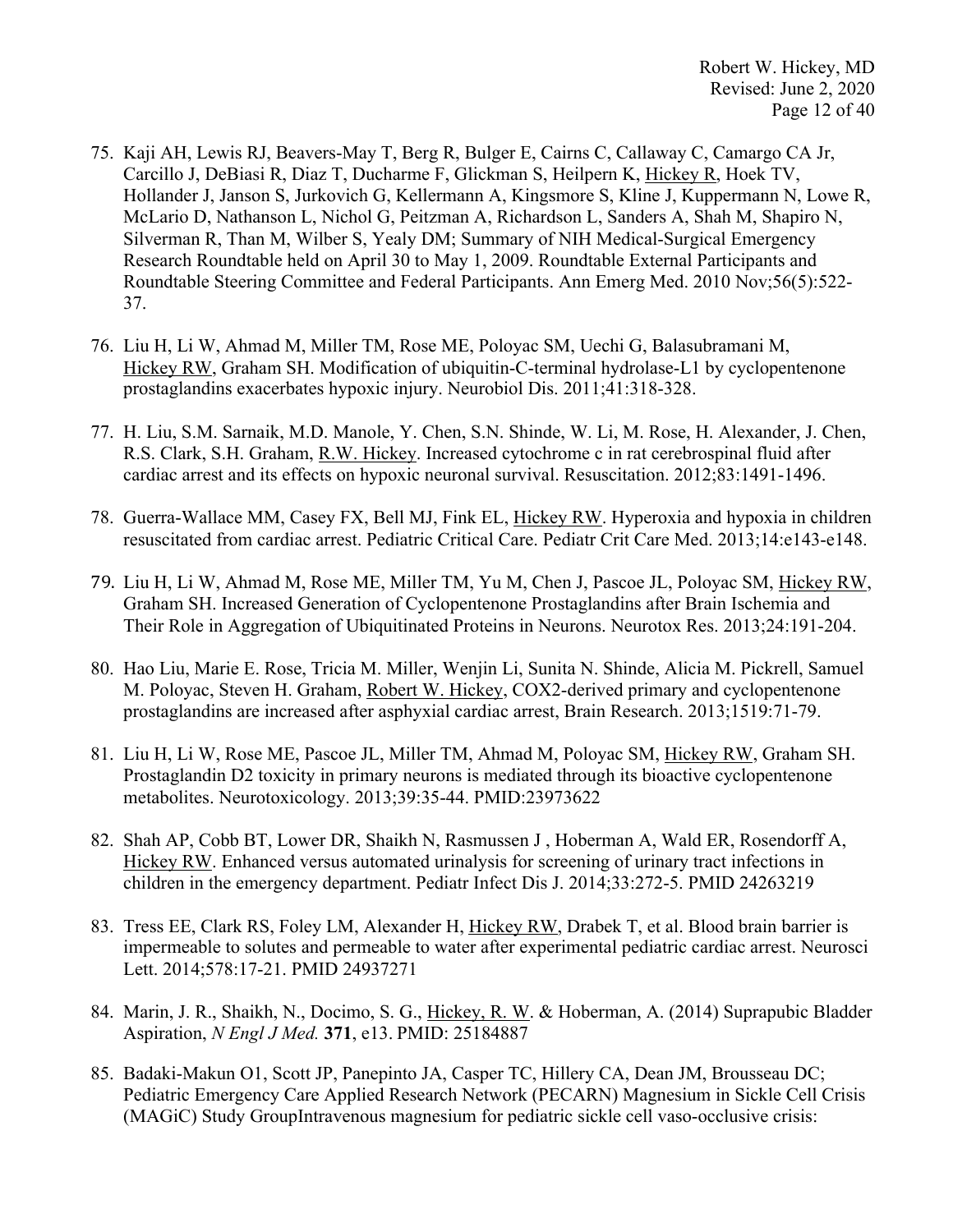methodological issues of a randomized controlled trial.. Pediatr Blood Cancer. 2014;6:1049-54. PMID: 24443249

- 86. Plesa JA, Shoup K, Manole MD, Hickey RW. Effect of a depilatory agent on cotton, polyester, and rayon versus human hair in a laboratory setting. Ann Emerg Med 2015;65:256-9. PMID:25240921
- 87. Liu H, Chen J, Li W, Rose ME, Shinde SN, Balasubramani M, Uechi GT, Mutus B, Graham SH, Hickey RW. Protein disulfide isomerase as a novel target for cyclopentenone prostaglandins: implications for hypoxic ischemic injury. FEBS J. 2015;282(10):2045-59. PMID:25754985
- 88. de Caen AR, Berg MD, Chameides L, Gooden CK, Hickey RW, Scott HF, Sutton RM, Tijssen JA, Topjian A, van der Jagt ÉW, Schexnayder SM, Samson RA. Part 12: Pediatric Advanced Life Support: 2015 American Heart Association Guidelines Update for Cardiopulmonary Resuscitation and Emergency Cardiovascular Care. Circulation. 2015 Nov 3;132(18 Suppl 2):S526-42. PMID: 26473000
- 89. de Caen AR, Berg MD, Chameides L, Gooden CK, Hickey RW, Scott HF, Sutton RM, Tijssen JA, Topjian A, van der Jagt ÉW, Schexnayder SM, Samson RA. Part 12: Pediatric Advanced Life Support: 2015 American Heart Association Guidelines Update for Cardiopulmonary Resuscitation and Emergency Cardiovascular Care. Pediatrics. 2015; 136:S176-95. PMID:26471384
- 90. Liu H, Li W, Rose ME, Hickey RW, Chen, J, Uechi GT, Balasubramani M, Day BW, Patel KV and Grham SH. The point mutation UCH-L1 C152A protects primary neurons against cyclopentenone prostaglandin-induced cytotoxicity: implications for post-ischemic neuronal injury. *Cell death & disease.* 2015;6:e1966. PMID:26539913
- 91. Brousseau DC, Scott JP, Badaki-Makun O, Darbari DS, Chumpitazi CE, Airewele GE, Ellison AM, Smith-Whitley K, Mahajan P, Sarnaik SA, Casper TC, Cook LJ, Dean JM, Leonard J, Hulbert ML, Powell EC, Liem RI, Hickey R, Krishnamurti L, Hillery CA, Nimmer M, Panepinto JA; Pediatric Emergency Care Applied Research Network (PECARN). A multicenter randomized controlled trial of intravenous magnesium for sickle cell pain crisis in children.). Blood. 2015;126(14):1651- 7.PMID:2623217.
- 92. Johnson TJ, Hickey RW, Switzer GE, Miller E, Winger DG, Nguyen M, Saladino RA, Hausmann LR.The Impact of Cognitive Stressors in the Emergency Department on Physician Implicit Racial Bias. Acad Emerg Med. 2016 Mar;23(3):297-305. PMID: 26763939
- 93. Root JM, Zuckerbraun NS, Wang L, Winger DG, Brent D, Kontos A, Hickey RW. History of Somatization Is Associated with Prolonged Recovery from Concussion. J Pediatr. 2016;174:39-44. PMID:27059916
- 94. Johnson TJ, Winger DG, Hickey RW, Switzer GE, Miller E, Nguyen MB, Saladino RA, Hausmann LRM, A comparison of physician implicit racial bias towards adults versus children, Academic Pediatrics (2016), doi: 10.1016/j.acap.2016.08.010. PMID:27620844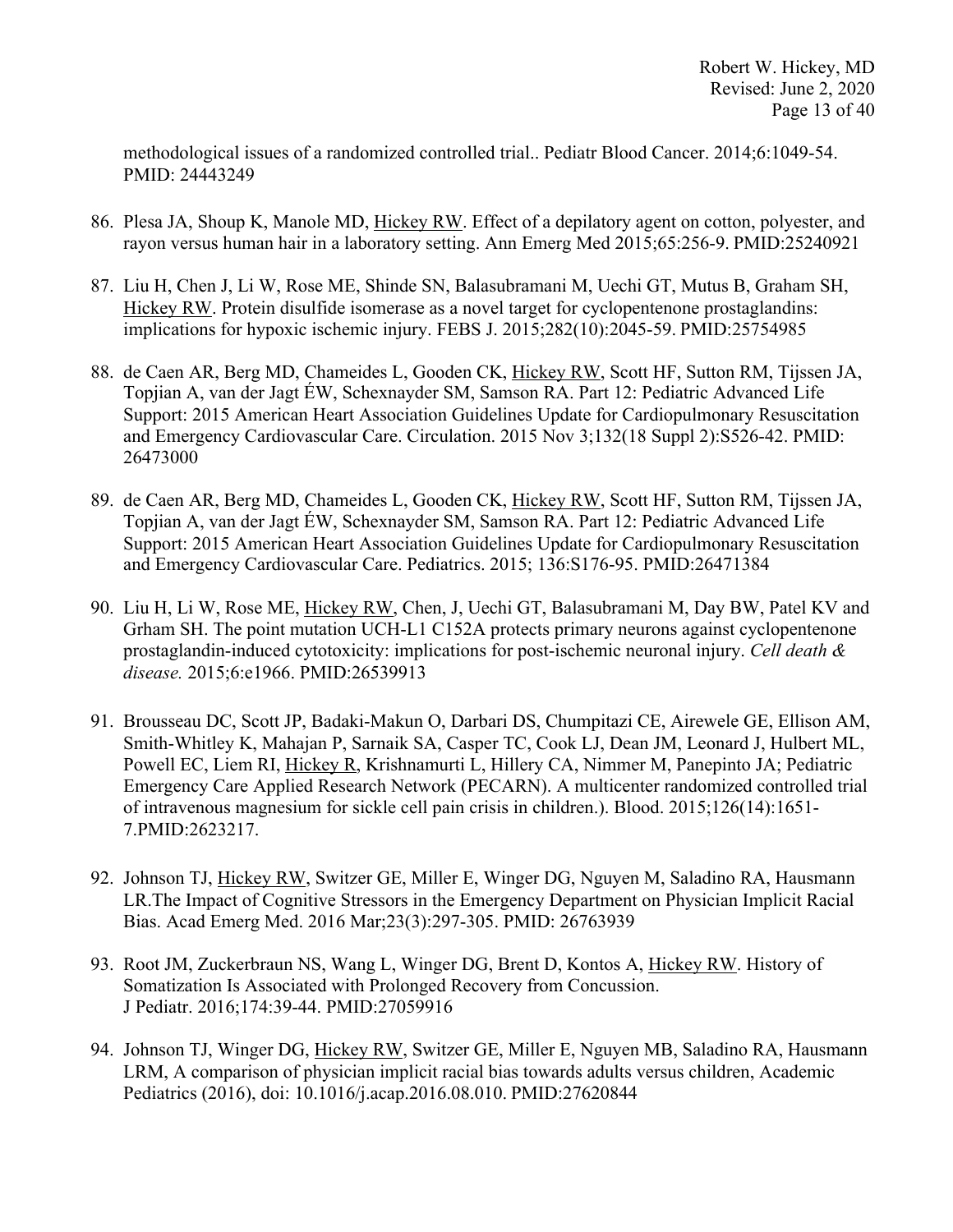- 95. Alisic E, Hoysted C, Kassam-Adams N, Landolt MA, Curtis S, Kharbanda AB, Lyttle MD, Parri N, Stanley R, Babl FE; Pediatric Emergency Research Canada (PERC); Pediatric Emergency Medicine Collaborative Research Committee of American Academy of Pediatrics (PEMCRC); Pediatric Emergency Research in United Kingdom and Ireland (PERUKI); Research in European Pediatric Emergency Medicine (REPEM); Pediatric Emergency Care Applied Research Network (PECARN); Pediatric Research in Emergency Departments International Collaborative (PREDICT); Pediatric Emergency Research Networks (PERN). Psychosocial Care for Injured Children: Worldwide Survey among Hospital Emergency Department Staff. J Pediatr. 2016 Mar;170:227-33.PMID: 26707581
- 96. Lewis J, Arora G, Tudorascu DL, Hickey RW, Saladino RA, Manole MD.Acute Management of Refractory and Unstable Pediatric Supraventricular Tachycardia J Pediatr. 2017 Feb;181:177-182. PMID: 27912926
- 97. Tavarez MM, Ayers B, Jeong JH, Coombs CM, Thompson A, Hickey RW. Practice Variation and Effects of E-mail-only Performance Feedback on Resource Use in the Emergency Department Acad Emerg Med. 2017 Aug;24(8):948-956. PMID: 28470786
- 98. Sufrinko AM, Kontos AP, Apps JN, McCrea M, Hickey RW, Collins MW, Thomas DG. The Effectiveness of Prescribed Rest Depends on Initial Presentation After Concussion. J Pediatr. 2017 Jun;185:167-172. PMID: 28365025
- 99. Yaeger SK, Perry MC, Caperell K, Coffman KA, Hickey RW. Ropivacaine Intramuscular Paracervical Injections for Pediatric Headache: A Randomized Placebo-Controlled Trial.. Ann Emerg Med. 2017 Sep;70(3):323-330. PMID: 28365025.
- 100. Panepinto JA, Paul Scott J, Badaki-Makun O, Darbari DS, Chumpitazi CE, Airewele GE, Ellison AM, Smith-Whitley K, Mahajan P, Sarnaik SA, Charles Casper T, Cook LJ, Leonard J, Hulbert ML, Powell EC, Liem RI, Hickey R, Krishnamurti L, Hillery CA, Brousseau DC. Determining the longitudinal validity and meaningful differences in HROL of the PedsOL™ Sickle Cell Disease Module. Pediatric Emergency Care Applied Research Network (PECARN). Health Qual Life Outcomes. 2017 Jun 12;15(1):124. doi: 10.1186/s12955-017-0700-2.
- 101. Melvin JE, Hickey RW. Laxative-Induced Contact Dermatitis. Pediatr Emerg Care. 2018 May 9. doi: 10.1097/PEC.0000000000001498. [Epub ahead of print] PMID: 29746360
- 102. Ramgopal S, Brungo LB, Bykowski MR, Pitetti RD, Hickey RW. Dog bites in a U.S. county: age, body part and breed in paediatric dog bites. Acta Paediatr. 2018 May;107(5):893-899.PMID: 29331048
- 103. Perry MC, Yaeger SK, Noorbakhsh K, Cruz AT, Hickey RW. Hypothermia in Young Infants: Frequency and Yield of Sepsis Workup. Pediatr Emerg Care. 2018 Nov 12. doi: 10.1097/PEC.0000000000001674. [Epub ahead of print] PMID: 30422948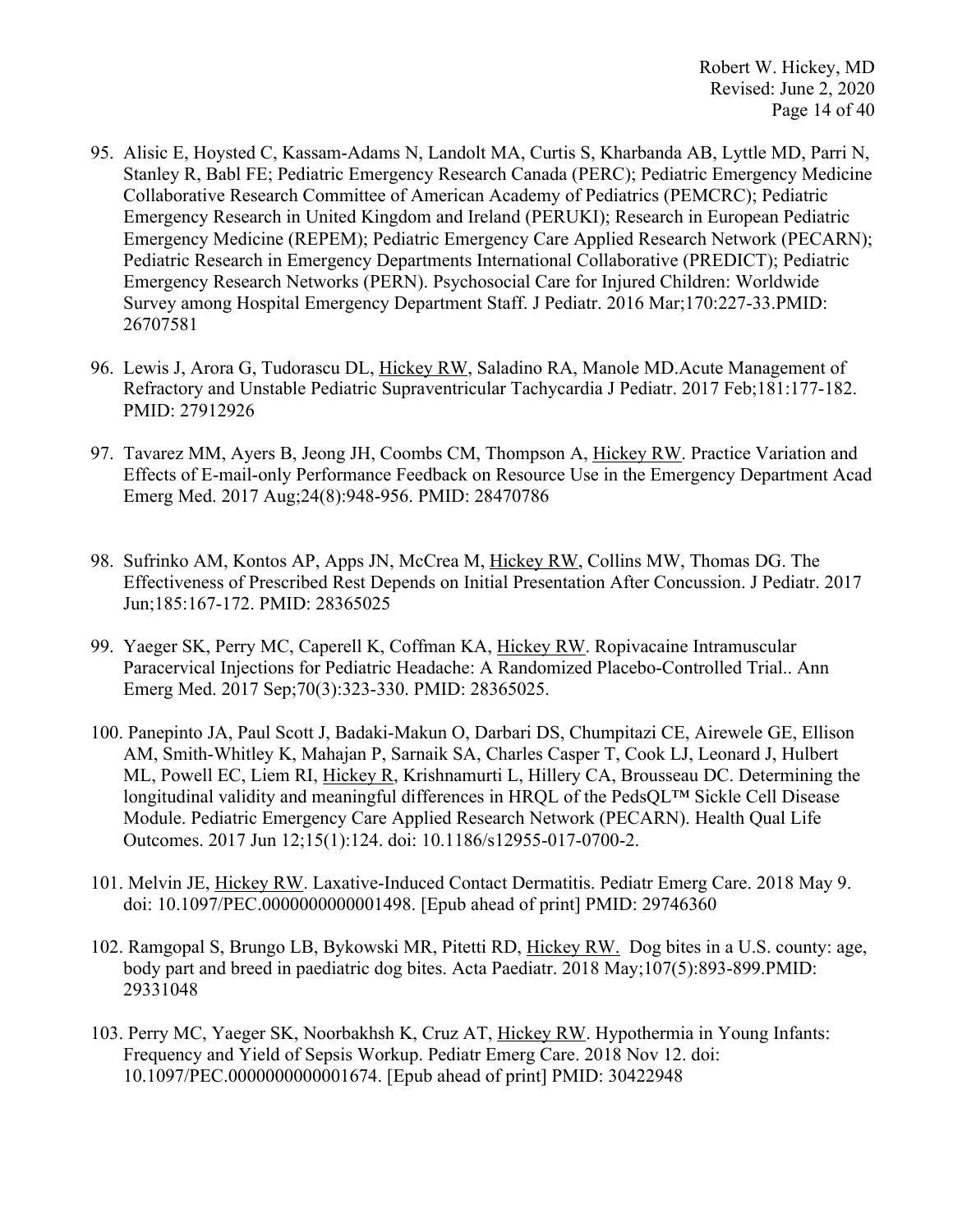- 104. Perry MC, Yaeger SK, Toto RL, Suresh S, Hickey RW A Modern Epidemic: Increasing Pediatric Emergency Department Visits and Admissions for Headache. Pediatr Neurol. 2018 Dec;89:19-25. doi: 10.1016/j.pediatrneurol.2018.07.015. Epub 2018 Aug 4. PMID: 30343832
- 105.Carden MA, Brousseau DC, Ahmad FA, Bennett J, Bhatt S, Bogie A, Brown K, Casper TC, Chapman LL, Chumpitazi CE, Cohen D, Dampier C, Ellison AM, Grasemann H, Hickey RW, Hsu LL, Leibovich S, Powell E, Richards R, Sarnaik S, Weiner DL, Morris CR; Sickle Cell Disease Arginine Study Group and the Pediatric Emergency Care Applied Research Network (PECARN).. Normal Saline Bolus Use in Pediatric Emergency Departments is Associated with Worse Pain Control in Children with Sickle Cell Anemia and Vaso-occlusive Pain. Am J Hematol. 2019;94:689-696. PMID: 30916794.
- 106.Shaikh N, Martin JM, Hoberman A, Skae M, Milkovich L, Nowalk A, McElheny C, Hickey RW, Kearney D, Majd M, Shalaby-Rana E, Tseng G, Alcorn JF, Kolls J, Kurs-Lasky M, Huo Z, Horne W, Lockhart G, Pohl H, Shope TR. Host and Bacterial Markers that Differ in Children with Cystitis and Pyelonephritis. J Pediatr. 2019 Mar 21. pii: S0022-3476(19)30027-7. doi: 10.1016/j.jpeds.2019.01.012. [Epub ahead of print] PubMed PMID: 30905425
- 107. Ramgopal S, Dezfulian C, Hickey RW, Au AK, Venkataraman S, Clark RSB, Horvat CM. Association of Severe Hyperoxemia Events and Mortality Among Patients Admitted to a Pediatric Intensive Care Unit. JAMA Netw Open. 2019 Aug 2;2(8):e199812. doi: 10.1001/jamanetworkopen.2019.9812. PMID: 31433484
- 108. Shaikh N, Martin JM, Hoberman A, Skae M, Milkovich L, McElheny C, Hickey RW, Gabriel LV, Kearney DH, Majd M, Shalaby-Rana E, Tseng G, Kolls J, Horne W, Huo Z, Shope T. Biomarkers that differentiate false positive urinalyses from true urinary tract infection. Pediatr Nephrol (2019). https://doi.org/10.1007/s00467-019-04403-7.
- 109. Ramgopal S, Dezfulian C, Hickey RW, Au AK, Venkataraman S, Clark RSB, Horvat CM. Early Hyperoxemia and Outcome Among Critically Ill Children. Pediatr Crit Care Med. 2019 Dec 10. doi: 10.1097/PCC.0000000000002203. [Epub ahead of print] PMID: 31821205
- 110. Kapur J, Elm J, Chamberlain JM, Barsan W, Cloyd J, Lowenstein D, Shinnar S, Conwit R, Meinzer C, Cock H, Fountain N, Connor JT, Silbergleit R; NETT and PECARN Investigators. Randomized Trial of Three Anticonvulsant Medications for Status Epilepticus. N Engl J Med. 2019 Nov 28;381(22):2103-2113. doi: 10.1056/NEJMoa1905795. PMID: 31774955
- 111. Chamberlain JM, Kapur J, Shinnar S, Elm J, Holsti M, Babcock L, Rogers A, Barsan W, Cloyd J, Lowenstein D, Bleck TP, Conwit R, Meinzer C, Cock H, Fountain NB, Underwood E, Connor JT, Silbergleit R; Neurological Emergencies Treatment Trials; Pediatric Emergency Care Applied Research Network investigators Efficacy of levetiracetam, fosphenytoin, and valproate for established status epilepticus by age group (ESETT): a double-blind, responsive-adaptive, randomised controlled trial. Lancet. 2020 Mar 20. pii: S0140-6736(20)30611-5. doi: 10.1016/S0140-6736(20)30611-5. [Epub ahead of print] PMID: 32203691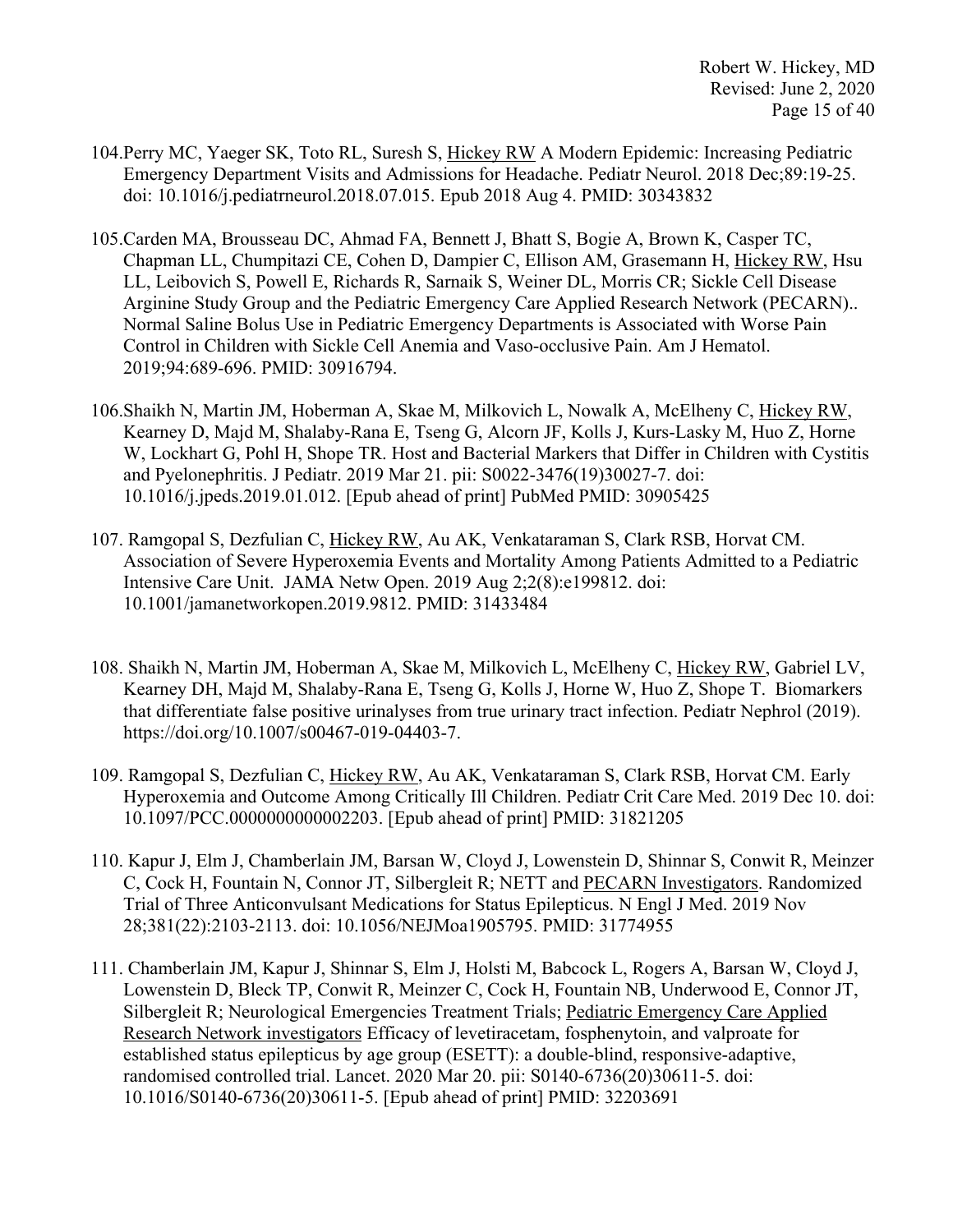Robert W. Hickey, MD Revised: June 2, 2020 Page 16 of 40

- 112.Sriram Ramgopal, Kathleen A Noorbakhsh , Christopher M Pruitt, Paul L Aronson, Elizabeth R Alpern, Robert W Hickey. Outcomes of Young Infants With Hypothermia Evaluated in the Emergency Department. J Pediatr 2020 Jun;221:132-137.e2. doi: 10.1016/j.jpeds.2020.03.002. PMID: 32446472
- 113. Madsen JR, Boyle TP, Neuman MI, Park EH, Tamber MS, Hickey RW, Heuer GG, Zorc JJ, Leonard JR, Leonard JC, Keating R, Chamberlain JM, Frim DM, Zakrzewski P, Klinge P, Merck LH, Piatt J, Bennett JE, Sandberg DI, Boop FA, Hameed MQ.Madsen JR, et al. Diagnostic Accuracy of Non-Invasive Thermal Evaluation of Ventriculoperitoneal Shunt Flow in Shunt Malfunction: A Prospective, Multi-Site, Operator-Blinded Study. Neurosurgery. 2020 May 27:nyaa128. doi: 10.1093/neuros/nyaa128. Online ahead of print.Neurosurgery. 2020. PMID: 32459841
- 114.Chung JR, Flannery B, Gaglani M, Smith ME, Reis EC, Hickey RW, Jackson ML, Jackson LA, Belongia EA, McLean HQ, Martin ET, Segaloff HE, Kim SS, Patel MM. Patterns of Influenza Vaccination and Vaccine Effectiveness Among Young US Children Who Receive Outpatient Care for Acute Respiratory Tract Illness. JAMA Pediatr. 2020 May 4:e200372. doi: 10.1001/jamapediatrics.2020.0372. Online ahead of print. PMID: 32364599

#### **Contributor**

American Heart Association. Guidelines 2000 for Cardiopulmonary Resuscitation and Emergency Cardiovascular Care. International Consensus on Science. Supplement to Circulation, August 22, 2000;102(8).

American Heart Association. BLS for Healthcare Providers. Dallas, TX 2001.

American Heart Association. Fundamentals of BLS for Healthcare Providers. Dallas, TX 2001.

American Heart Association. PALS Provider Manual and Toolkit, 2002.

American Heart Association. PALS Provider Manual and Course Guide, 2006.

#### **Editorial Boards**

Co-Editor – Pediatric Advanced Life Support (PALS) Instructor's Manual. American Heart Association, 2001.

Co-Editor – Pediatric Advanced Life Support (PALS) Provider Manual and Toolkit. American Heart Association, 2002.

Editorial Advisory Board – Currents in Emergency Cardiovascular Care 2001-2009.

Editorial Board – 2005 International Consensus on Cardiopulmonary Resuscitation and Emergency Cardiovascular Care Science with Treatment Recommendations. Circulation. 2005;112(suppl III)1-136.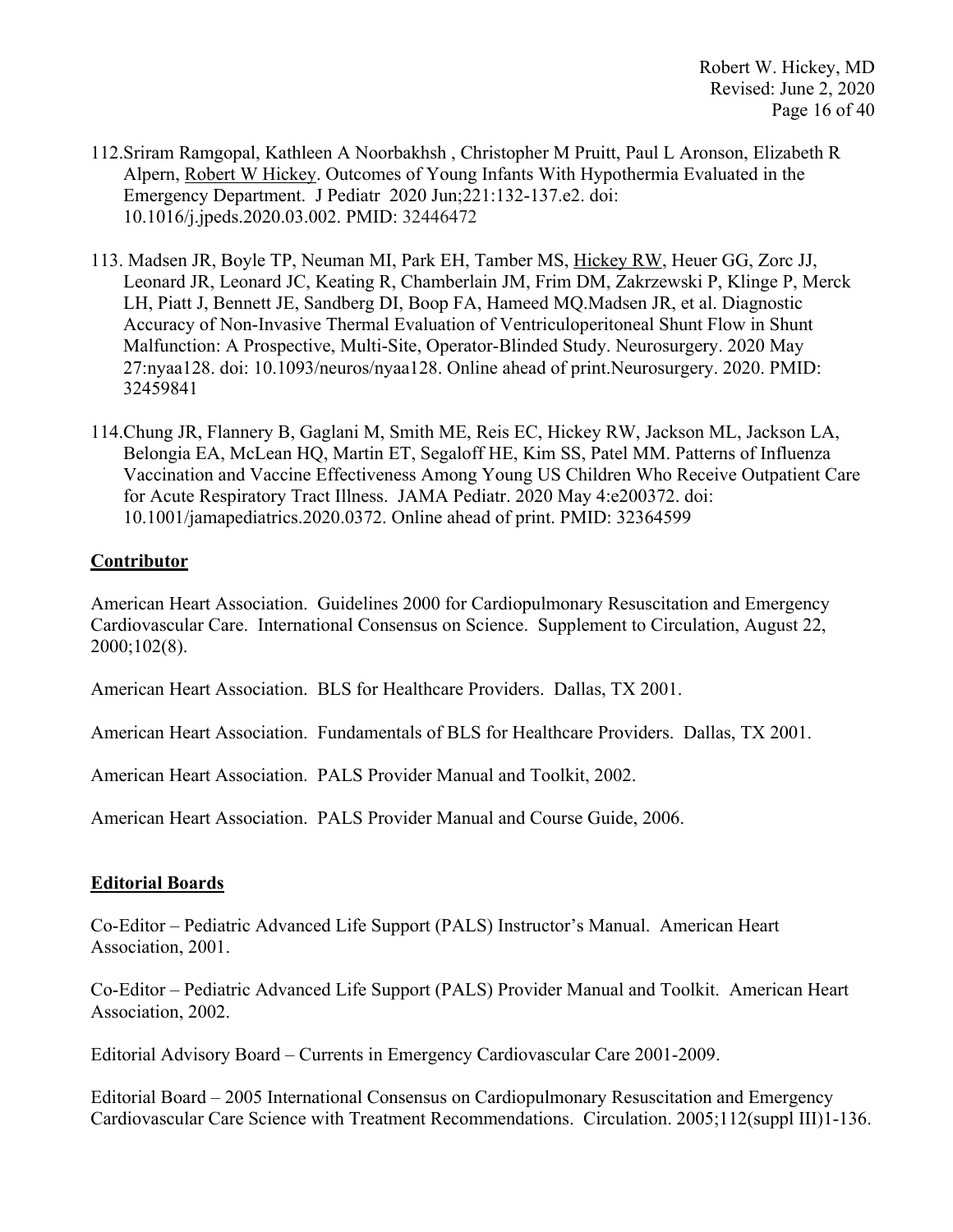Editorial Board – 2005 Emergency Cardiovascular Care Committee and Subcommittees of the American Heart Association. American Heart Association Guidelines for Cardiopulmonary Resuscitation and Emergency Cardiovascular Care. Circulation. 2005;112(suppl V):IV-1-211.

Editorial Board-- 2010 International Consensus on Cardiopulmonary Resuscitation and Emergency Cardiovascular Care Science with Treatment Recommendations. Circulation 2010 Oct 19;122 (16 Suppl 2):S250-638.

Editorial Board--2010 Emergency Cardiovascular Care Committee and Subcommittees of the American Heart Association. American Heart Association Guidelines for Cardiopulmonary Resuscitation and Emergency Cardiovascular Care. Circulation. Nov 2;122 (18 Suppl 3):S639-S946.

# **Book Chapters**

- 1. Cohen D, Hickey RW, Dietrich A. Pediatric resuscitation. In: Handbook of Cardiovascular Emergencies. 2nd ed. Hoekstra JW (Ed) Boston: Lippincott, Williams & Wilkins, 2001;73-86.
- 2. Graham SH, Hickey RW. The genetic control of ischemic neuronal cell death. In: Update in Intensive Care and Emergency Medicine. Pinsky (Ed.): Cerebral Blood Flow, 2002;37(8):96- 105.
- 3. Graham SH, Hickey RW. Molecular pathophysiology of stroke. In: Neuropsychopharmacology, The Fifth Generation of Progress. Davis KL, Charney D, Coyle JT, and Nemeroff C. (Eds) Baltimore: Lippincott, Williams & Wilkins. 2002;92(9):1317-1326.
- 4. Hickey RW, Graham SH. Eicosanoids: Roles in the pathophysiology of cerebral ischemia. In: Prostaglandins and Eicosanoids, Peter Curtis-Prior (Ed), John Wiley & Sons, London, 2004;44:481-486.
- 5. Kochanek P, Hickey RW, Bayir H, Fink EL, Ruppel RA and Clark RS. Key issues in pediatric neurointensive care. In: Textbook of Critical Care 5<sup>th</sup> ed. Fink MP, Abraham E, Vincent J, and Kochanek PM (Eds). Philadelphia. 2005;59:427-442.
- 6. Zuckerbraun N, Hickey RW. Ear Infections. In: The Clinical Practice of Emergency Medicine 4th ed. Wolfson, Allan (Ed). Philadelphia: Lippincott Williams & Wilkins. 2005;244:1317- 1323.
- 7. Hickey RW, Callaway CW. Therapeutic hypothermia. In: Molecular and Cellular Biology of Critical Care Medicine. Tisherman, Samuel and Sterz, Fritz (Eds). Kluwer Academic Publishers, New York. 2005;8-119-134.
- 8. Clark RS, Lai Y, Hickey RW, Hypoxic-Ischemic Encephalopathy: Pathobiology and Therapy of the Post-Resuscitation Syndrom in Children. In: Pediatric Critical Care 3rd ed. Fuhrman. Brad and Zimmerman, Jerry (Eds). Philadelphia: Pediatric Critical Care. 2005:58:904-928.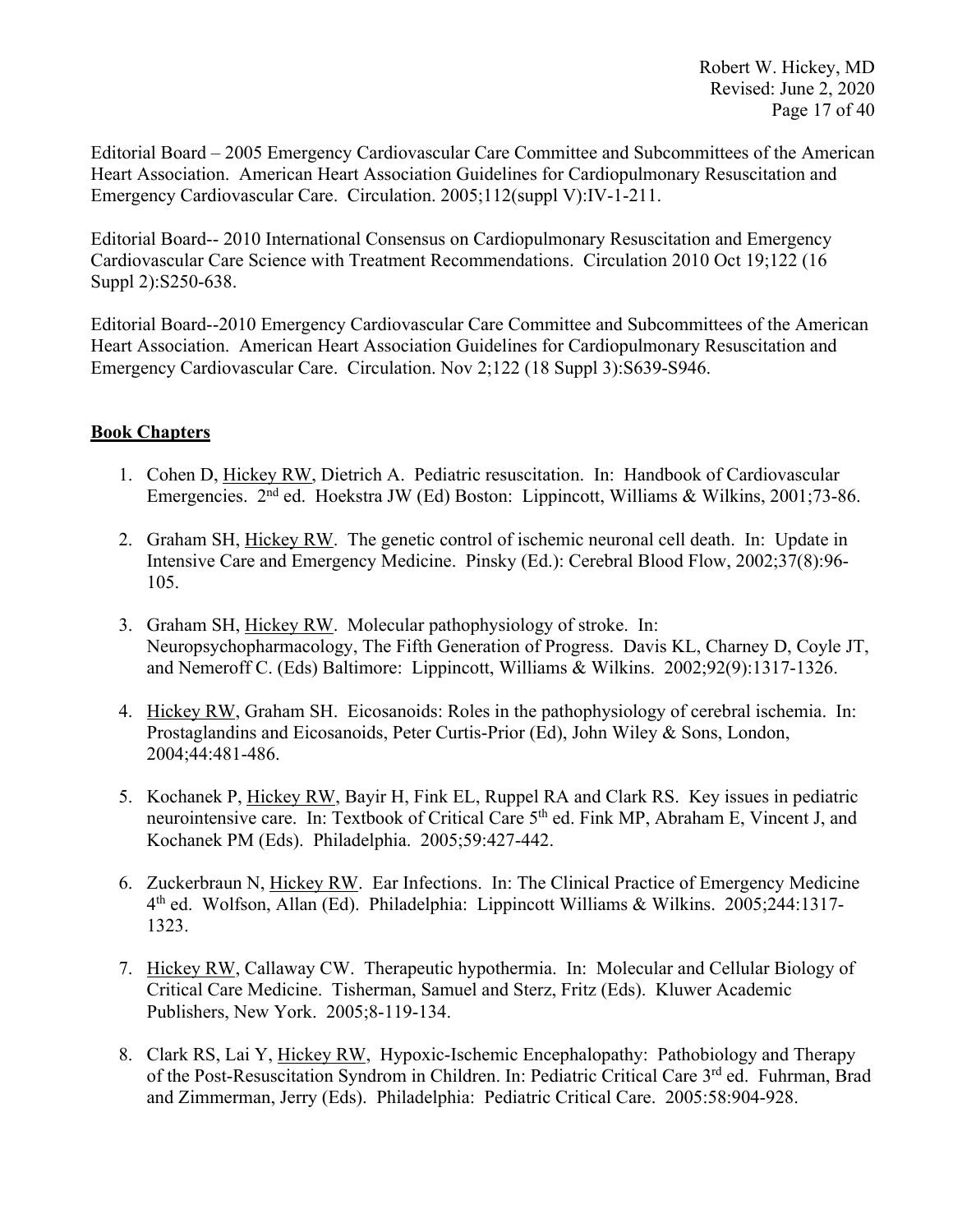- 9. Hickey RW, deCaen A. Warming Procedures. In: Textbook of Pediatric Emergency Procedures (King C, Henretig FM, eds). Philadelphia: Lippincott Williams & Wilkins, 2007;131:1204-1212
- 10. Manole MD, Hickey RW, Alexander HL, Clark RS Rodent Model of Pediatric Asphyxial Cardiac Arrest In: Animal Models of Acute Neurological Injuries (Contemporary Neuroscience) Totowa, NJ : Humana Press, 2009:9-103-113.
- 11. Sarnaik S, Sarnaik A, Hickey RW. Arrythmias in Children. In: The Clinical Practice of Emergency Medicine 5<sup>th</sup> ed. Wolfson, Allan (Ed). Philadelphia: Lippincott Williams  $\&$ Wilkins. 2009;1192-1194.
- 12. Manole MD, Hickey RW. Asystole. In: 5-Minute Pediatric Emergency Medicine Consult. Hoffman RJ, Wang VJ, Scarfone RJ (Eds). Wolters Kluewer/Lippincott Wiliams & Wilkins, Philadelphia, NY, 2012;84-85.
- 13. Kochanek P, Hickey RW, Bayir H, Fink EL, Ruppel RA and Clark RS. Key issues in pediatric neurointensive care. In: Textbook of Critical Care 7<sup>th</sup> ed. Vincent JL, Abraham E, Moore FA, Kochanek PM and Fink MP, (Eds). Philadelphia. 20017;60:351-365.

#### **Multimedia Educational Productions**

Med-Challenger for Pediatricians (an interactive computer-based program with 3,000 questions and images on pediatric emergency care with approved CME credits) Challenger Corporation, Memphis, TN. Contributing Editor 1994-present.

Topics in Pediatric Emergency Medicine (Mission Viejo, CA) editors Christopher King, MD, and Brent R. King, MD (a CME audiotape): Issue on Pediatric Cardiopulmonary Resuscitation Volume 4, Issue 3.

Catastrophic Illnesses in Children Presenting with Common Chief Complaints (CD) editors Robert W. Hickey, MD, and Dana Braner, MD. 2004 American Heart Association.

Webcast Briefing for the American Heart Association: Pediatric Advanced Life Support. www.eccguidelineswebcast.org/ 11/13/05

# **PROFESSIONAL ACTIVITIES**

# **Teaching**

# **1. Medical School**

Medical Student Scholarly Project: mentor for Benjamin Cobb (2012), mentor for Michelle Perry (2013) Evidence Based Medicine-Fundamentals for first year medical students, small group facilitator, September -December 2015, 2016, 2017, 2019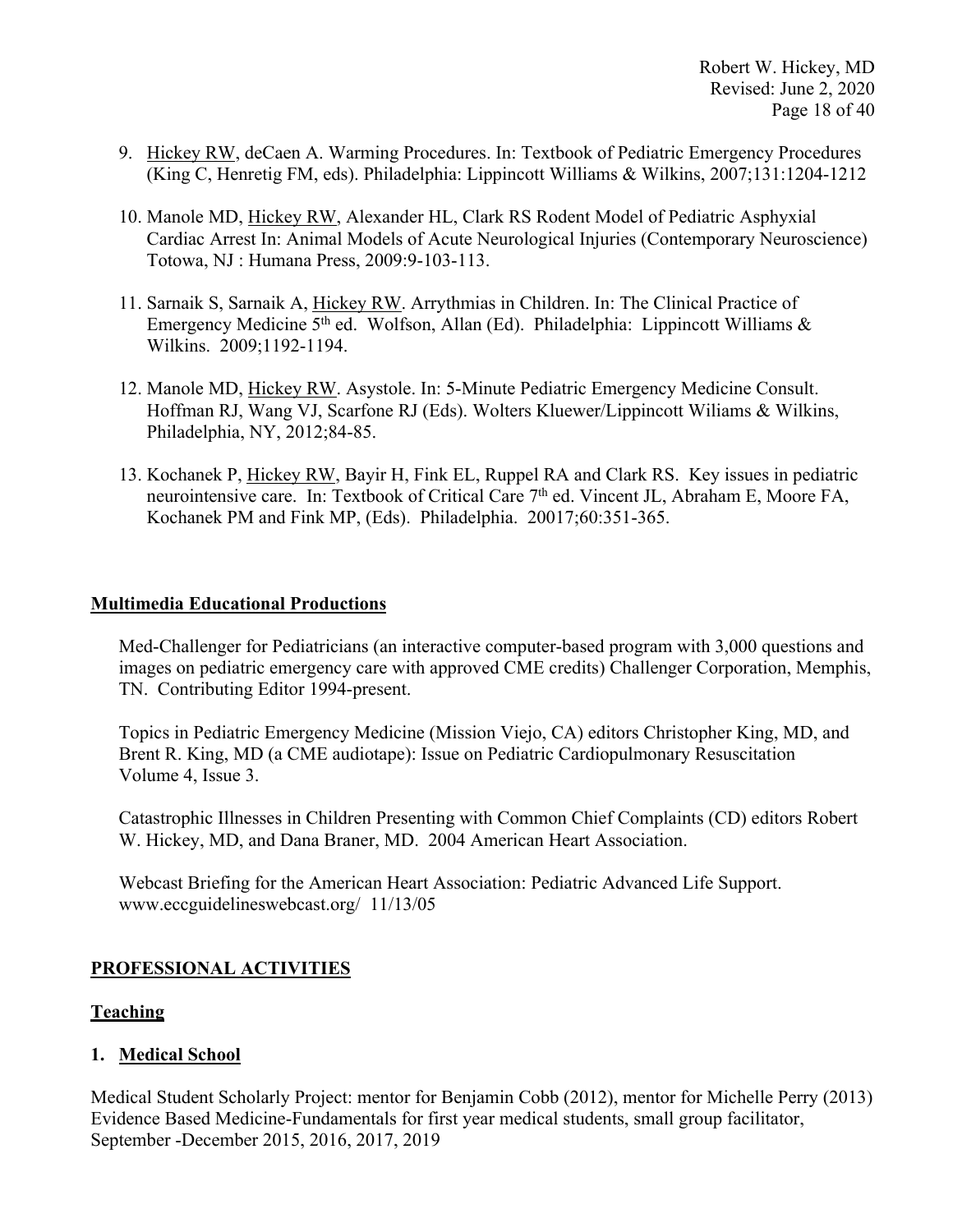Robert W. Hickey, MD Revised: June 2, 2020 Page 19 of 40

# **2. Pediatric, Emergency Medicine, and Family Practice Residency Programs**

Pediatric Resident Advisor: Meghan Chiu (99-02), Danny Thomas (02-05), Kerry Caperell (05-08), Adelaide Eichman (10-13), Ronald Seese (15-16), Omar Afandi (2017-2019)

OCRAPP simulation course for CHP and DEM interns 6/15, 6/16, 6/17,6/19

#### **3. Faculty and Fellows, Division of Pediatric Emergency Medicine**

Advanced Trauma Resuscitation: 3/99 Computer Survival Skills: 8/99 Splinting Workshop: 7/00 Research Update: 7/00, 9/01 Upper Extremity Injuries: 10/00, 10/02, 9/06, 3/10, 2/13, 4/14, 5/16 Cardiopulmonary Resuscitation (Contemporary Concepts, Controversies, etc.): 11/00, 7/01, 7/02, 3/06, 9/06, 10/08, 12/09, 9/10, 7/14, 7/18 Introduction to Molecular Medicine: 2/00, 10/05 Bias and Mistakes of Inference in Clinical Research: 11/00, 12/00, 1/06, 5/07, 1/09, 1/10, 3/12, 4/13, 2/17 The Medical Industrial Complex 1/02 Keeping Up with the Literature and Use of Reference Manager 2/02 Bad Medicine: Ineffective or Harmful Medical Practices: 3/01, 3/04, 2/13 Literature Update 7/02, 11/04 PEM Teaching Course: Presentation Skills and Talks to Large Groups 1/03, 1/04, 1/05, 2/07, 2/11, 10/14 Visual Diagnosis: 6/05, 4/12, 7/18 Interacting with the Media: 4/06 Urinary Tract Infections: 9/09, 5/1, 7/13 Shock: 5/10, 7/11, 7/12, 8/13, 7/14, 7/15, 7/16, 8/17, 8/19 Using Endnote: 3/12 PECARN: 9/12 Lessons Learned in a Career in PEM: 5/14 Non-traumatic Abdominal Emergencies: 7/14, 7/18 Money and Medicine 8/18, 9/18 Seizures 8/19

# **List of Mentees and Projects**

| <b>MENTEE</b>         | <b>POSITION</b>                           | <b>PUBLICATIONS</b>                                                                                                                                     | <b>Continued</b><br><b>Research/Academic</b><br>Career |
|-----------------------|-------------------------------------------|---------------------------------------------------------------------------------------------------------------------------------------------------------|--------------------------------------------------------|
| Steven<br>Strausbaugh | Baccalaureate<br>student<br>(subsequently | Hickey RW, Cohen DM, Strausbaugh<br>S, Dietrich AM. Pediatric patients<br>requiring CPR in the prehospital<br>setting. Ann Emerg Med<br>1995;25:495-501 |                                                        |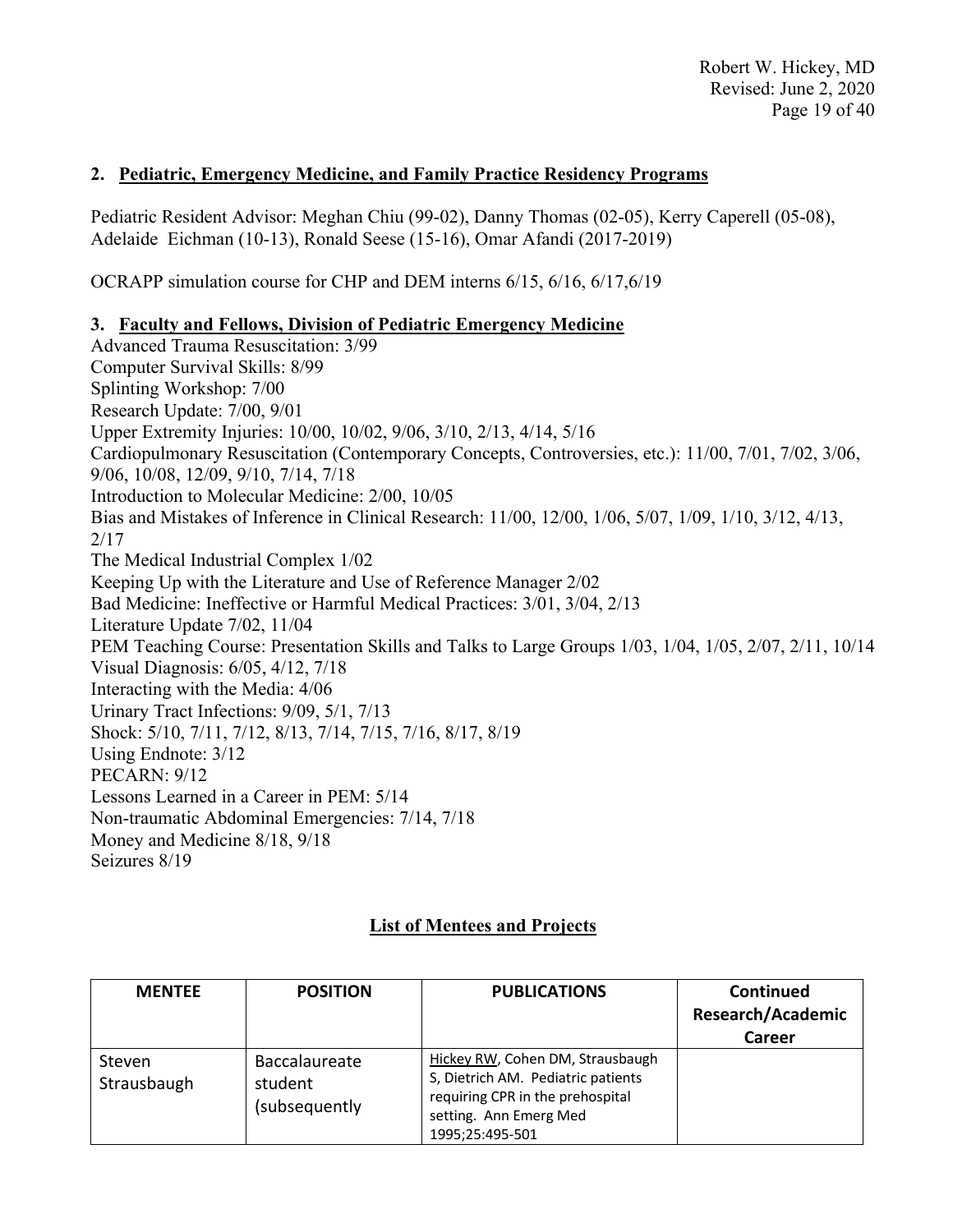|                  | matriculated into |                                          |                   |
|------------------|-------------------|------------------------------------------|-------------------|
|                  |                   | Strausbaugh S, Manley L, Hickey RW,      |                   |
|                  | medical school)   | Dietrich A. Circumferential pressure     |                   |
|                  |                   | as a rapid method to assess              |                   |
|                  |                   | intraosseous placement. Pediatr          |                   |
|                  |                   |                                          |                   |
|                  |                   | Emerg Care 1995;11:274-276.              |                   |
|                  |                   | Hickey RW, Akino M, Strausbaugh S,       |                   |
|                  |                   | De Courten-Myers GM. Use of the          |                   |
|                  |                   | Morris water maze and acoustic           |                   |
|                  |                   | startle chamber to evaluate              |                   |
|                  |                   | neurologic injury following asphyxial    |                   |
|                  |                   | cardiac arrest in rats. Pediatr Res      |                   |
|                  |                   | 1995;39:77-84.                           |                   |
| Daniel Cohen     | Fellow            | Cohen DM, Garcia CT, Dietrich AM,        | Clinical research |
|                  |                   | Hickey RW. Miniature C-arm               |                   |
|                  |                   | imaging: An in vitro study of            |                   |
|                  |                   | detecting foreign bodies in the          |                   |
|                  |                   | emergency department. Ped Emerg          |                   |
|                  |                   | Care 1997;13:247-249.                    |                   |
| Raymond Pitetti  | Fellow            | Pitetti RD, Suman M, Hickey RW.          | Clinical research |
|                  |                   | Magnet-backed earrings, not just for     |                   |
|                  |                   | decoration. Ped Emerg Care               |                   |
|                  |                   | 1998;14:208-209.                         |                   |
|                  |                   |                                          |                   |
|                  |                   | Pitetti RD, Maffei F, Chang K, Hickey    |                   |
|                  |                   | R., Berger R, Pierce Mary Clyde.         |                   |
|                  |                   | Prevalence of retinal hemorrhages        |                   |
|                  |                   | and child abuse in children who          |                   |
|                  |                   | present with an apparent life-           |                   |
|                  |                   | threatening event. Pediatrics            |                   |
|                  |                   | 2002;110(3):557-562                      |                   |
| Noel Zuckerbraun | Fellow            | Hickey RW, Zuckerbraun N. Pediatric      | Clinical research |
|                  |                   | cardiopulmonary arrest: Current          |                   |
|                  |                   | concepts and future directions.          |                   |
|                  |                   | <b>Pediatric Emergency Medicine</b>      |                   |
|                  |                   | Reports 2003;8(1):1-12.                  |                   |
|                  |                   |                                          |                   |
|                  |                   | Zuckerbraun N, Hickey RW. Ear            |                   |
|                  |                   | Infections. In: The Clinical Practice of |                   |
|                  |                   | Emergency Medicine 4 <sup>th</sup> ed.   |                   |
|                  |                   | Wolfson, Allan (Ed). Philadelphia:       |                   |
|                  |                   | Lippincott Williams & Wilkins.           |                   |
|                  |                   | 2005;244:1317-1323.                      |                   |
| Sylvia Garcia    | Fellow            | Garcia SE, Hickey RW. Pediatric ocular   | Clinician         |
|                  |                   | Ped Emerg Med Reports<br>trauma.         |                   |
|                  |                   | 1998;3:87-98.                            |                   |
| Amanda Lovallo   | Fellow            | Pitetti RD, Lovallo A and Hickey RW.     | Clinician         |
|                  |                   | Prevalence of anemia in children         |                   |
|                  |                   | presenting with an apparent life-        |                   |
|                  |                   | threatening events. Academic             |                   |
|                  |                   | <b>Emergency Medicine</b>                |                   |
|                  |                   | 2005;12(10):926-931.                     |                   |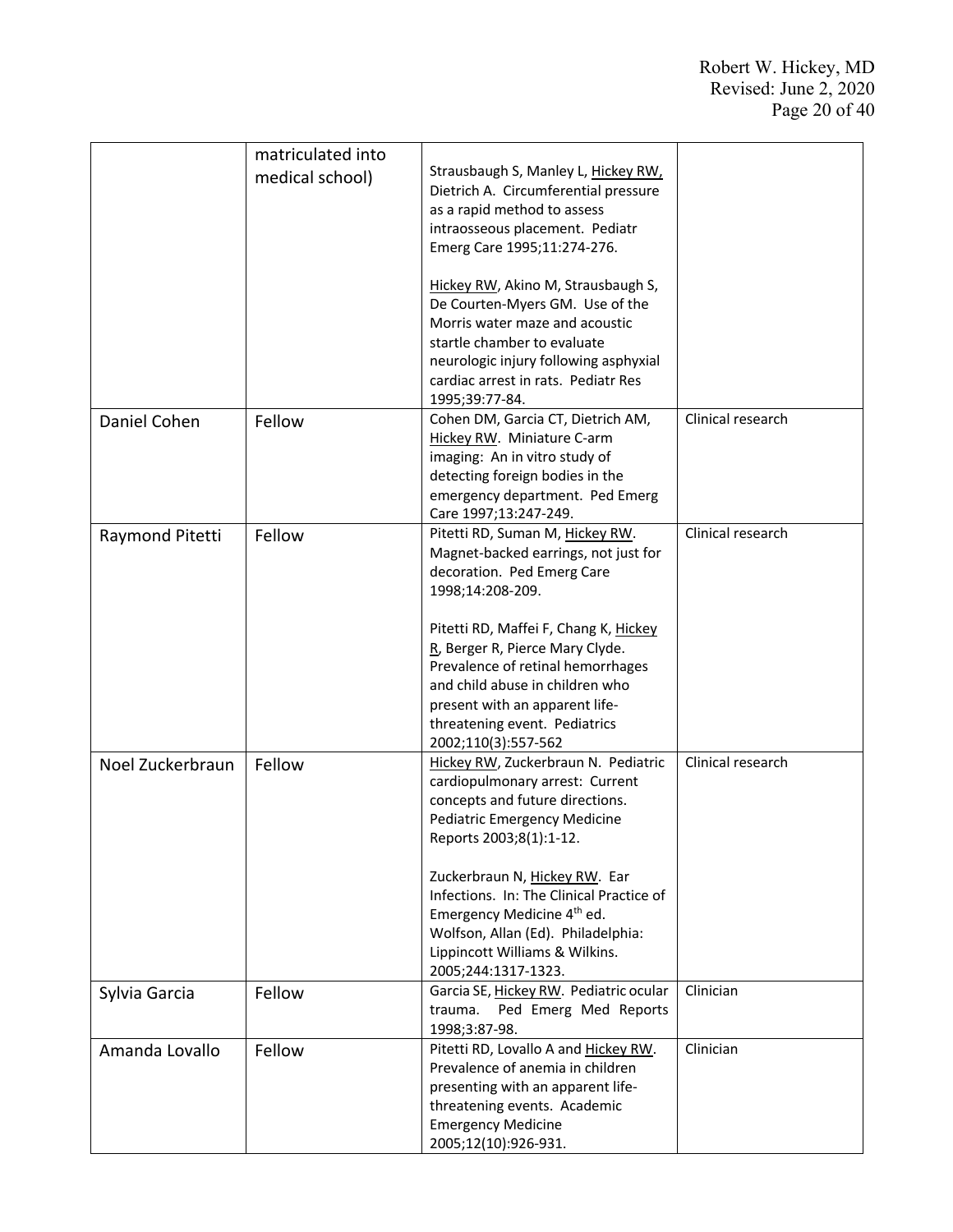| <b>Matthew Mittiga</b>     | Resident                                                                                             | Hickey RW, Mittiga MR. Images in<br>emergency medicine. Osteomyleitis<br>and bacterial endocarditis. Ann<br>Emerg Med 2006;47(1):12, 33.                                                                                                                                                                         | Clinical research                                                    |
|----------------------------|------------------------------------------------------------------------------------------------------|------------------------------------------------------------------------------------------------------------------------------------------------------------------------------------------------------------------------------------------------------------------------------------------------------------------|----------------------------------------------------------------------|
| Mioara Manole              | Fellow                                                                                               | Manole MD, Hickey RW, Preterminal<br>gasping and effect on the cardiac<br>function. Crit Care Med 2006;<br>34:S439-S441.                                                                                                                                                                                         | NIH-funded researcher<br>Both basic science and<br>clinical research |
|                            |                                                                                                      | Manole MD, Hickey RW, Clark RSB,<br>Kochanek PM. Current therapy of<br>cardiopulmonary arrest. Indian J<br>Pediatr 2008;74(6):609-614.                                                                                                                                                                           |                                                                      |
|                            |                                                                                                      | Manole MD, Hickey RW, Alexander<br>HL, Clark RS Rodent Model of<br>Pediatric Asphyxial Cardiac Arrest In:<br>Animal Models of Acute Neurological<br>Injuries (Contemporary<br>Neuroscience) Totowa, NJ : Humana<br>Press, 2009:9-103-113                                                                         |                                                                      |
| <b>Daniel Thomas</b>       | Fellow                                                                                               | Thomas DG and Hickey RW.<br>Pediatric Puzzler: Episodic pain in a<br>school-aged child. Contemporary<br>Pediatrics. 2007;24:21-26.                                                                                                                                                                               | <b>Clinical Research</b>                                             |
| Sanghetta Bhatia           | Resident                                                                                             | Bhatia SR, Hickey RW. Urinary tract<br>infection in a healthy 10-year-old<br>boy: an occult etiology. Pediatr<br>Emerg Care 2009;25:590-1.                                                                                                                                                                       | Clinician                                                            |
| Syana Sarnaik              | Fellow                                                                                               | H. Liu, S.M. Sarnaik, M.D. Manole, Y.<br>Chen, S.N. Shinde, W. Li, M. Rose, H.<br>Alexander, J. Chen, R.S. Clark, S.H.<br>Graham, R.W. Hickey. Increased<br>cytochrome c in rat cerebrospinal<br>fluid after cardiac arrest and its<br>effects on hypoxic neuronal survival.<br>Resuscitation. 2012;83:1491-1496 | Clinician                                                            |
| Melissa Guerra-<br>Wallace | Fellow                                                                                               | Guerra-Wallace MM, Casey FX, Bell<br>MJ, Fink EL, Hickey RW. Hyperoxia<br>and hypoxia in children resuscitated<br>from cardiac arrest. Pediatric Critical<br>Care. Pediatr Crit Care Med.<br>2013;14:e143-e148                                                                                                   | Clinician                                                            |
| Alicia M. Pickrell         | Baccalaureate<br>student<br>(subsequently<br>matriculated into<br>PhD program and<br>NIH internship) | Hao Liu, Marie E. Rose, Tricia M.<br>Miller, Wenjin Li, Sunita N. Shinde,<br>Alicia M. Pickrell, Samuel M. Poloyac,<br>Steven H. Graham, Robert W. Hickey,<br>COX2-derived primary and<br>cyclopentenone<br>prostaglandins are increased after<br>asphyxial cardiac arrest, Brain<br>Research. 2013;1519:71-79   | Basic science research at<br><b>NIH</b>                              |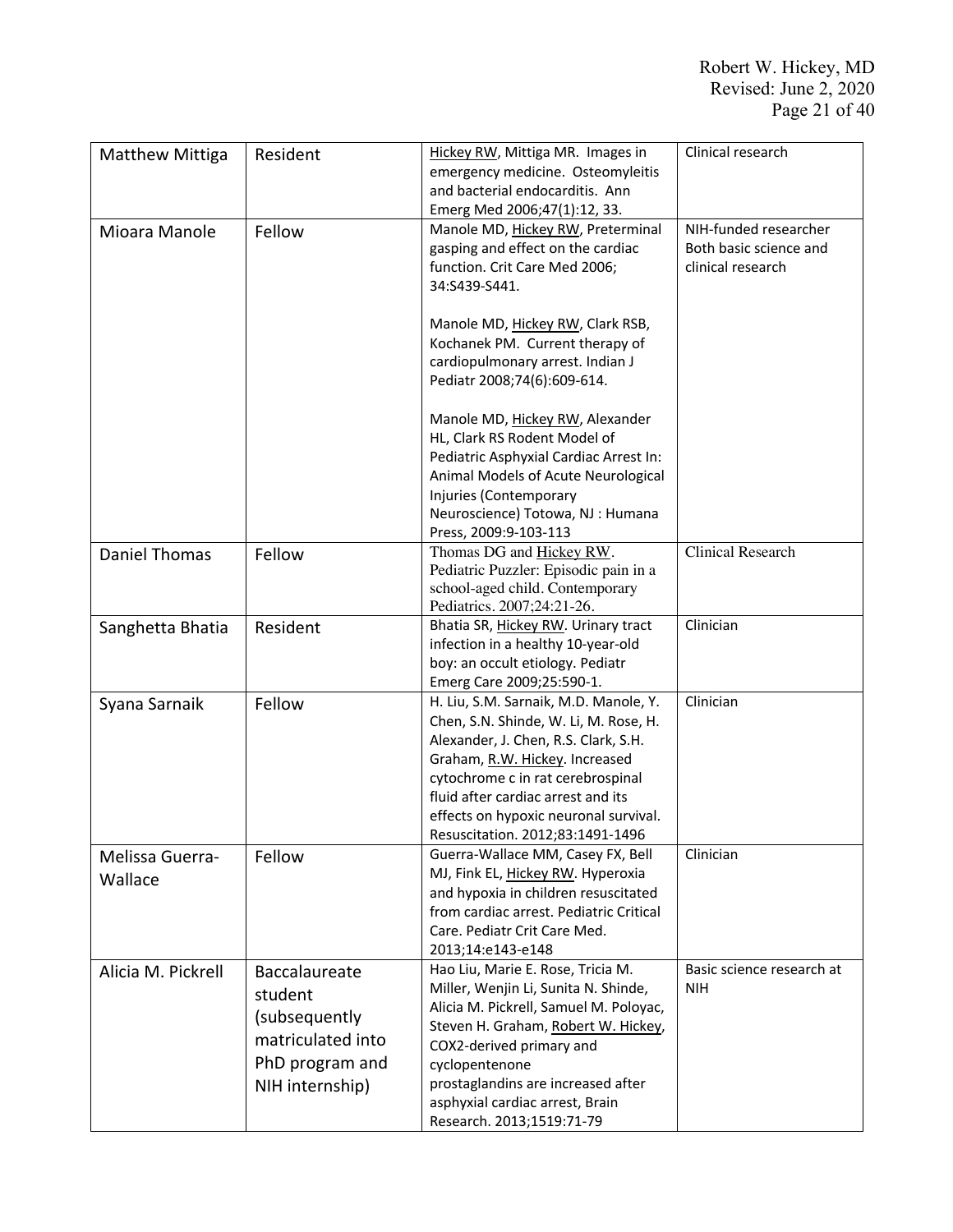| Ami Shah              | Fellow                 | Shah AP, Cobb BT, Lower DR, Shaikh                                    | Clinician                  |
|-----------------------|------------------------|-----------------------------------------------------------------------|----------------------------|
|                       |                        | N, Rasmussen J, Hoberman A, Wald                                      |                            |
|                       |                        | ER, Rosendorff A, Hickey RW.                                          |                            |
|                       |                        | Enhanced versus automated                                             |                            |
|                       |                        | urinalysis for screening of urinary                                   |                            |
|                       |                        | tract infections in children in the                                   |                            |
|                       |                        | emergency department. Pediatr                                         |                            |
|                       |                        | Infect Dis J. 2014;33:272-5. PMID                                     |                            |
|                       |                        | 24263219                                                              |                            |
|                       |                        | Shah AP, Cobb BT, Lower DR, Shaikh                                    |                            |
| Benjamin Cobb         | <b>Medical Student</b> | N, Rasmussen J, Hoberman A, Wald                                      |                            |
|                       |                        |                                                                       |                            |
|                       |                        | ER, Rosendorff A, Hickey RW.                                          |                            |
|                       |                        | Enhanced versus automated                                             |                            |
|                       |                        | urinalysis for screening of urinary                                   |                            |
|                       |                        | tract infections in children in the                                   |                            |
|                       |                        | emergency department. Pediatr                                         |                            |
|                       |                        | Infect Dis J. 2014;33:272-5. PMID                                     |                            |
|                       |                        | 24263219                                                              |                            |
| Jocelyn Plesa         | Fellow                 | Plesa JA, Shoup K, Manole MD,                                         | Clinician                  |
|                       |                        | Hickey RW. Effect of a depilatory                                     |                            |
|                       |                        | agent on cotton, polyester, and rayon                                 |                            |
|                       |                        | versus human hair in a laboratory                                     |                            |
|                       |                        | setting. Ann Emerg Med                                                |                            |
|                       |                        |                                                                       |                            |
|                       |                        | 2015;65:256-9                                                         |                            |
| Tiffani Johnson       | Fellow                 | Johnson TJ, Hickey RW, Switzer GE,                                    | Funded researcher          |
|                       |                        | Miller E, Winger DG, Nguyen M,                                        |                            |
|                       |                        | Saladino RA, Hausmann LR. The                                         |                            |
|                       |                        | Impact of Cognitive Stressors in the                                  |                            |
|                       |                        | <b>Emergency Department on Physician</b>                              |                            |
|                       |                        | Implicit Racial Bias. Acad Emerg Med.                                 |                            |
|                       |                        | 2016 Mar; 23(3): 297-305. PMID:                                       |                            |
|                       |                        | 26763939                                                              |                            |
|                       |                        |                                                                       |                            |
|                       |                        | Johnson TJ, Winger DG, Hickey RW,                                     |                            |
|                       |                        | Switzer GE, Miller E, Nguyen MB,                                      |                            |
|                       |                        | Saladino RA, Hausmann LRM, A                                          |                            |
|                       |                        |                                                                       |                            |
|                       |                        | comparison of physician implicit<br>racial bias towards adults versus |                            |
|                       |                        |                                                                       |                            |
|                       |                        | children, Academic Pediatrics (2016),                                 |                            |
|                       |                        | doi: 10.1016/j.acap.2016.08.010.                                      |                            |
|                       |                        | PMID:27620844                                                         |                            |
| Melissa Taverez       | Junior Faculty         | Tavarez MM, Ayers B, Jeong JH,                                        | Clinical Research          |
| <b>Carmen Coombs</b>  | Fellow                 | Coombs CM, Thompson A, Hickey                                         | Clinician                  |
|                       |                        | RW. Practice Variation and Effects of                                 |                            |
|                       |                        | E-mail-only Performance Feedback                                      |                            |
|                       |                        | on Resource Use in the Emergency                                      |                            |
|                       |                        | Department Acad Emerg Med. 2017                                       |                            |
|                       |                        | Aug;24(8):948-956. PMID: 28470786                                     |                            |
| Susan Yaeger          | Fellow                 | Yaeger SK, Perry MC, Caperell K,                                      | Clinician                  |
|                       |                        | Coffman KA, Hickey RW. Ropivacaine                                    | <b>Clinical Researcher</b> |
| <b>Kerry Caperell</b> | Fellow                 | Intramuscular Paracervical Injections                                 |                            |
| Michelle Perry        | Medical                |                                                                       |                            |
|                       | student/resident       | for Pediatric Headache: A                                             |                            |
|                       |                        | Randomized Placebo-Controlled                                         |                            |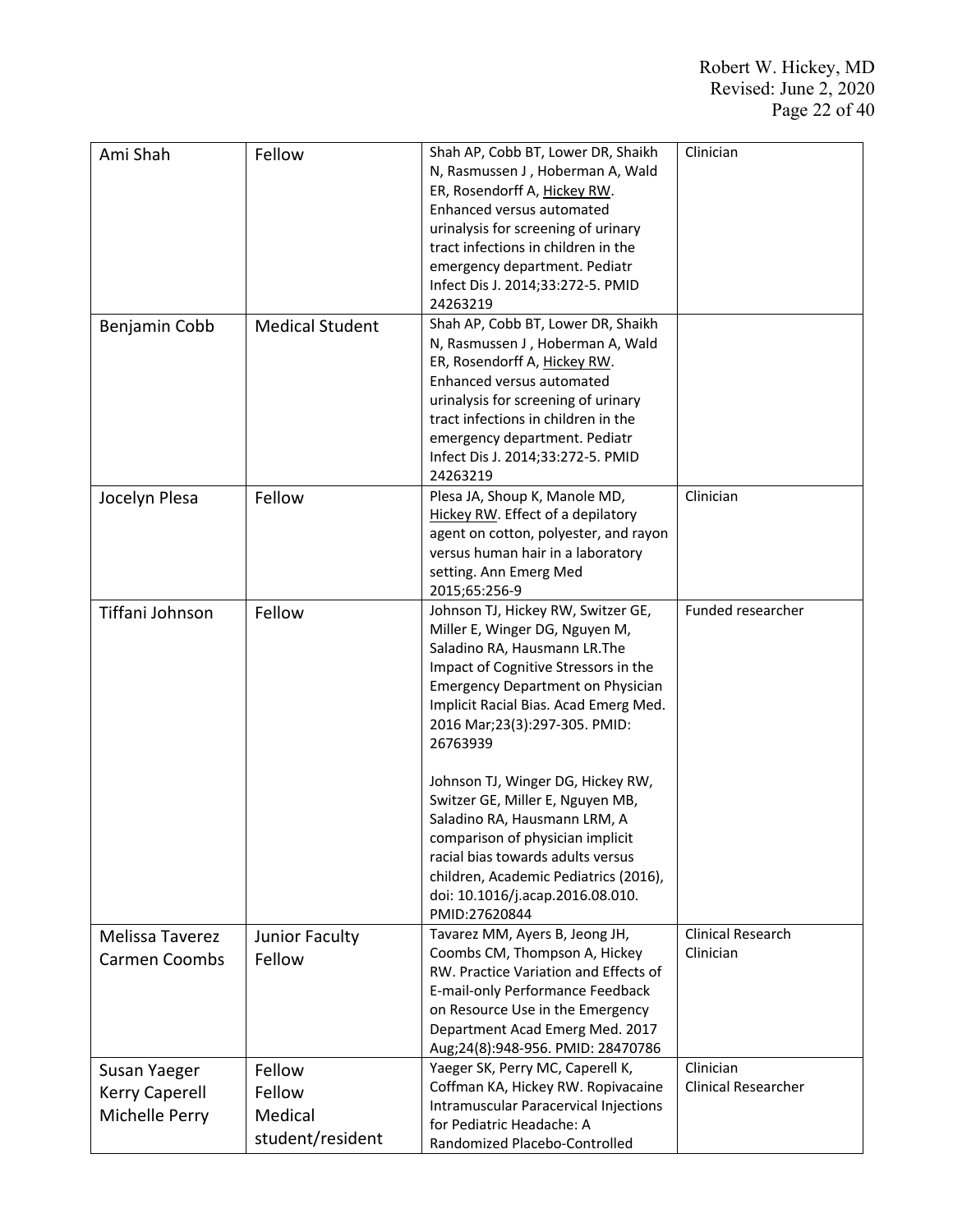|                                                    |                              | Trial Ann Emerg Med. 2017                                                                                                                                                                                                                                                                    |  |
|----------------------------------------------------|------------------------------|----------------------------------------------------------------------------------------------------------------------------------------------------------------------------------------------------------------------------------------------------------------------------------------------|--|
|                                                    |                              | Sep;70(3):323-330. PMID: 28365025.                                                                                                                                                                                                                                                           |  |
| Michelle Perry<br>Susan Yaeger<br>Katie Noorbakhsh | Resident<br>Fellow<br>Fellow | Hypothermia in Young Infants:<br>Frequency and Yield of Sepsis<br>Workup. Perry MC, Yaeger SK,<br>Noorbakhsh K, Cruz AT, Hickey RW.<br>Pediatr Emerg Care. 2018 Nov 12.<br>doi:<br>10.1097/PEC.0000000000001674.<br>[Epub ahead of print] PMID:<br>30422948                                  |  |
| Michell Perry<br>Susan Yaeger                      | Resident<br>Fellow           | A Modern Epidemic: Increasing<br><b>Pediatric Emergency Department</b><br>Visits and Admissions for Headache.<br>Perry MC, Yaeger SK, Toto RL, Suresh<br>S, Hickey RW. Pediatr Neurol. 2018<br>Dec;89:19-25. doi:<br>10.1016/j.pediatrneurol.2018.07.015.<br>Epub 2018 Aug 4. PMID: 30343832 |  |
| Sriram Ramgopal                                    | Fellow                       | Dog bites in a U.S. county: age, body<br>part and breed in paediatric dog<br>bites. Ramgopal S, Brungo LB,<br>Bykowski MR, Pitetti RD, Hickey RW.<br>Acta Paediatr. 2018 May; 107(5):893-<br>899. doi: 10.1111/apa.14218. Epub<br>2018 Feb 5. PMID: 29331048                                 |  |

# **5. Local/Regional Invited Talks**

- 1. Grand Rounds at the Medical Center of Delaware, Department of Pediatrics, May 1989. "Occult Bacteremia."
- 2. Winter Update on Pediatric and Adult Emergencies sponsored by the University of Pittsburgh, Department of Pediatrics, Division of General Academic Pediatrics, January 1990. "Radiologic Diagnosis."
- 3. International Congress on Emergency and Trauma Medicine, University of Pittsburgh School of Medicine, October 1990. "Pediatric Airway Emergencies."
- 4. Winter Update on Emergency Pediatrics sponsored by the University of Pittsburgh, Department of Pediatrics, Division of General Academic Pediatrics, February 1991. "Management of the Wheezy Infant."
- 5. Grand Rounds at the Ohio State University, Department of Emergency Medicine, 1992. "The Lethargic Child."
- 6. Grand Rounds at the Ohio State University, Department of Emergency Medicine, June 1993. "Visual Diagnosis in the Pediatric Emergency Department."
- 7. Central Ohio Emergency Medical Services Pediatric Emergency Care Series (for pre-hospital providers) 1993. "Rashes: What's Dangerous and What's Not."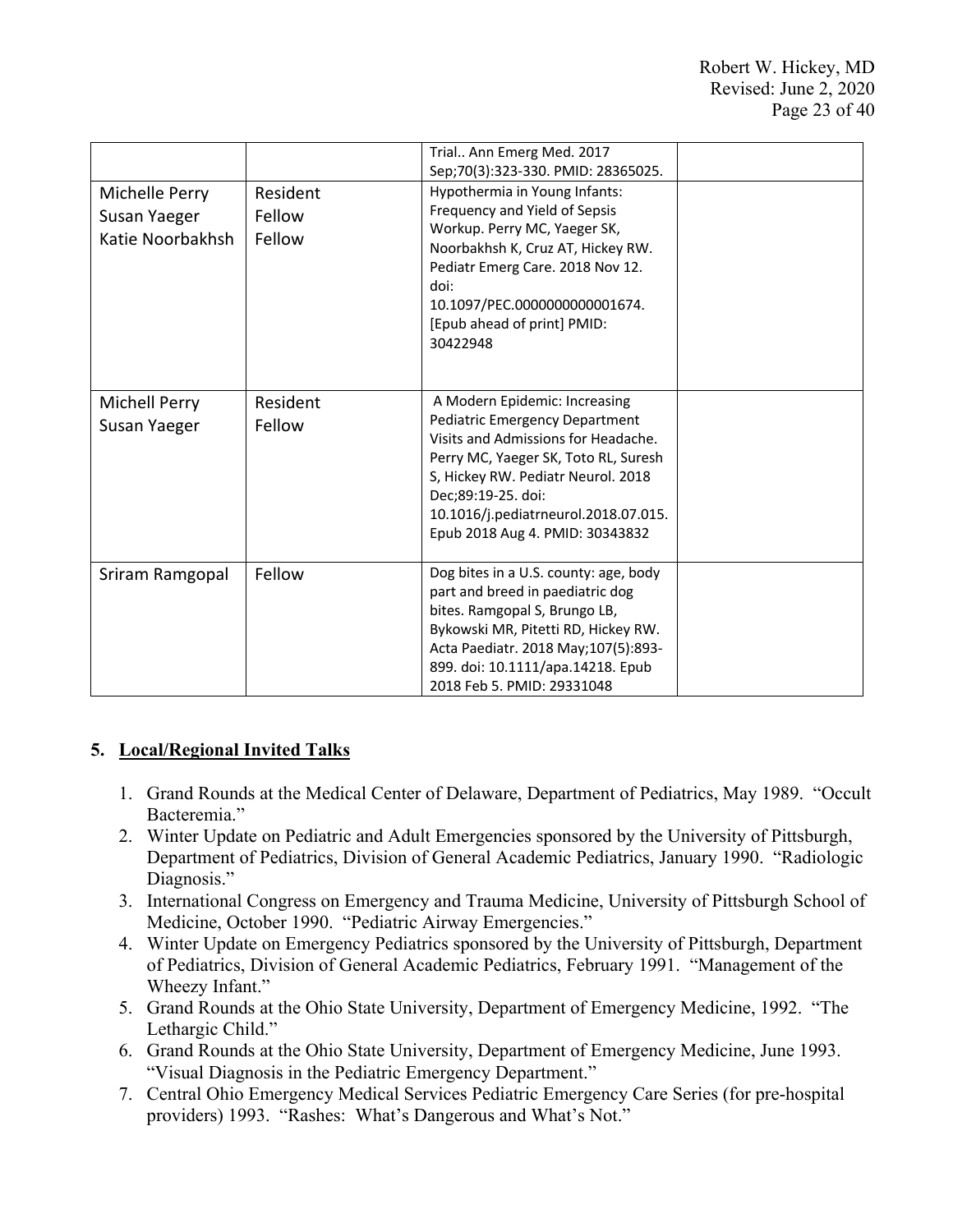- 8. Morrow County Pediatric EMS/Trauma Project, 1993. "Resuscitation and Stabilization of Pediatric Patients."
- 9. Central Ohio Emergency Medical Services Pediatric Emergency Care Series (for pre-hospital providers) 1994. "Holiday Hazards."
- 10. Grand Rounds at the Columbus Children's Hospital, 1994. "The Challenge of UTI in Infants. New Insights into Diagnosis and Treatment."
- 11. Columbus Children's Hospital Ethical Problems Conference, February 12, 1994. "At Death's Door: Parents in the ED?"
- 12. Ohio Association of Emergency Medical Services Winter Conference, February 13, 1994. "Skin Findings in Pre-hospital Settings."
- 13. Grand Rounds at the Ohio State University Department of Ophthalmology, June 1994. "Cortical Blindness Following Asphyxial Cardiac Arrest."
- 14. Grand Rounds at Columbus Children's Hospital, April 13, 1995. "Pediatric Cardiopulmonary Arrest."
- 15. Winter Update on Emergency Pediatrics sponsored by the University of Pittsburgh, Department of Pediatrics, Division of Pediatric Emergency Medicine, March 1996. "Pediatric Resuscitation."
- 16. Winter Update on Emergency Pediatrics sponsored by the University of Pittsburgh, Department of Pediatrics, Division of Pediatric Emergency Medicine, March 1997. "Bias in Clinical Research."
- 17. Passavant/UPMC Hospital CME Lecture, October, 1997. "Infectious Exanthems."
- 18. Winter Update on Emergency Pediatrics sponsored by the University of Pittsburgh, Department of Pediatrics, Division of Pediatric Emergency Medicine, March 1998. "Molecular Medicine for the Masses."
- 19. Grand Rounds at the Center for Emergency Medicine, Pittsburgh, July 23, 1998. "Visual Diagnosis."
- 20. Pediatric Emergency Medicine: Cutting-Edge Insights for the Clinician. CME conference sponsored by Pediatric Emergency Medicine Reports. Atlanta, GA. February 26-28, 1999. "Rashes and Visual Diagnoses" "Reviewing the Literature with Relative Ease" and "Current Concepts in Pediatric Advanced Cardiac Life Support"
- 21. Winter Update on Emergency Pediatrics sponsored by the University of Pittsburgh, Department of Pediatrics, Division of Pediatric Emergency Medicine, March 1999. "Visual Diagnosis of Pediatric Puzzlers."
- 22. Safar Center for Resuscitation Research 20<sup>th</sup> Anniversary Celebration Symposium. Pittsburgh, PA. November 1999. "Asphyxial arrest: permissive hypothermia and iatrogenic hyperthermia."
- 23. 13th Annual Statewide Emergency Medical Services Conference: Update 2000, Pennsylvania Emergency Health Services Council, Seven Springs, PA, March 2000. "Current Trends in Pediatric Resuscitation."
- 24. Winter Update on Emergency Pediatrics, University of Pittsburgh, Department of Pediatrics, Division of Pediatric Emergency Medicine, March 2000. "What's New in Pediatric Emergency Medicine."
- 25. Grand Rounds at the Center for Emergency Medicine, Pittsburgh, October 20, 2000. "Clinical Signs and Symptoms."
- 26. 14<sup>th</sup> Annual Statewide Emergency Medical Services Conference: Update 2001, Pennsylvania Emergency Health Services Council, Seven Springs, PA, March 2001. "Changes to the AHA Guidelines."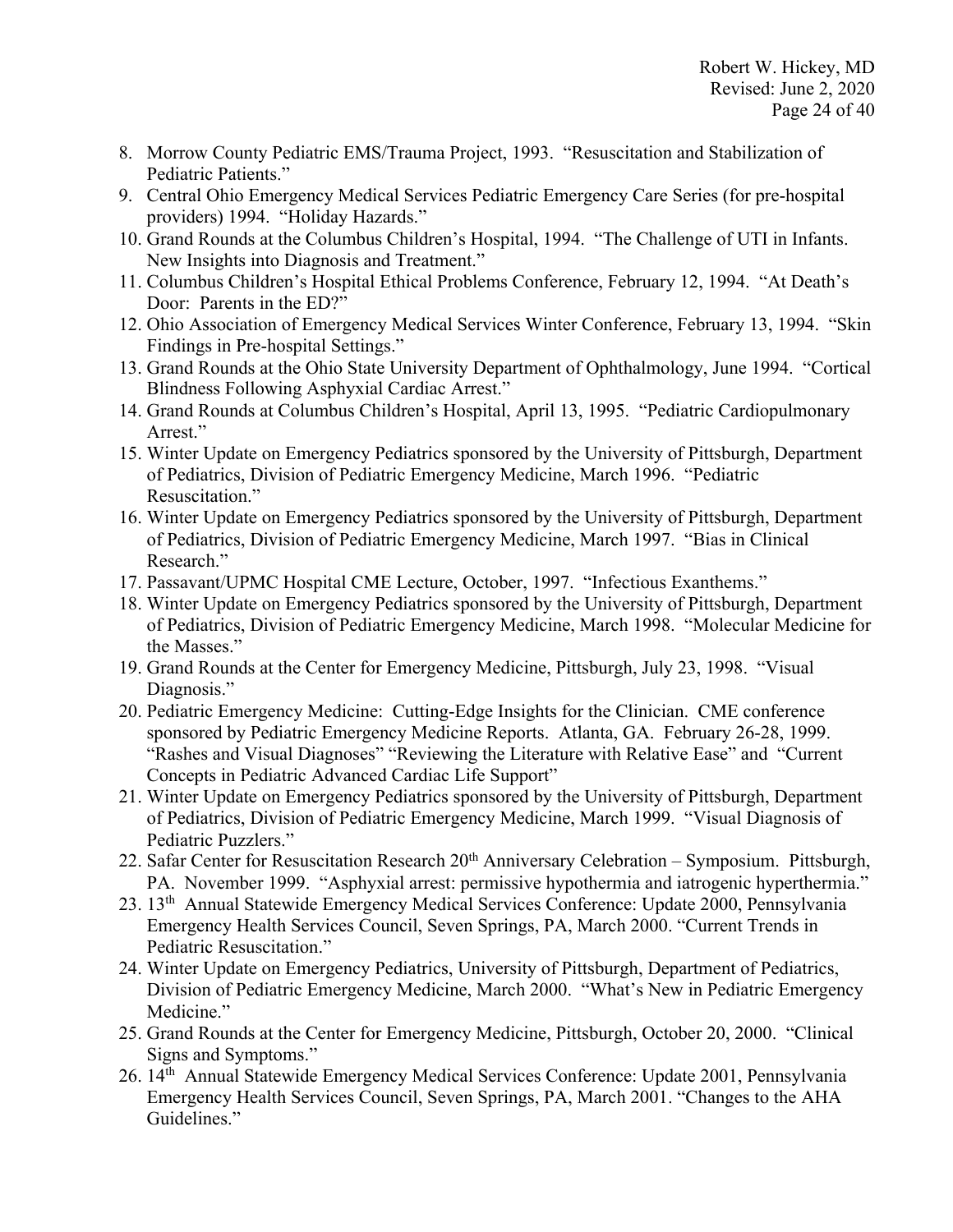- 27. Roosevelt Hospital Emergency Department Grand Rounds: New York, NY, April 2001. "Contemporary Topics in Cardiac Arrest."
- 28. Formerly Employed Mothers at the Leading Edge. Pittsburgh, PA. September 2001. "Ask the Pediatrician".
- 29. The 2nd Annual MedFlight Symposium: Perspectives in Emergency and Critical Care. Dublin, OH, September 2001. "Visual Diagnoses. Rashes That Will Fool You" and "CPR: Recent Developments and Future Directions."
- 30. Pre-hospital CME series in Johnstown PA: Visual Diagnosis. October 17, 2001.
- 31. Formerly Employed Mothers at the Leading Edge. Pittsburgh, PA, September, 2001. "Ask the Pediatrician".
- 32. Safar Center for Resuscitation Research Monthly Lecture Series, Pittsburgh, PA, June, 2002. "COX-2 in the Immature Brain"
- 33. Grand Rounds at University of Pittsburgh, Department of Pediatrics. Pittsburgh, PA, May 23, 2002. "Pediatric CPR: Current Concepts and Future Directions."
- 34. Three Rivers Clinical Pediatric Update. Pittsburgh, PA, June 6, 2002. "What's New in Pediatric Emergency Medicine."
- 35. 25th Annual Black Hills Seminar on Advances in Clinical Pediatrics. Rapid City, SD, June, 2002. "Pediatric CPR: Current Concepts and Future Directions" and "Pediatric Emergency Medicine: What's New" and "Visual Diagnoses" and "Catastrophic Illnesses Presenting with Common Chief Complaints."
- 36. Colorado Advanced Life Support Conference: Turning a New Leaf: Strategies for BLS, ACLS & PALS Education. Estes Park, CO, September, 2002. "Current Concepts in Pediatric Resuscitation" and "Catastrophic Illnesses Presenting with Common Chief Complaints."
- 37. University of Pittsburgh Center for Emergency Medicine Grand Rounds. Pittsburgh, PA, October 31, 2002. "Pediatric Cardiopulmonary Resuscitation."
- 38. The 4th Annual MedFlight Symposium: Perspectives in Emergency and Critical Care. Dublin, OH, March, 2003. "Controversies in Resuscitation."
- 39. Formerly Employed Mothers at the Leading Edge. Pittsburgh, PA, November, 2003. "Ask the Pediatrician."
- 40. Ada County Medical Society. Medical Winter Clinics. Sun Valley, ID, February 14, 2004. "ACLS Update."
- 41. Ada County Medical Society. Medical Winter Clinics, Sun Valley, ID, February 15, 2004. "Common Pediatric Presentations that may have Catastrophic Outcomes."
- 42. Hypothermia in Acute Liver Failure Study Group, Chicago, IL, February 28, 2004. "Mechanisms of Brain Protection by Hypothermia."
- 43. Columbus Children's Hospital Visiting Professor Series. Columbus, OH, March 17-18, 2004. Central Ohio Pediatrics Society Dinner Meeting, "Bad Medicine: Potentially Harmful or Ineffective Medical Practices
- 44. Columbus Children's Hospital Visiting Professor Series. Columbus, OH, March 17-18, 2004.Grand Rounds and Keynote Speaker. Pediatric Pearls: Sub-Specialty Update Course for Clinicians. "Cardiopulmonary Cerebral Resuscitation: Recent Developments and Future Directions."
- 45. Columbus Children's Hospital Visiting Professor Series. Columbus, OH, March 17-18, 2004. Resident Noon Conference. "Catastrophic Illnesses Presenting with Common Chief Complaints."
- 46. Three Rivers Clinical Pediatric Update. Pittsburgh, PA, April 1, 2004. "The Latest from the Literature."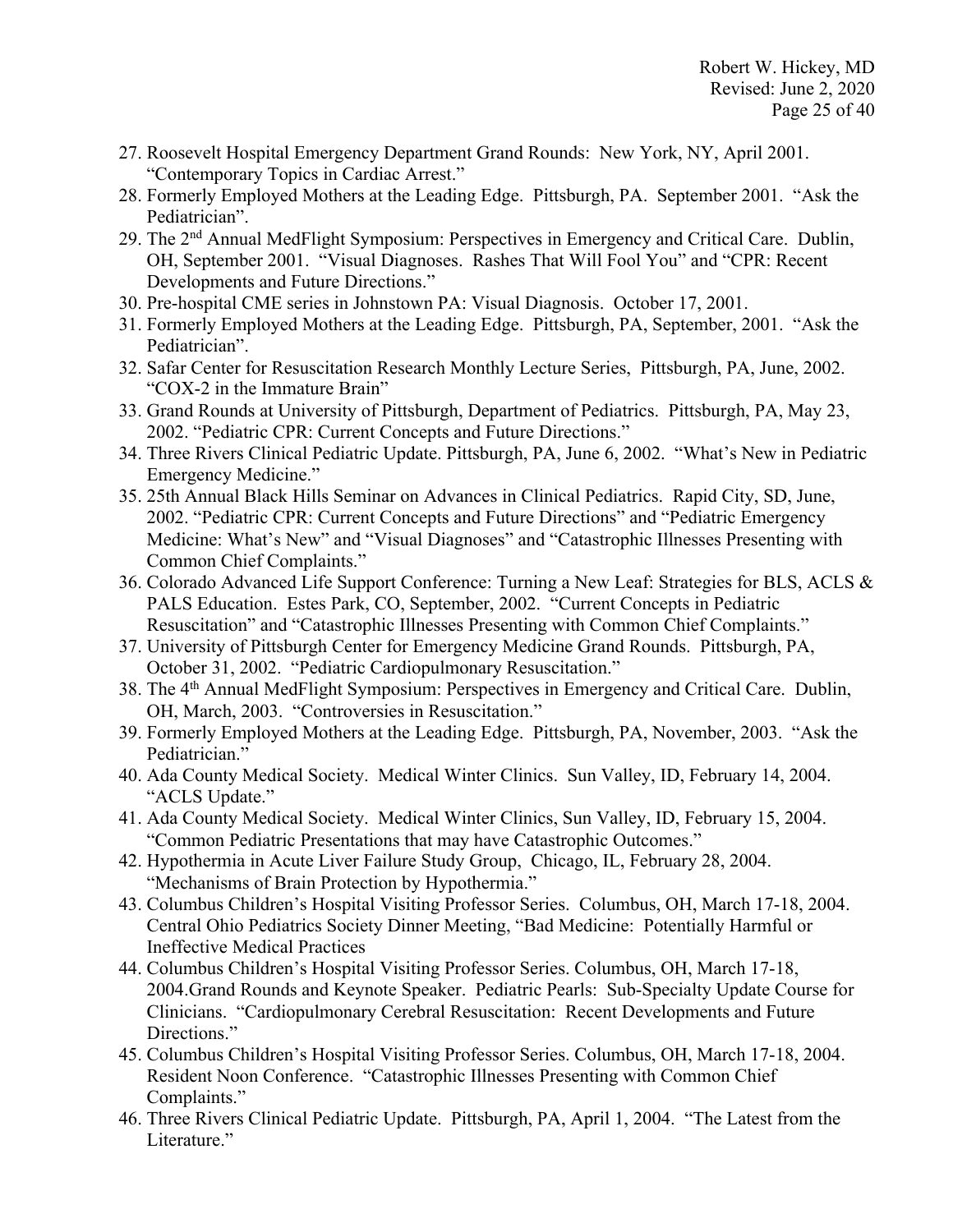- 47. The First Annual Regional Pediatric Symposium of the Black Hills. Rapid City, SD, June, 2004. Visual Diagnoses" and "Catastrophic Illnesses Presenting with Common Chief Complaints."
- 48. Grand Rounds at the Center for Emergency Medicine, Pittsburgh, November 11, 2004. "Bad Medicine: Potentially Harmful or Ineffective Therapies."
- 49. Grand Rounds at Allegheny General Hospital, Department of Pediatrics. Pittsburgh, PA,. November 12, 2004. "Controversies in Resuscitation."
- 50. Grand Rounds at the Center for Emergency Medicine, Pittsburgh, August 25,2005. "Pediatric Radiology".
- 51. The Tools & The Talent. Center for Emergency Medicine/EMS. Pittsburgh, PA. February 3, 2006. (ALS) "Emergency Cardiovascular Care Update".
- 52. Grand Rounds at the Center for Emergency Medicine, Pittsburgh, February 9, 2006. "The New CPR Guidelines".
- 53. Pediatric Emergency Medicine Fellows Conference 2006. Washington, DC, March 25, 2006. Plenary speaker, "Bad Medicine: Potentially Harmful or Ineffective Medical Practices."
- 54. Three Rivers Clinical Pediatric Update. Pittsburgh, PA, May 18, 2006. "The Latest from the Literature."
- 55. Emergency Cardiovascular Care Update 2006. Orlando FL, June 23, 2006. "PALS and Neonatal Update."
- 56. Grand Rounds at the University of Pittsburgh, Department of Pediatrics. Pittsburgh, PA, August 10, 2006. "Evidence Behind the New Guidelines for Cardiopulmonary Resuscitation."
- 57. Seventh Annual John M Templeton Pediatric Trauma Symposium. Pittsburgh, PA, March 2, 2007 . "The New CPR."
- 58. 14th Annual Clinical Advances in Pediatric Emergency Medicine, Washington University in St. Louis, St Louis MO, April 21,2007. Keynote lecture. "New Guidelines for Pediatric Cardiopulmonary Resuscitation: an Evidence Based Approach." Lecture. "Bad Medicine: Potentially Harmful or Ineffective Medical Practices."
- 59. Three Rivers Clinical Pediatric Update. Pittsburgh, PA, May 17, 2007. "State of Practice: 2005 Guidelines for Pediatric CPR.
- 60. Grand Rounds at the Center for Emergency Medicine, Pittsburgh, May 31, 2007. "Visual Diagnoses".
- 61. Pittsburgh Plate and Glass (PPG) Health and Wellness Conference, Pittsburgh, PA, June 28,2007. "CPR Anytime."
- 62. 2007 Pediatric Emergency Medicine Conference, Nationwide Children's Hospital, Columbus, OH, Nov 30, 2007. Keynote lecture. "The Single Most Important Message of the AHA 2005 Guidelines on Cardiopulmonary Resuscitation" Lecture. "Bad Medicine: Potentially Harmful or Ineffective Medical Practices."
- 63. North Pittsburgh Chapter of the Rotary Club, Pittsburgh, PA, Nov 19, 2007. "The importance of CPR"
- 64. Pittsburgh Plate and Glass (PPG) Environmental, Health and Safety Professionals Meeting. Pittsburgh, PA, Dec 11,2007. "CPR Anytime."
- 65. Grand Rounds at the Center for Emergency Medicine, Pittsburgh, March 27, 2008. "Bias in Clinical Research: the Devil is in the Details".
- 66. CHP Molecular Medicine Research Seminar, Rangos Conference Center, Pittsburgh, July 8, 2008. "Cyclopentenone Prostaglandins and Protein Disulfide Isomerase in Hypoxic Ischemic Brain Injury."
- 67. Pediatric Travel Club, Renaissance Hotel, Pittsburgh, Sept 20, 2008. "Pittsburgh and Resuscitation Science."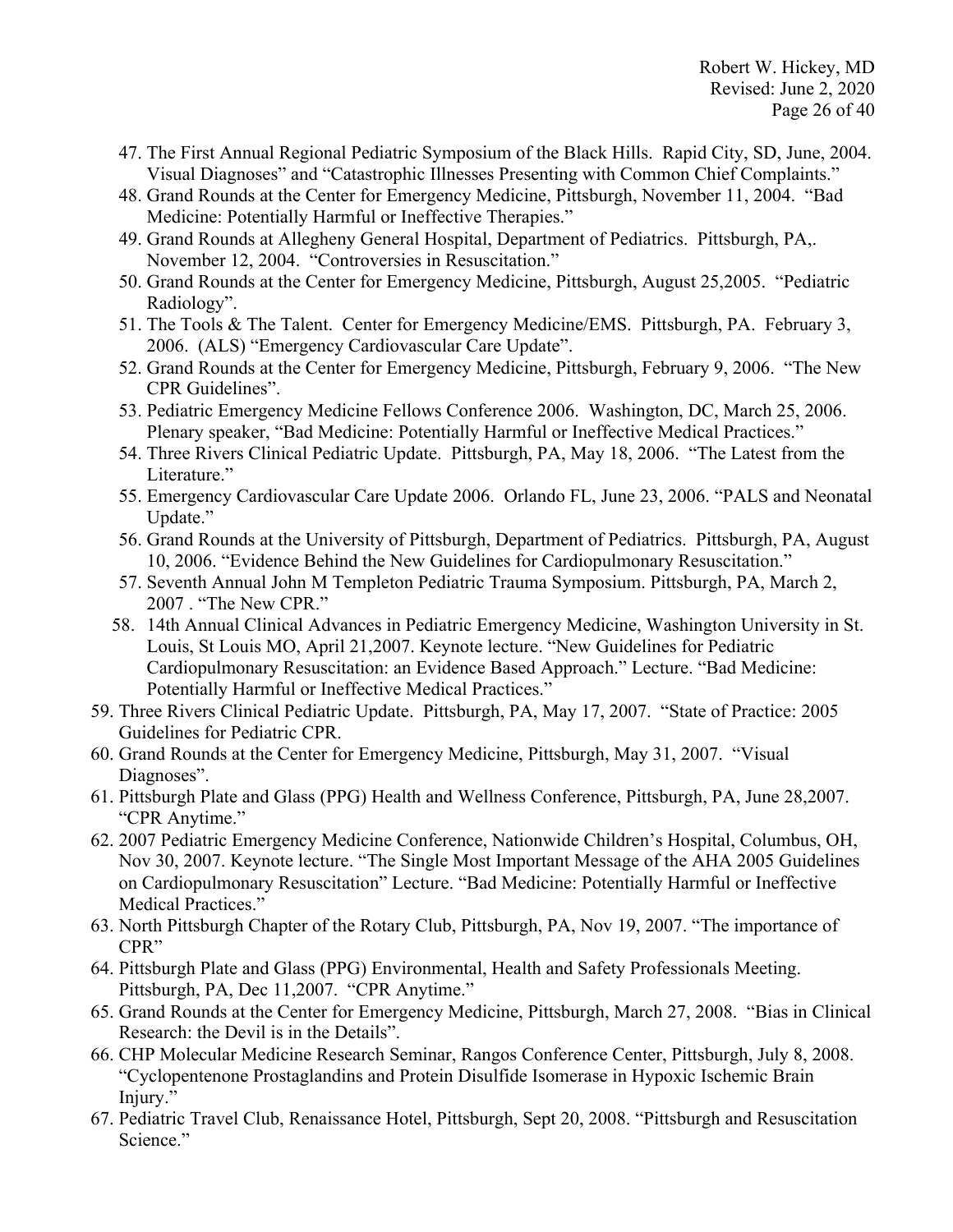- 68. Combined Pediatric and Emergency Medicine Grand Rounds at Brody School of Medicine, East Carolina University, Greenville, NC, January 27, 2009. "Cardiopulmonary Resuscitation: Current Recommendations and Future Directions."
- 69. Emergency Medicine Conference at Brody School of Medicine, East Carolina University, Greenville, NC, January 27, 2009. "Bad Medicine: Potentially Harmful or Ineffective Medical Practices."
- 70. Grand Rounds at the Center for Emergency Medicine, Pittsburgh, April 2, 2009. "Diagnosis of Urinary Tract Infection in Children"
- 71. Saint Barnabas Medical Center ED Symposium, Livingston, NJ, May 27, 2010. "Pediatric Resuscitation"
- 72. 2010 Pediatric Emergency Medicine Conference, Nationwide Children's Hospital, Columbus, OH, June 4-5, 2010. June 4 Keynote lecture. "Clearing up the cloudy urine: Diagnosis of Urinary Tract Infections" June 5 Lecture. "Bad Medicine: Potentially Harmful or Ineffective Medical Practices."
- 73. Grand Rounds at the Center for Emergency Medicine, Pittsburgh, July 22, 2010. "Shock"
- 74. Take Heart Austin Conference, Austin, TX, October 29,2010. "A New Paradigm in Oxygen Therapy."
- 75. Three Rivers Clinical Pediatric Update. Pittsburgh, PA, May 19, 2011. "Bronchiolitis: Approach to the Happy Wheezer."
- 76. Grand Rounds at the University of Pittsburgh, Department of Pediatrics. Pittsburgh, PA, Sept 29, 2011 "CPR: Changes and Challenges"
- 77. Grand Rounds at the Department of Emergency Medicine, Pittsburgh, Feb 2, 2012. "Bronchiolitis"
- 78. Update in Acute and Emergency Care Pediatrics (Tennessee EMSC), Nashville, TN, April 13, 2012. "CPR: Changes and Challenges" and "Bad Medicine: Harmful of Ineffective Medical Practices"
- 79. Grand Rounds at the Children's Hospital of Philadelphia. Philadelphia, PA, Nov 7, 2012. "CPR: Changes and Challenges"
- 80. Grand Rounds at the Department of Emergency Medicine, Pittsburgh, January 24, 2013. "Septic Shock"
- 81. Pediatric Emergency Medicine Fellows Conference 2013. Austin, TX, February 24, 2013. "Pregnant Virgins; Deaf Frogs Can't Jump" and Other Cautionary Tales of Research Gone Awry"
- 82. Department of Emergency Medicine, University of Pittsburgh, Invited Speakers Series for K12 Scholars. University Club, Pittsburgh, Dec 18, 2013. "Lessons Learned in a Career Comprising Basic, Translational and Clinical Research
- 83. Grand Rounds at the University of Pittsburgh Sports Medicine Clinic. Pittsburgh, PA, Jan 8,2015. "How Does Concussion Interface with the Pediatric ED? Challenges and Opportunities" Copresented with Dr. Noel Zuckerbraun
- 84. Fifteenth Annual John Templeton Jr. Pediatric Trauma Symposium. Pittsburgh, March 6, 2015. "What Deadwood Bob Taught Me About CPR."
- 85. Visiting Professor at Albany Medical Center, Albany, NY, September 30,2015. Combined Grand Rounds to Departments of Emergency Medicine and Pediatrics: "Clearing Up the Cloudy Urine: When and How to Look For UTIs in Young Children."
- 86. Visiting Professor at Albany Medical Center, Albany, NY, September 30,2015. Grand Rounds to Department of Emergency Medicine: "Bad Medicine: Potentially Harmful or Ineffective Medical Practices."
- 87. Grand Rounds at the Department of Emergency Medicine, Pittsburgh, February 4, 2016. "Talking to Parents and Patients"
- 88. Grand Rounds at Children's Hospital of Pittsburgh, Pittsburgh, PA, February 11, 2016. "Bad Medicine: Potentially Harmful or Ineffective Medical Practices."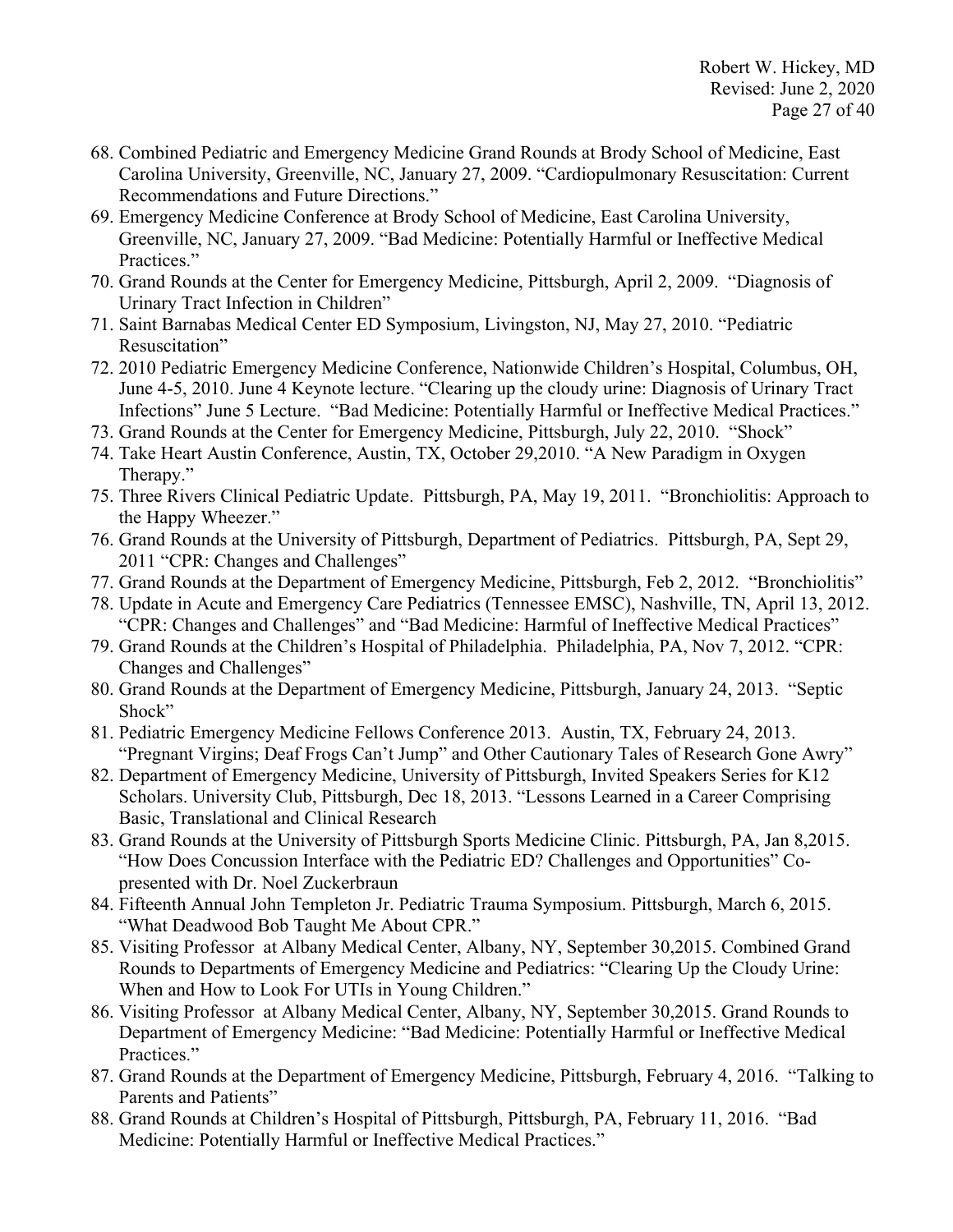- 89. Pittsburgh EMS, Pediatric Case Review, April 22, 2016.
- 90. American Heart Association, Strive to Revive Conference, Cranberry, PA, November 4, 2016. "Selected Pediatric Topics"
- 91. Grand Rounds at the Department of Emergency Medicine, Pittsburgh, March 2, 2017. "Discharge instructions"
- 92. Pediatric Emergency Medicine Fellows Conference 2017. Las Vegas, NV, April 24, 2017. Plenary Speaker: "Bad Medicine: Potentially Harmful or Ineffective Medical Practices."
- 93. Unified Fellows Course Jan 3 & Jan 9, 2019. "Bias in Clinical Research"
- 94. Grand Rounds at the Department of Emergency Medicine, Pittsburgh, August 22, 2019. "Visual Diagnosis."

# **6. National and International**

- 1. American Academy of Pediatrics annual meeting. San Francisco, CA. October 1992. Oral Presentation. "Outpatient Treatment of Bronchiolitis with Albuterol Administered by Metered Dose Inhaler with a Spacer."
- 2. Ambulatory Pediatric Association annual meeting. Seattle, WA. May 1994. Oral Presentation. "Pediatric prehospital cardiopulmonary arrest."
- 3. International Conference on Pediatric Resuscitation. Washington, DC. June 1994. Poster presentation. "Pediatric prehospital cardiopulmonary arrest."
- 4. International Conference on Pediatric Resuscitation. Washington, DC. June 1994. Poster presentation. "Neurologic outcome following asphyxial cardiac arrest in rats: changes in the acoustic startle reflex."
- 5. International Conference on Pediatric Resuscitation. Washington, DC. June 1994. Poster presentation. "Neurologic outcome following asphyxial cardiac arrest in rats: performance in the Morris water maze."
- 6. Society for Neuroscience 27th Annual Meeting. New Orleans, LA. October 1997. Poster Presentation. "Molecular cloning and expression of the rat stress gene CPN10 from ischemic brain."
- 7. Society for Neuroscience 27th Annual Meeting. New Orleans, LA. October 1997. Poster Presentation. "Expression of the 10 kD heat shock protein following asphyxial cardiac arrest in the rat."
- 8. Society for Neuroscience 28th Annual Meeting. Los Angeles, CA. November 1998. Oral Presentation. "Cerebral resuscitation with prolonged, delayed spontaneous hypothermia after asphyxial cardiac arrest in rats."
- 9. Ambulatory Pediatric Society-Society for Pediatric Research. San Francisco, CA. May 1999. Oral Presentation. "Delayed, spontaneous hypothermia reduces neuronal damage after asphyxial cardiac arrest in rats."
- 10. International Guidelines 2000 Conference on Cardiopulmonary Resuscitation and Emergency Cardiovascular Care, American Heart Association. Dallas, TX. February 2000. "Basic Life Support – Adults. The sequence of lay rescuer CPR: Is there an ideal rescuer approach?"
- 11. International Guidelines 2000 Conference on Cardiopulmonary Resuscitation and Emergency Cardiovascular Care CPR, American Heart Association. Dallas, TX. February 2000. "Basic Life Support – Children. Call first versus call fast."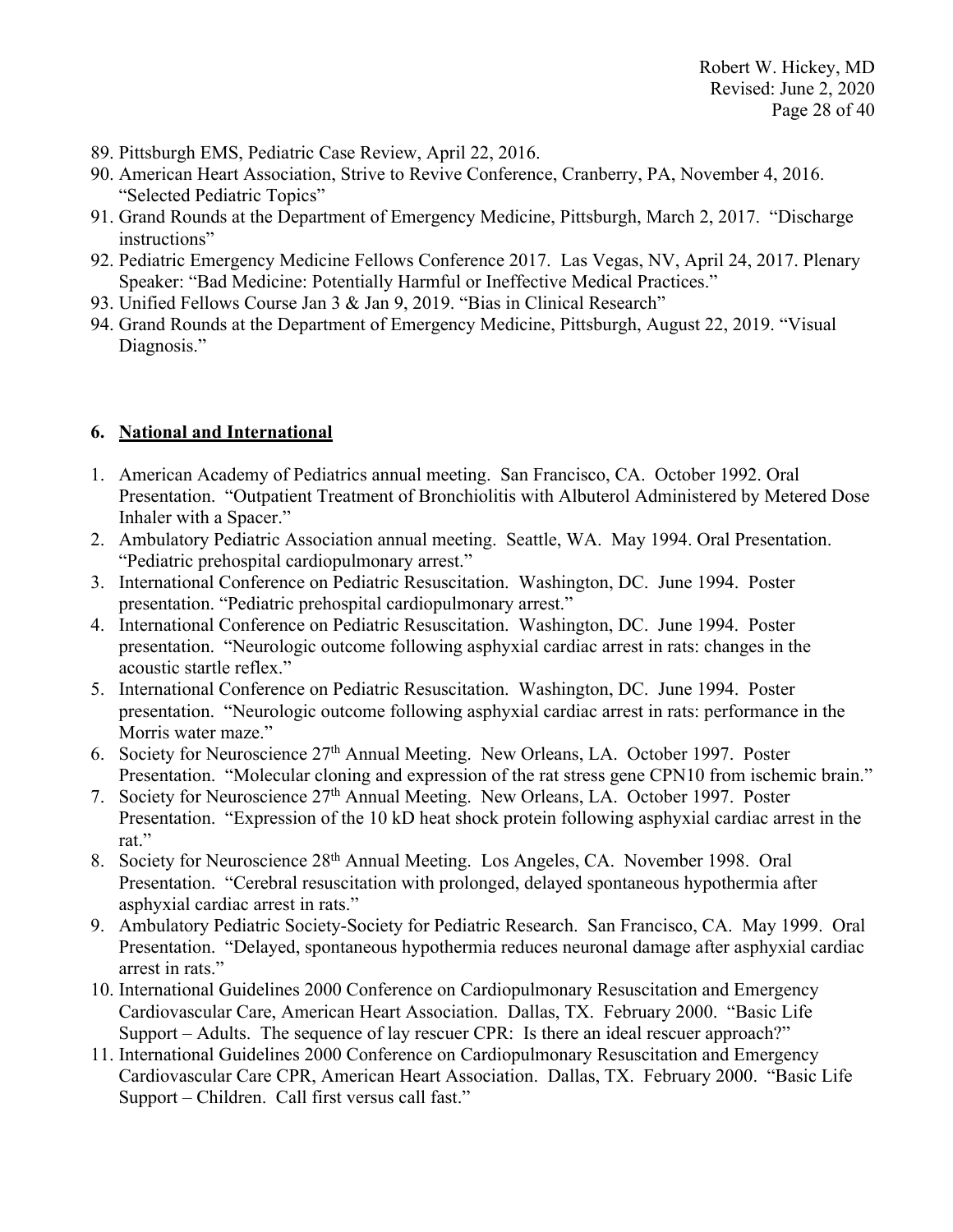- 12. International Guidelines 2000 Conference on Cardiopulmonary Resuscitation and Emergency Cardiovascular Care, American Heart Association. Dallas, TX. February 2000. "Postresuscitation Care: Induced hypothermia."
- 13. Emergency Cardiac Care Update 2000, International Educational Conference and Exposition, San Diego, CA. September 2000. "Infant/Child CPR."
- 14. Ambulatory Pediatric Society-Society for Pediatric Research. Baltimore, MD. April, 2001. Oral Presentation. Iatrogenic Fever Worsens Neurologic Injury in Rats Resuscitated from Asphyxial Cardiac Arrest."
- 15. Emergency Cardiovascular Care Update 2002: International Educational Conference and Update. Wash D.C. September 5, 2002. Update from the Pediatric Subcommittee of the American Heart Association.
- 16. 2002 AAP Annual Conference and Exhibition. Boston, MA. October 22, 2002. Respiratory Emergencies and Resuscitation Controversies (Dialogue Session).
- 17. 2003 AAP Annual Conference and Exhibition. New Orleans, LA. November 1, 2003. APLS. The Pediatric Emergency Medicine Course (Course Instructor).
- 18. 2003 AAP Annual Conference and Exhibition. New Orleans, LA. November 2, 2003. APLS. The Pediatric Emergency Medicine Course (Course Instructor).
- 19. 2003 AAP Annual Conference and Exhibition. New Orleans, LA. November 3, 2003. PALS for the Experienced Provider: Airway Management and Catastrophic Illness. (Organizer and Instructor).
- 20. 7<sup>th</sup> Scientific Congress of the European Resuscitation Council. Budapest, Hungary. September 11, 2004. "Unanswered Questions in Paediatric Resuscitation".
- 21. 2004 AAP Annual Conference and Exhibition. San Francisco, CA. October 9, 2004. APLS: The Pediatric Emergency Medicine Course (Part I). "Toxicology".
- 22. 2004 AAP Annual Conference and Exhibition. San Francisco, CA. October 10, 2004. APLS: The Pediatric Emergency Medicine Course (Part 2). "Medicolegal Issues".
- 23. 2004 AAP Annual Conference and Exhibition. San Francisco, CA. October 11, 2004. "Resuscitation Controversies".
- 24. 2005 International Liaison Councils on Resuscitation (ILCOR) Conference on Emergency Cardiovascular Care and CPR, Dallas, TX. January 23-29, 2005. Co-Chair and Moderator, Pediatric Life Support Oral Sessions.
- 25. First Annual Assembly of Pediatric Emergency Medicine, American College of Emergency Physicians. Washington, DC. April 12, 2005. "Cool Heads for Pediatric Resuscitation".
- 26. 2005 8th Wolf Creek Conference on Resuscitation. Rancho Mirage, CA. June 10-13, 2005. Invited Speaker and panel moderator. "Cardiopulmonary Resuscitation".
- 27. 2005 American Heart Association Scientific Sessions. Dallas, TX. November 13, 2005. Invited speaker. Special Sessions - What is "hot" and "cold" in cardiopulmonary resuscitation: Scientific controversies in the development of the 2005 CPR and emergency cardiovascular care guidelines. "New Science of Pediatrics and Newborn Resuscitation."
- 28. Second Annual Assembly of Pediatric Emergency Medicine, American College of Emergency Physicians. Chicago, IL. April 24, 2006. "The New AHA Guidelines: Where is the Evidence?"
- 29. 8th Scientific Congress of the European Resuscitation Council. Stavanger, Norway. May 11, 2006. "Interactive Session on Pediatric and Neonatal Resuscitation". Panel moderator.
- 30. 8th Scientific Congress of the European Resuscitation Council. Stavanger, Norway. May 12, 2006. "Pediatric Resuscitation Research: an Ethical Dilemma".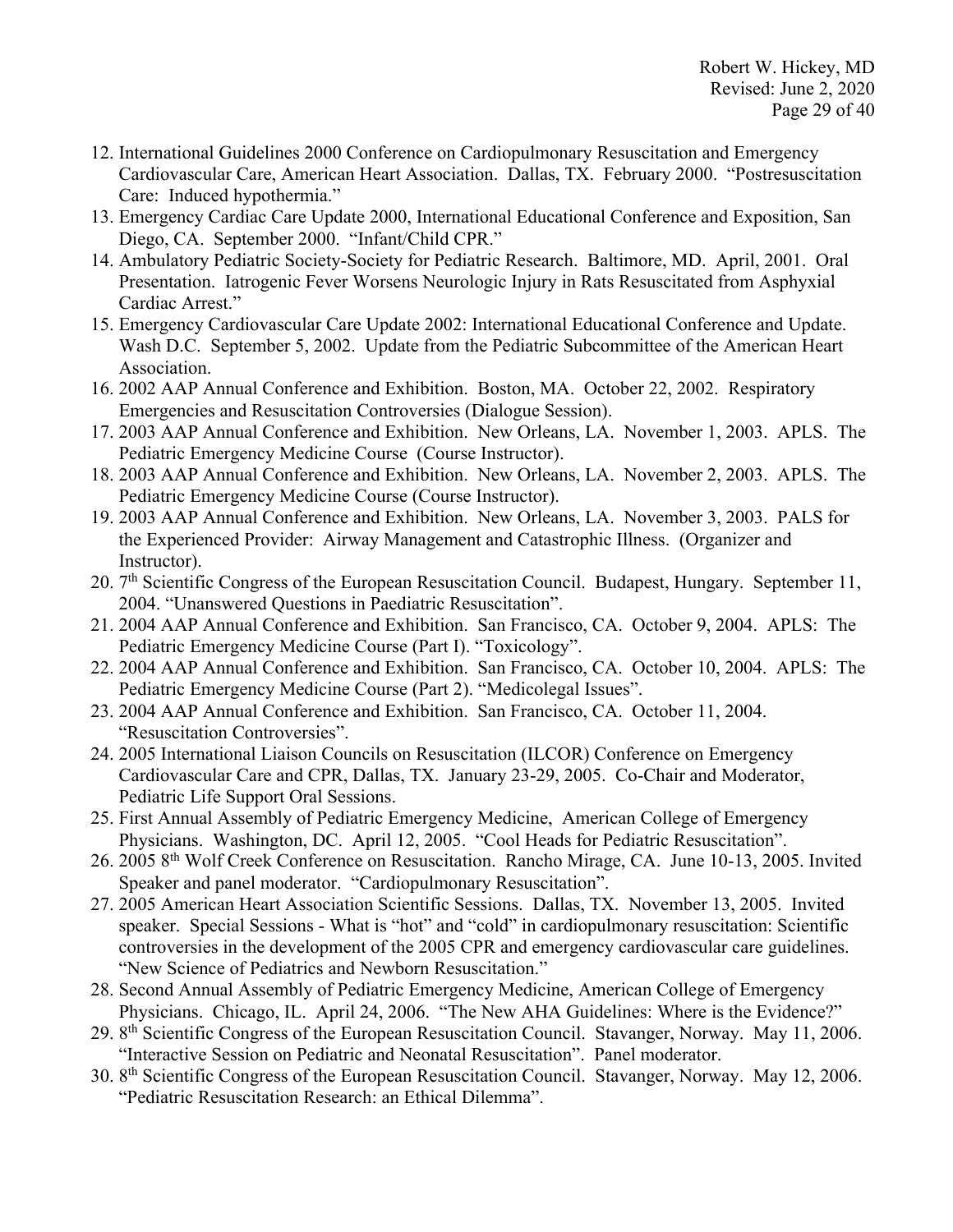- 31. 2006 AAP Annual Conference and Exhibition. Atlanta, GA. October 8, 2006. "Pediatric Update: 2006 Revised AHA Guidelines for Emergency Cardiovascular Care & CPR." Lead faculty for 3.5 h joint session of the Sections for Emergency Medicine, Critical Care and Cardiology.
- 32. 2006 AAP Annual Conference and Exhibition. Atlanta, GA. October 8, 2006 (repeated Oct 9). "An In-depth Look at the New AHA Guidelines: NRP and PALS." Co-presented with Dr. Jeffrey Perlman (Neonatology)
- 33. National Association of EMS Physicians Annual Meeting. Naples, FL, January 13, 2007. "The Single Most Important Change in the New AHA Guidelines on Cardiopulmonary Resuscitation for Pediatric Patients."
- 34. 2007 9th Wolf Creek Conference on Resuscitation. Indian Wells, CA, June 21-24, 2007. Panel Moderator.
- 35. X Congresso Paulista de Terapia Intensiva, Campos do Jordao, Brazil, Aug 29-Sept 1, 2007. Three Lectures: 2005 Guidelines on CPR; Controversies in CPR: Therapeutic Hypothermia.
- 36. 2007 Resuscitation Science Symposium, AHA Scientific Sessions, Orlando, FL, Nov 3-4, 2006. Panel Moderator.
- 37. 9th Scientific Congress of the European Resuscitation Council. Ghent, Belgium. May 22-24, 2008. Panel moderator for an interactive session and a free paper session.
- 38. Annual Assembly of Pediatric Emergency Medicine, American College of Emergency Physicians. Boston, MA, April 14-16, 2009 "Clearing Up the Cloudy Urine: When and How to Look for UTI in Children"
- 39. Annual Assembly of Pediatric Emergency Medicine, American College of Emergency Physicians. Boston, MA, April 14-16, 2009 "Visual Diagnosis of the Middle Ear: Test Your Knowledge"
- 40. 2010 International Liaison Councils on Resuscitation (ILCOR) Conference on Emergency Cardiovascular Care and CPR, Dallas, TX. February 1-6, 2010. Co-Chair of Conference. Member of Steering Committee. Member of Pediatric Task Force, Moderated several panels. Presented abstracts at both plenary and task force breakout sessions.
- 41. American Academy of Pediatrics, 2010 PREP:EM, Chicago, IL, August 7-11, 2010. "Pediatric Resuscitation"
- 42. American Academy of Pediatrics, 2010 PREP:EM, Chicago, IL, August 7-11, 2010. "Shock"
- 43. Spark of Life, Perth, Australia May 8 2011. "Who should be taught paediatric CPR and how should we teach it?"
- 44. Spark of Life, Perth, Australia May 9 2011. "Oxygen toxicity post-resuscitation: are we doing harm?"
- 45. American Academy of Pediatrics, 2012 PREP:EM, Denver, CO, August 4-8, 2012. "Shock"
- 46. American Academy of Pediatrics, 2012 PREP:EM, Denver, CO, August 4-8, 2012. "Pediatric and Neonatal Resuscitation"
- 47. American Academy of Pediatrics, 2012 PREP:EM, Denver, CO, August 4-8, 2012. "Environmental Emergencies"
- 48. Advanced Pediatric Emergency Medicine Assembly, American College of Emergency Physicians. NY, NY, March 18, 2014 "Use of Oxygen in Pediatric Resuscitation: Too Much Can be a Bad Thing" and "Panel Discussion: Masters of Resuscitation".
- 49. 2014 Emergecny Medical Services for Children Program Meeting, Washington, DC, July 29-August 1, panel moderator for "Research in Prehospital Care: Models for Success"
- 50. American Academy of Pediatrics, 2014 PREP:EM, Washington, DC, August 2-6, 2014. "Pediatric and Neonatal Resuscitation"
- 51. American Academy of Pediatrics, 2014 PREP:EM, Washington, DC, August 2-6, 2014. "Shock"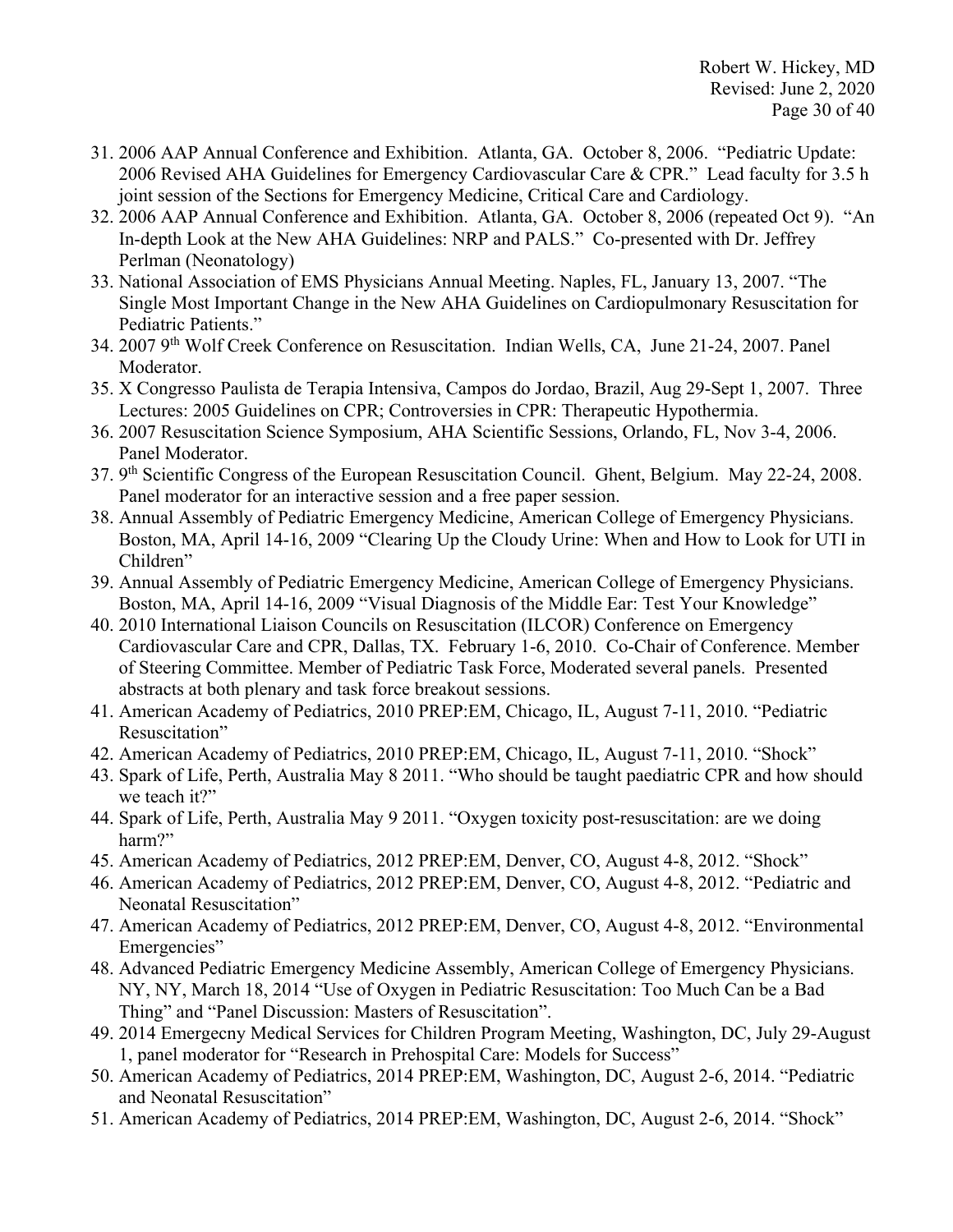- 52. American Academy of Pediatrics, 2014 PREP:EM, Washington, DC, August 2-6, 2014. "Nontraumatic Abdominal Emergencies"
- 53. American Academy of Pediatrics, 2014 PREP:EM, Washington, DC, August 2-6, 2014. "Adult emergencies in the pediatric emergency department"
- 54. Society of Critical Care Medicine Annual Meeting. San Antonio TX, Feb 25,2018. " Pediatric Critical Care Collaborative Study Groups: State of the Union."
- 55. American Academy of Pediatrics, 2018 PREP:EM, Philadelphia, PA,July 28-August 1, 2018. "Nontraumatic Abdominal Emergencies"
- 56. American Academy of Pediatrics, 2018 PREP:EM, Philadelphia, PA,July 28-August, 2018. "Pediatric Resuscitation"
- 57. American Academy of Pediatrics, 2018 PREP:EM, Philadelphia, PA,July 28-August 1, 2018. "Visual Diagnosis"
- 58. First International Congress on Pediatric Emergency and Critical Care. Mexico City, Mexico, September 13, 2018. "Que hacer con el paciente con traumatismo craneoencefalico leve: TC vs vigilancia" (To CR or not CT patients with head injury)
- 59. First International Congress on Pediatric Emergency and Critical Care. Mexico City, Mexico, September 14, 2018. "Pacientes con paro cardiorrespiratori: lo enfrio o no lo envrio. Que dice la evidencia?" (To cool or not cool pateints following cardiac arrest: what is the evidence) "Patients Resuscitated from Cardiac Arrest: Cool or Not?"
- 60. First International Congress on Pediatric Emergency and Critical Care. Mexico City, Mexico, September 15, 2018. "Diagnostico visual en el paciente pediatrico en la sala de Urgencias" (Visual Diagnosis)

# **Grants: Current**

Active Injury Management (AIM) after Pediatric Concussion PI: Thomas CO-I: Robert W. Hickey CDC 1U01CE002944 2018 - 2022 % Effort: 1.20 Calendar Months (10% Effort)

Evaluation of a Rapid Diagnostic Test for Categorization of Acute Respiratory Illness (RADICAL IIA) PI: Woods Site-PI: Robert W. Hickey NIAID UM1AI104681 2018-2019 Effort: 0.60 Calendar Months (5% Effort)

Development and Testing of a Pediatric Cervical Spine Injury Risk Assessment Tool PI: Leonard Site-PI: Robert W. Hickey NIH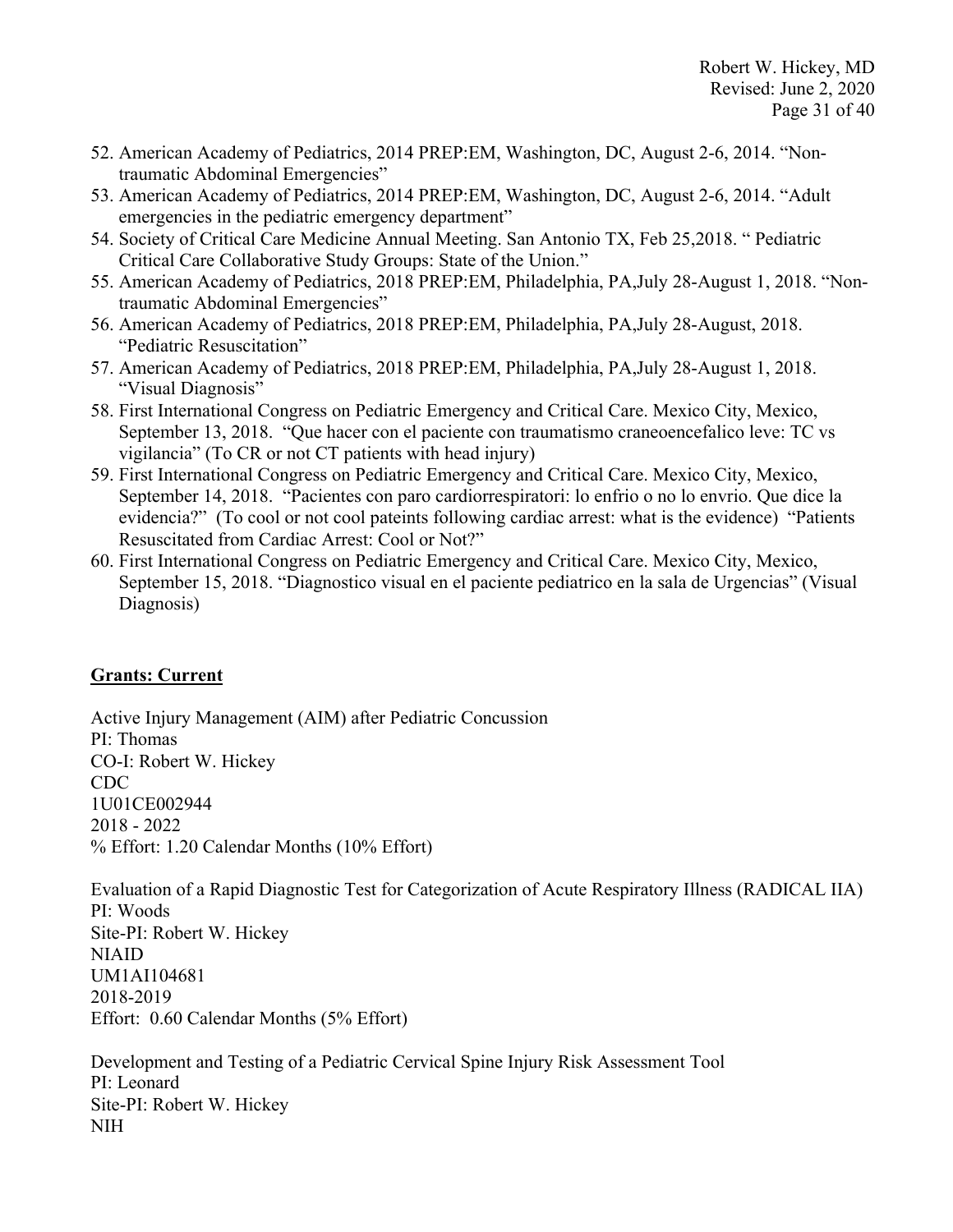Robert W. Hickey, MD Revised: June 2, 2020 Page 32 of 40

1R01HD091347 2018-2019 Effort: 0.60 Calendar Months (5% Effort)

Great Lakes Emergency Medical Services for Children Research Network (GLEMSCRN) PI: Stanley Site PI: Robert W. Hickey **HRSA** 2 U03MC288440500 2019 - 2023 % Effort: 1.2 Calendar Months (10% Effort)

Core plus Option AC Influenza Surveillance and Vaccine Effectiveness PI: Zimmerman Co-Investigator: Robert W. Hickey CDC 5U01IP000467 2014-2021 Effort: 0.60 Calendar Months (5% Effort)

New Vaccine Surveillance Network PI: Williams Co-Investigator: Robert W. Hickey CDC 1U01IP001051 2016-2017 Effort: 1.20 Calendar Months (10% Effort)

"RNA Biosignatures: A Paradigm change for the Management of Young Febrile Infants" PI: Mahajan Site Co-Investigator: Robert W. Hickey NIH, NICHD 5R01HD085233 2016 - 2019 Effort: 0.12 Calendar Months (1% Effort)

#### **Grants: Prior**

."Emergency Department Screen for Teens at Risk for Suicide (ED-STARS)" PI: Jacqueline M Grupp-Phelan, University of Michigan Site PI: Robert W. Hickey National Institutes of Health, NIMH #U01MH104311 20014-2017 %Effort: 1.2 Cal Months (10% Effort)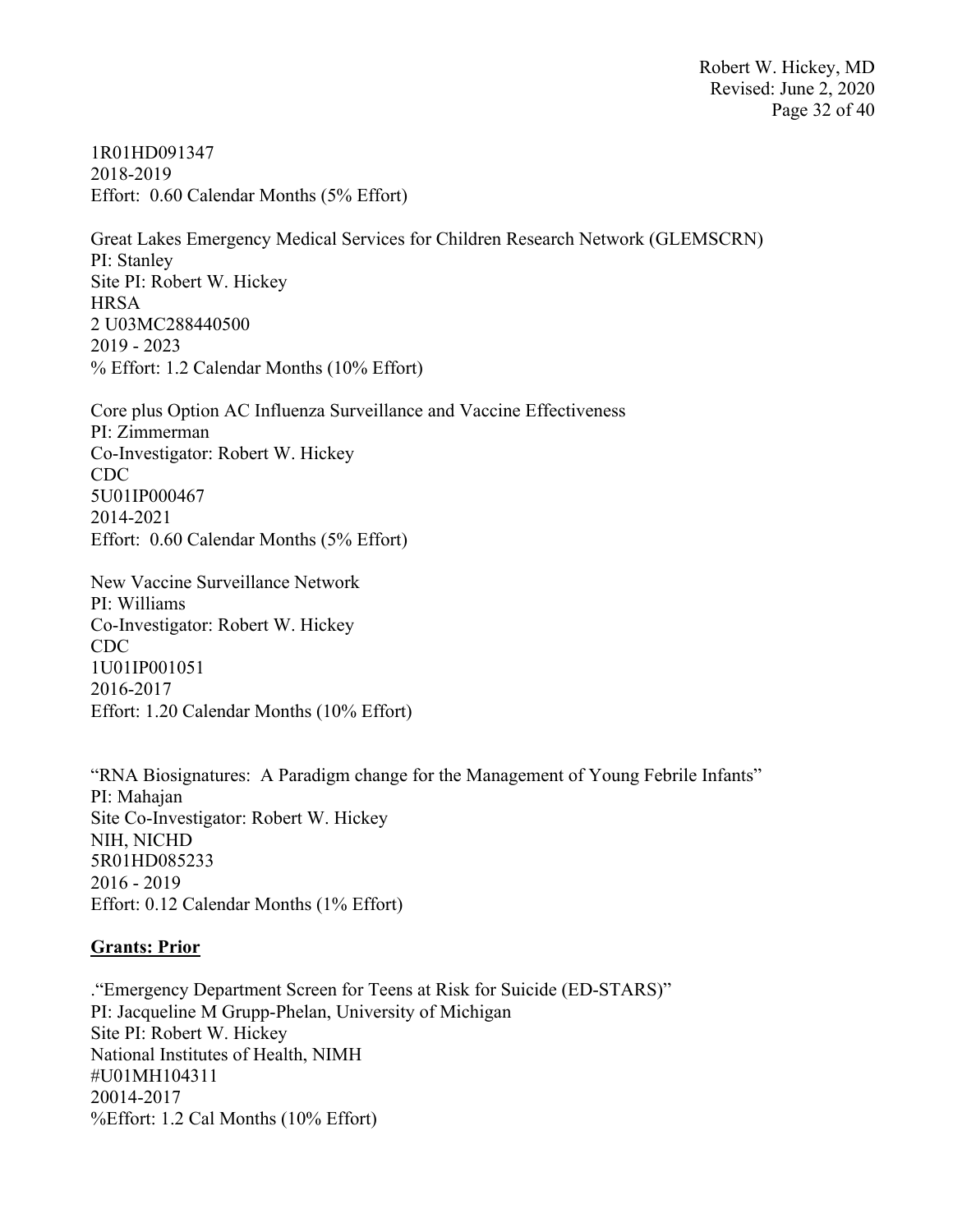Robert W. Hickey, MD Revised: June 2, 2020 Page 33 of 40

"Established Status Epilepticus Treatment Trial (ESETT)" PI: Jaideep Kapur, University of Virginia Site PI: Robert W. Hickey National Institutes of Health, HINDS # U01 NS088034 2014-2019 %Effort: 0.6 Cal Months (5% Effort)

"Corticosteroids for Children with Febrile Urinary Tract Infections" PI: Nader Shaikh Co-Investigator: Robert W. Hickey National Institutes of Health, UKGD #1 R01 DK087870-01A1 \$3,731,385 (5 year total) 2011-2016 %Effort: 0.6 Cal Months (5% Effort)

"Pediatric Emergency Care Applied Research Network" Program Director: Robert W. Hickey HRSA, MCHB, EMSC # UO3MC22685 \$2,520,000 (4 year total) 2011-2015 % Effort: 3.6 Cal Months (30% Effort)

"An Operator-Blinded Study of the Efficacy of ShuntCheck-Micro-Pumper." PI: Swoboda Site PI: Robert W. Hickey National Institutes of Health, NINDS R44 NS067772  $2014 - 2015$ 

"Short Course Therapy for Urinary Tract Infection in Children (SCOUT)" PI: Theoklis Zaoutis Co-Investigator: Robert W. Hickey National Institutes of Health, NIDDK #BAA-NIAID-DMID-A12008025 2009-2015 %Effort: 1.2 Cal Months (10% Effort)

"A Multi-Center, Outpatient, Surveillance Study of Respiratory Syncytial Virus (RSV) Infection. Goal: Prospective, observational study to collect clinical outcome and nasal viral load data." Role: Site PI Industry Sponsored: Gilead Sciences 2013-2014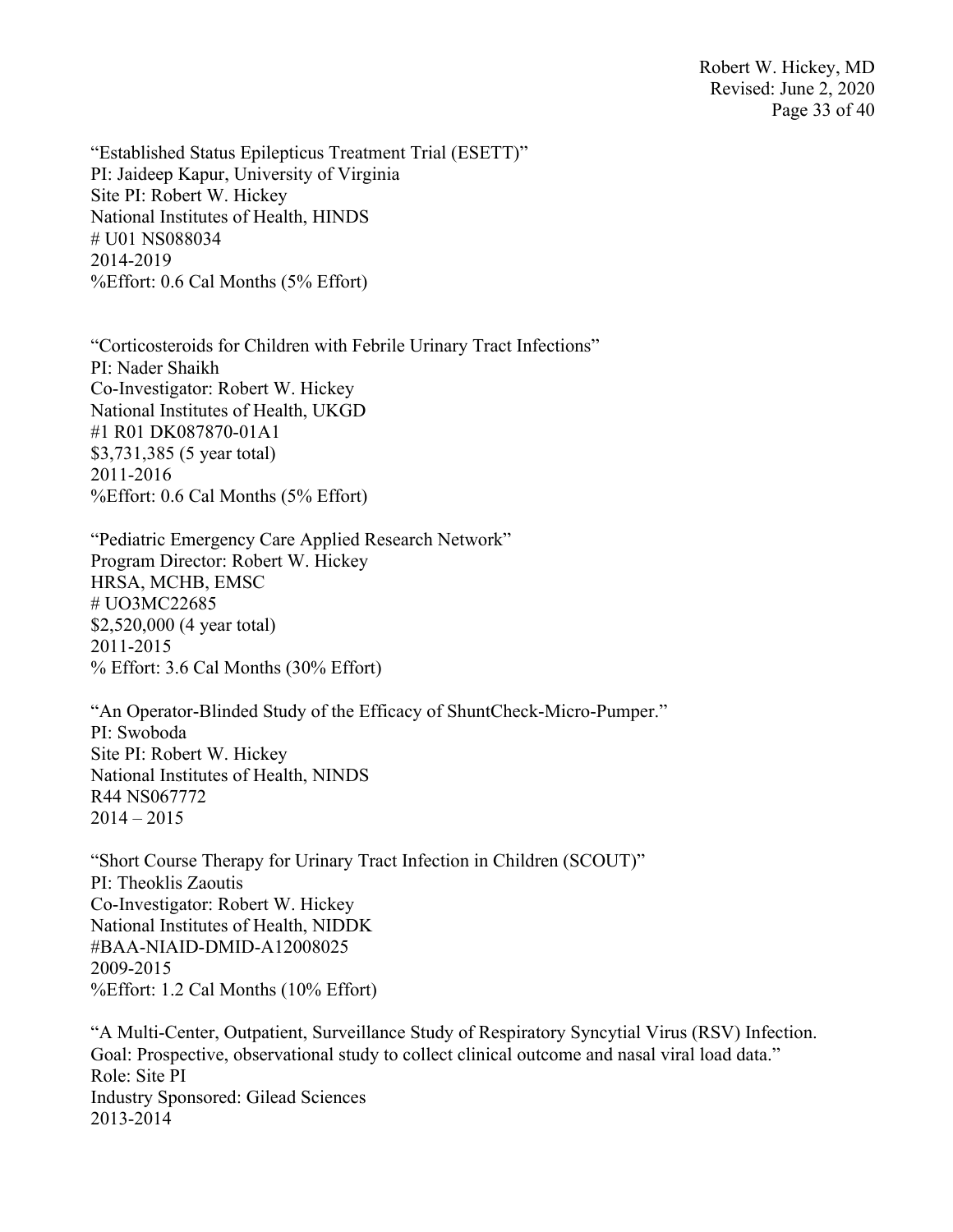Robert W. Hickey, MD Revised: June 2, 2020 Page 34 of 40

"The Performance of the AppyScore™ Test in the Evaluation of Possible Acute Appendicitis Goal: Blinded prospective study evaluating the performance of the AppyScore (proprietary) in diagnosing ED patients at low risk for acute appendicitis." Role: Site PI Industry Sponsore: AspenBio Pharma 2013-1014

"Intravenous Magnesium for Sickle Cell Vasoocclusive Crisis (MAGIC)" PI: David Brousseau Co-Investigator: Robert W. Hickey National Institutes of Health, NICHD # R01 HD062347 \$1,689,783 (initial total award)  $04/09/2010 - 02/28/2014$ % Effort: 0.15 Months (1.25% Effort)

"Cyclooxygenase 2 and Ischemic Neuronal Injury" PI: Steven Graham Co-investigator: Robert W. Hickey National Institutes of Health, NINDS #RO1NS037459 2009-2014 %Effort: 1.2 Cal Months (10% Effort)

"Therapeutic Hypothermia after Pediatric Cardiac Arrest (THAPCA) Trials" PI: F Moller Co-Investigator: Robert W. Hickey National Institutes of Health, NICHD 3U01HL094345 2009-2015 %Effort: 1.2 Cal Months (10%)

"COX2-Derived Cyclopentenone Prostaglandins Exacerbate Hypoxic-Ischemic Brain Injury by Inhibiting Protein Disulfide Isomerase and Worsening Endoplasmic Reticulum Stress" PI: Robert W. Hickey National Institutes of Health, NICHD # R21HD058846 \$416,625 (3 year total) 7/01/09-6/30/12 %Effort: 3 Cal Months (25% Effort)

"Divergent Pathways of Cell Death after Brain Injury" PI: Robert SB Clark Co-Investigator: Robert W. Hickey National Institutes of Health, NINDS #2RO1NS038620 2009-2011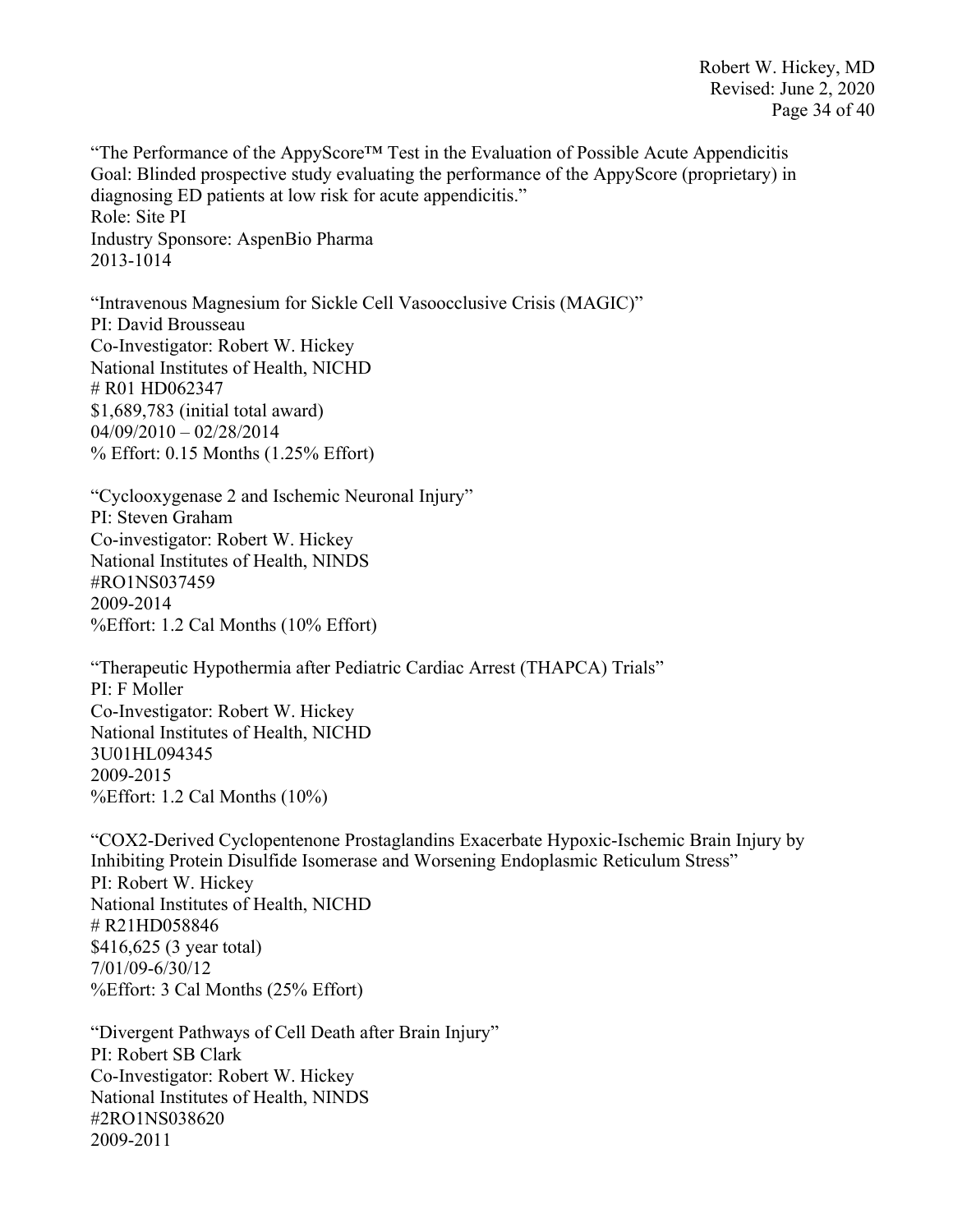%Effort: 0.6 Cal Months (5% Effort)

"Paraspinal Intramuscular Ropivacaine Injection for the Treatment of Acute Headache in Children" Co-Investigator: Robert W. Hickey, MD National Headache Foundation  $3/1/2009 - 2/28/2010$ Amount: \$3,000 (direct costs only)

"Gender Specific Treatment of Pediatric Cardiac Arrest" PI: Robert Clark, MD Co-Investigator: Robert W. Hickey National Institutes of Health, NICHD #5RO1 HD045968  $5/1/05 - 2/28/10$ .24 calendar months – No Salary Support

"A Randomized, Double-blind, Placebo-controlled Trial of Antimicrobial Prophylaxis in Children with Vesicoureteral Reflux and Urinary Tract Infection"

PI: A Hoberman Co-Investigator: Robert W. Hickey National Institutes of Health, NIDDK #:5U01DK074053-02 \$: 1,483,514 (5 year total) 2005-2010 % Effort: 1.07 Cal Months (8.9% Acad Months)

"Cyclooxygenase-2 and excitoxicity in developing rat brain" PI: Robert W. Hickey University of Pittsburgh, Competitive Medical Research Fund, New Investigator Award  $7/03 - 7/05$ \$25,000

"COX-2 and injury in the immature brain" PI: Robert W. Hickey National Institutes of Health, NICHD KO-8 HD040848 7/01-7/06 \$623,430 % Effort: 8 Cal Months

"COX-2 and excitotoxicity in developing rat brain" PI: Robert W. Hickey Children's Hospital of Pittsburgh Research Advisory Committee  $1/01 - 12/01$ \$30,000

"Cyclooxygenase-2 and ischemic neuronal injury" PI: SH Graham Co-investigator: Robert W. Hickey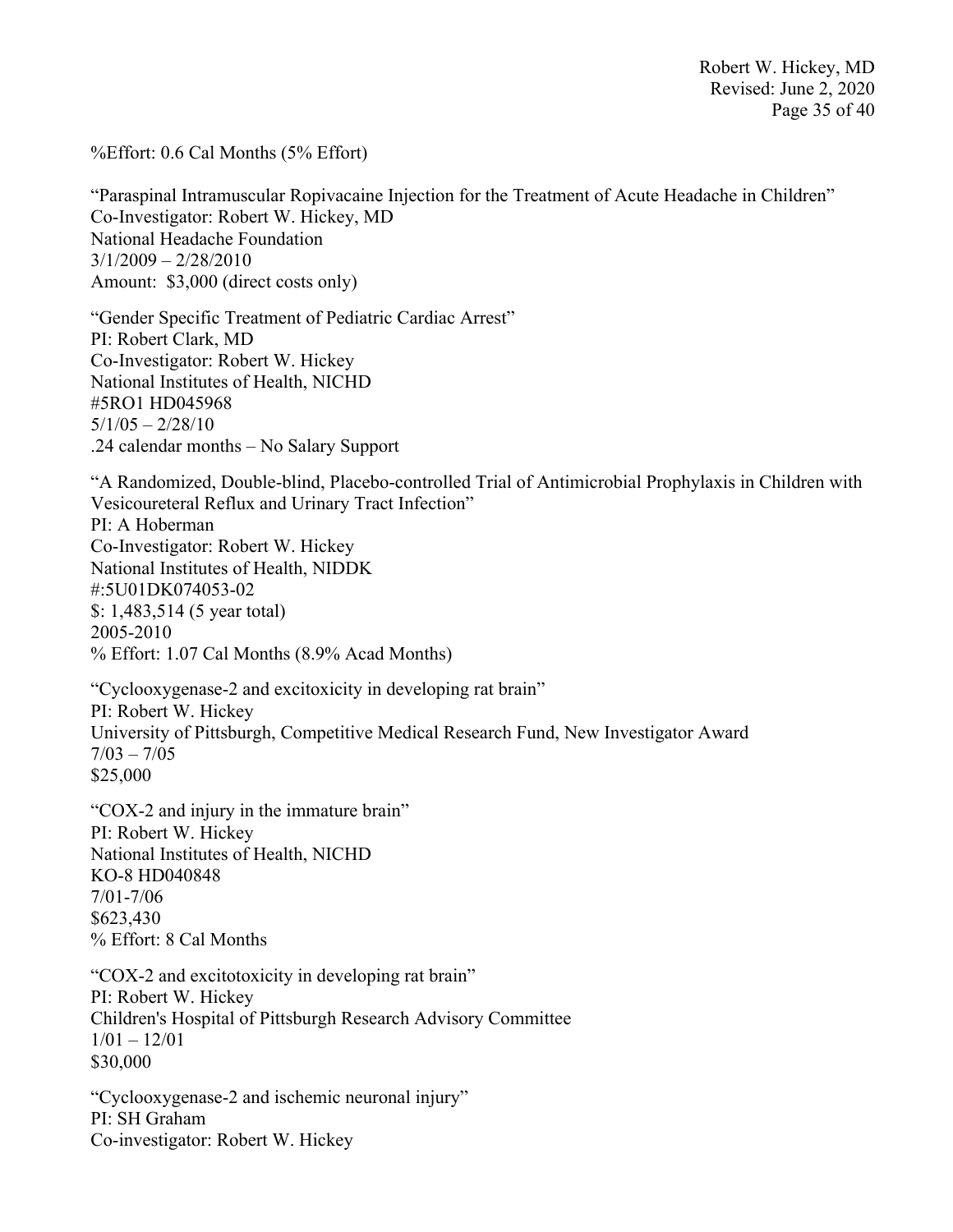Robert W. Hickey, MD Revised: June 2, 2020 Page 36 of 40

National Institutes of Health, NINDS  $2/00 - 7/01$ \$50,000

"Systemic administration of the caspase inhibitor BAF will augment hypothermic neuroprotection in a rat model of asphyxial CA" PI: Robert W. Hickey The Laerdal Foundation for Acute Medicine 11/98-11/01 \$10,000

"Characterization of genes regulating cell death in asphyxiated rat brains" PI: Robert W. Hickey Children's Hospital of Pittsburgh Research Advisory Committee 07/01/97-06/30/98 \$38,192

"Characterization of heat shock protein 10 expression in asphyxiated rat brains" PI: Robert W. Hickey Children's Hospital of Pittsburgh 07/1/96-06/30/97 \$9,986

"Patient vs. outpatient treatment of young febrile children with urinary tract infection" PI: AJ Hoberman Co-Investigator: Robert W. Hickey Subcontract, Laerdal 01/01/94-12/1/95 \$60,000

"Outcome of patients with cardiopulmonary arrest prior to arrival in the emergency department" PI: Robert W. Hickey Roessler Scholarship 01/01/93-08/14/93 \$2,248

"Development of a model for the evaluation of neurologic outcome following asphyxial arrest in rats" PI: Robert W. Hickey Ohio State University Seed Grant 01/01/92-12/31/92 \$11,000

"Prevalence of urinary tract infections in febrile infants" PI: AJ Hoberman Co-Investigator: Robert W. Hickey Research Advisory Committee Grant, University of Pittsburgh 1991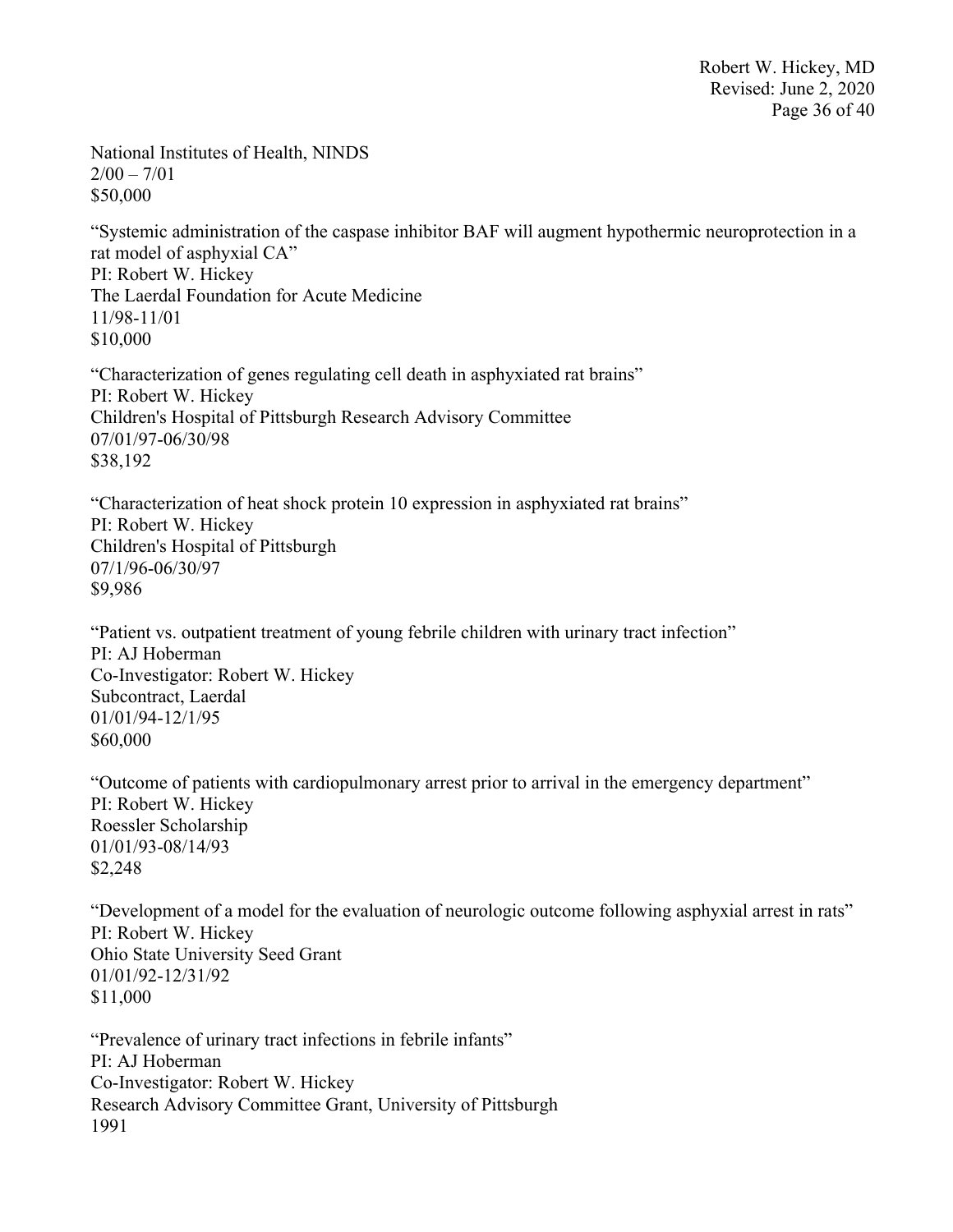\$14,000

"Prevalence of urinary tract infections in febrile infants" PI: AJ Hoberman Co-Investigator: Robert W. Hickey General Clinical Research Center, University of Pittsburgh 1991 \$22,600

#### **Service**

#### **1. University and Medical School**

 Medical Advisory Committee, 1/96-5/98 Trauma Steering Committee, 1/96-5/98 Disaster Committee (Chairperson), 1/96-5/98 Pharmacy and Therapeutics Committee, 1/96-5/98 Human Rights Committee, 6/98-7/00 Condition A (Code) Committee, 5/01-6/10 Pediatric Clinical and Translational Research Center (PCTRC) Steering Committee 2/09-9/12 Clinical Resource Management Committee (CRM) 1/09-present Data Warehouse Steering Committee 2012-present Co-developed the PEM participation in the undergraduate course "First Experiences in Research" (ARTSC 0130) 07-present Scholarship Oversight Committee for CHP-PEM Fellowship 05-present Program Evaluation Committee for the PEM Fellowship 2015-present Clinical Pathway Guidelines Committee 9/09-present Bronchiolitis Pathway New-onset Seizures Pathway Treatment of Hypertension Pathway Hyperbilirubinemia Pathway Predictive Data Analytics Task Force, member 5/16-present Faculty Mentor Committee for Ray Pitetti, MD 05-08 Faculty Mentor Committee for Sylvia Garcia, MD 05-07 Faculty Mentor Committee for Miora Manole 06-11 Faculty Advisor for Pediatric Resident 04-present (Meghan Chiu, Danny Thomas, Kerry Caperell, Addie Eichmanm, Ronald Seese, Omar Afandi) Faculty mentor for medical student research project (Ben Cobb 2010-2012) Faculty mentor for Nurse Practitioner candidate Kelly Shoup (2012) Faculty mentor for PEM fellow Tiffani Johnson (several research projects and grant submissions) (2011-2012) Faculty mentor for Nurse Practitioner candidate Marie Panas (2013) Faculty mentor for medical student research project (Michelle Perry 2013) Faculty co-mentor for Pediatric Resident research project (Jeremy Root 2014) Faculty mentor for Medical Student Research Elective MSELCCT 5720 (9/15, 10/15); 4<sup>th</sup> year medical student: Michelle Perry Faculty member/advisor for Research Oriented Activities for Residents (ROAR) 2015-present Search Committee for Chief of Diagnostic Referral Service 2017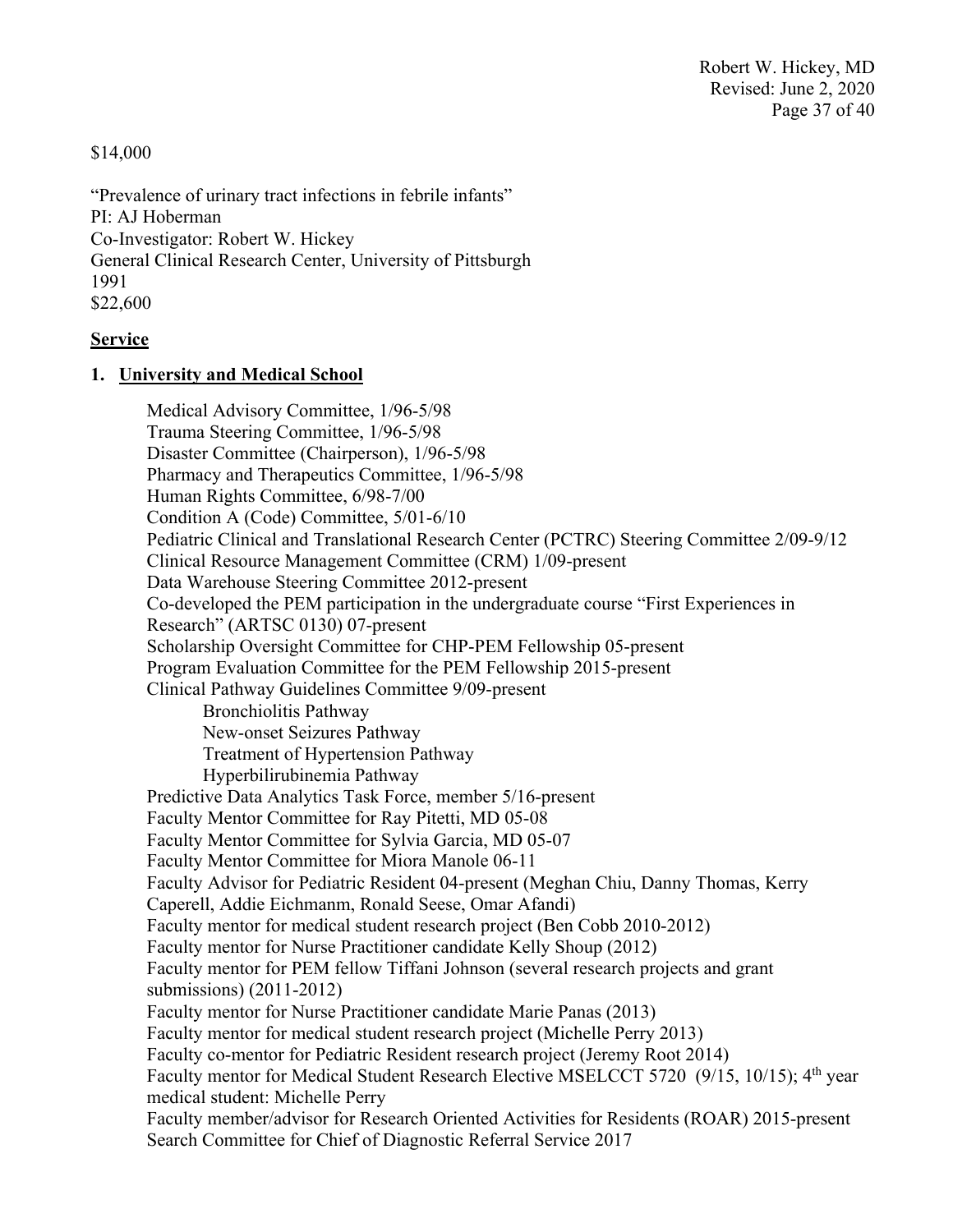Robert W. Hickey, MD Revised: June 2, 2020 Page 38 of 40

#### **2. National**

Reviewer for Archives of Pediatric and Adolescent Medicine, Pediatrics, Pediatric Emergency Medicine Reports, Resuscitation, Pediatric Critical Care, Pediatric Research, Annals of Emergency Medicine, Critical Care Medicine, and Academic Emergency Medicine

Reviewer of Society for Pediatric Research abstracts submitted to Pediatric Academic Societies Annual Meeting (2006-present)

American Heart Association, Emergency Cardiovascular Care Committee (Member 3/97 present: Vice-Chairperson 7/03-7/05, Chairperson 7/05-7/07)

American Heart Association, Emergency Cardiovascular Care Committee, Pediatric Emergency Cardiac Care Subcommittee (Member 3/97-present; Chairperson 7/01- 7/03)

American Heart Association, Science Advisory and Coordinating Committee (SACC), 7/04-7/07

Maternal and Child Health Bureau: Emergency Services for Children, Grant Review Committee Member (reviewer, 1/03)

Pediatric Life Support Education Collaboration Committee (Sponsored by AAP), 6/01-6/03

International Liaison Committee on Resuscitation (ILCOR), 6/01-6/10

Chairperson, International Liaison Committee on Resuscitation (ILCOR) Pediatric Resuscitation Task Force, 6/02-07

American Heart Association Manuscript Oversight Committee, 2005-07

American Heart Association Cardiopulmonary and Perioperative Care Council Leadership 2006- 07

Co-Chair, American Heart Association Emergency Cardiovascular Care Leadership Committee 2005-07

Conference Co-Chair, 2010 International Consensus Conference on Cardiopulmonary Resuscitation and Emergency Cardiovascular Care. 2007-2010

American Heart Association International Committee, 2007-2010

International Cardiology Foundation, Board Member, 2007-2010

American Heart Association, Emergency Cardiovascular Care Business Management Committee, (Member 2008-present; Chairperson 2010-2012)

American Heart Association, Corporate Operations Coordinating Committee, 6/10-6/12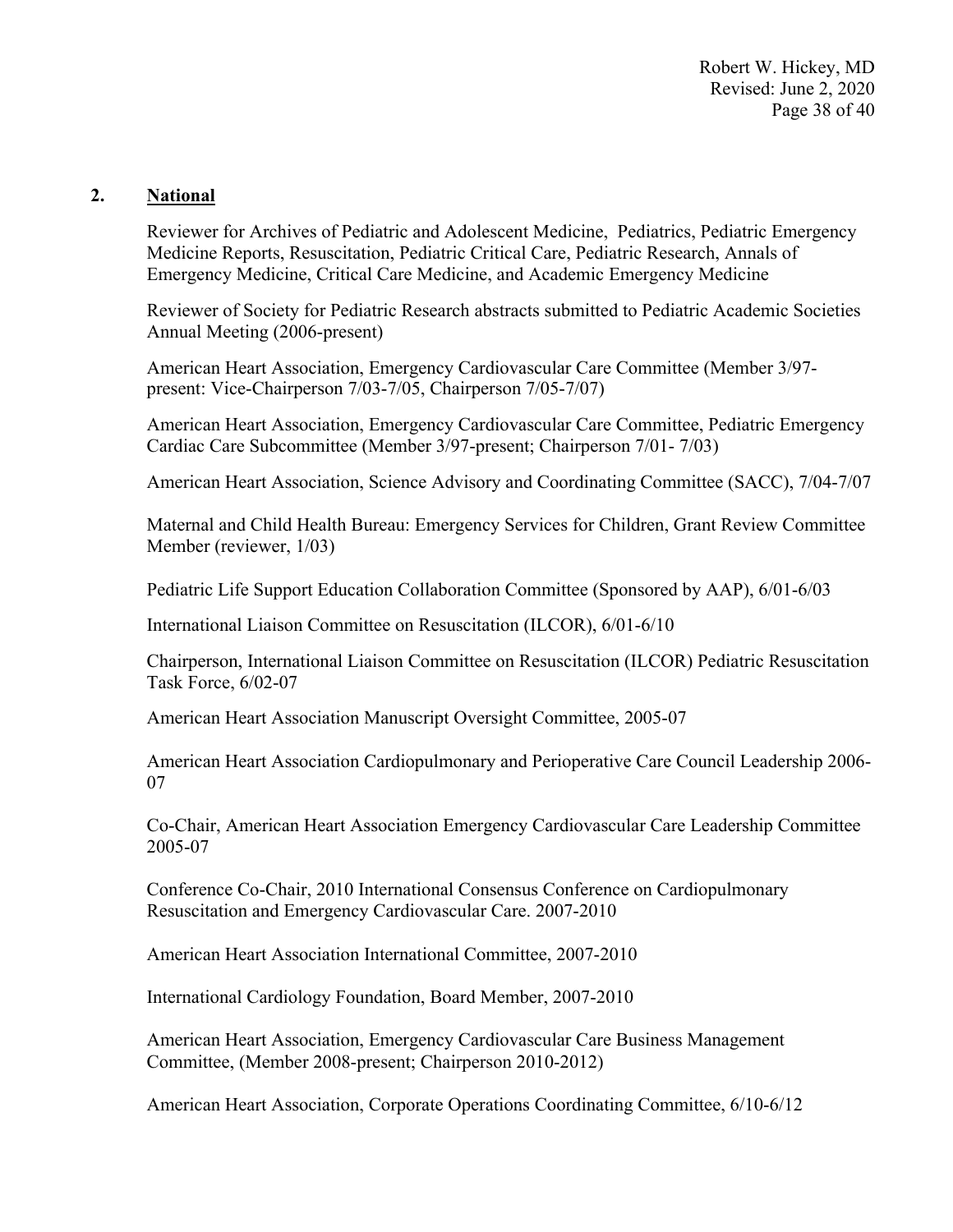American Heart Association, Consumer Health and Quality Coordinating Committee, 6/10-6/12

NIH Medical-Surgical Emergency Research Roundtable, 4/30/09-5/1/09

Pediatric Emergency Care Applied Research Network (PECARN), Principal Investigator for the PRIDENET node, 9/2011-2015

Pediatric Emergency Care Applied Research Network (PECARN), Principal Investigator for the CHP site of the GLMSCRN node, 2016-present

Chairperson, PECARN: Quality Assurance, Safety and Regulatory Subcommittee, 2011-2015

Pediatric Academic Societies Annual Meeting: Panel Moderator; Emergency Medicine Platform Session, April 29, 2012; Boston

NIH, NHLBI, Study Section, Special Emphasis Panel, PETAL RFA. December 9-10, 3013.

NIH Study Section, Special Emphasis review Panel (SEP) on SBIR grants for Neonatal Resuscitation. March 27, 2013.

Invited Participant, 2015 International Consensus Conference on Cardiopulmonary Resuscitation and Emergency Cardiovascular Care, February 1-3, 2015.

American Heart Association writing group for 2015 Pediatric Advanced Life Support Guidelines

American Academy of Pediatrics, National Conference and Exhibition. . Moderator: Scientific Abstract Session I. San Francisco, CA, October 21, 2016

NIH Study Section, Special Emphasis Panel, Dissemination and Implementation Research in Health (DIRH), February 22, 2017.

Pediatric Academic Societies Annual Meeting. Moderator: Abstract Session. San Francisco, CA, May 8, 2017.

# **3. Community**

 Judge, Science Fair 3/93, 3/94, 3/95 Camp Physician, Emma Kaufman Camp 7/97 Soccer Coach, North Allegheny Youth Soccer League 3/00-11/06 Habitat for Humanity 11/00 Ingomar North Swim Club, Board member 9/00-9/02 Formerly Employed Mothers at the Leading Edge, "Ask the Pediatrician" 9/01 Mothers and More, "Ask the Pediatrician," 11/03 Boy Scouts of America Merit Badge Counselor (First Aid, Public Health, Disaster Preparedness) 06-11 Boy Scouts of America Summer Camp Adult Leader 04-10